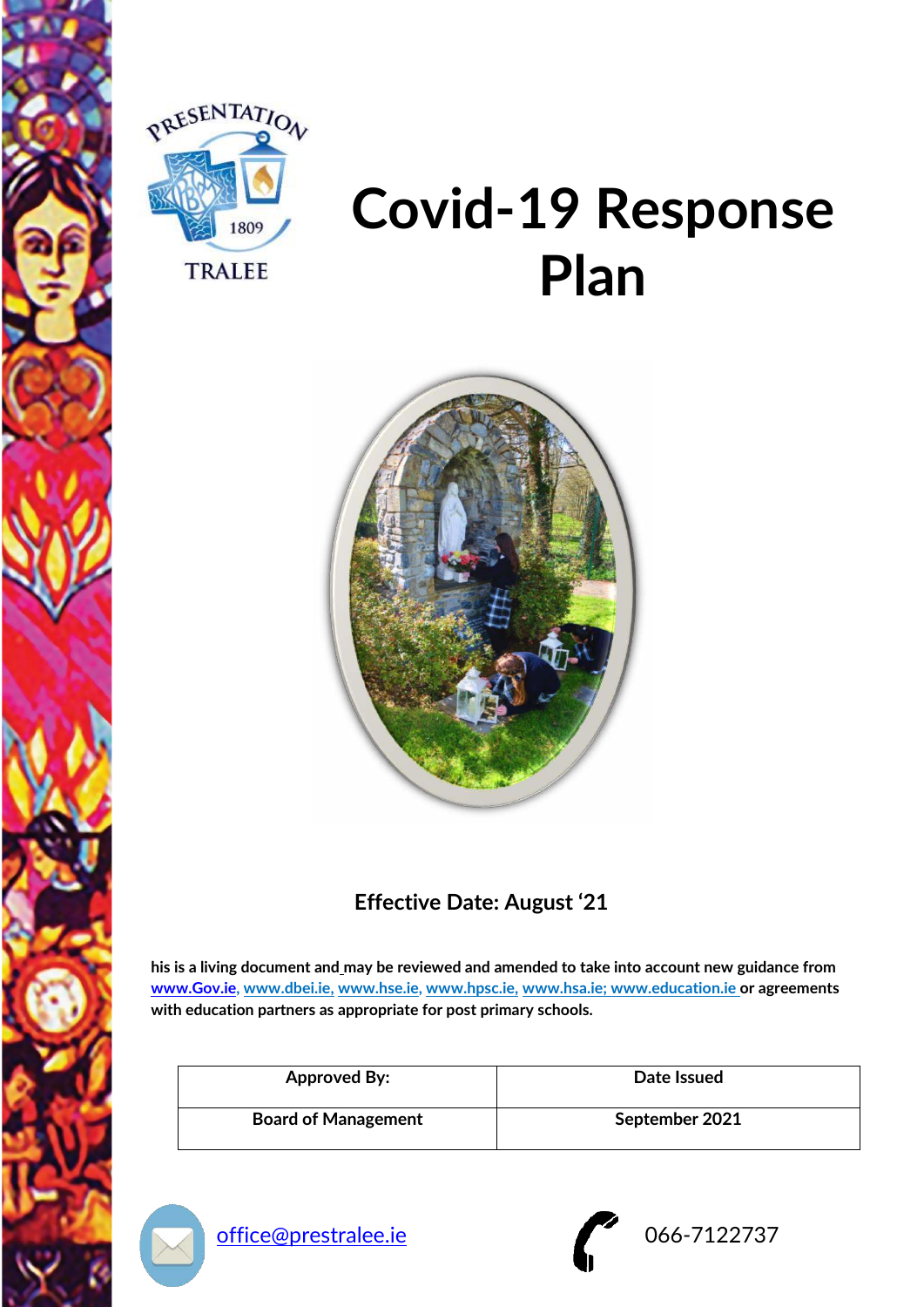# **Table of Contents**

| 1.  |                                                                                                  |  |
|-----|--------------------------------------------------------------------------------------------------|--|
| 2.  |                                                                                                  |  |
| 3.  |                                                                                                  |  |
| 4.  |                                                                                                  |  |
| 5.  |                                                                                                  |  |
| 6.  |                                                                                                  |  |
| 7.  |                                                                                                  |  |
| 8.  |                                                                                                  |  |
| 9.  |                                                                                                  |  |
| 10. |                                                                                                  |  |
| 11. |                                                                                                  |  |
| 12. |                                                                                                  |  |
| 13. |                                                                                                  |  |
| 14. |                                                                                                  |  |
| 15. |                                                                                                  |  |
| 16. |                                                                                                  |  |
| 17. |                                                                                                  |  |
| 18. |                                                                                                  |  |
| 19. |                                                                                                  |  |
| 20. |                                                                                                  |  |
| 21. |                                                                                                  |  |
| 22. |                                                                                                  |  |
| 23. |                                                                                                  |  |
| 24. |                                                                                                  |  |
| 25. |                                                                                                  |  |
| 26. |                                                                                                  |  |
| 27. |                                                                                                  |  |
| 28. |                                                                                                  |  |
| 29. |                                                                                                  |  |
| 30. |                                                                                                  |  |
| 31. |                                                                                                  |  |
| 32. | Management of Meetings i.e. PTMs, Year Heads, Student Support Team, SEN, Guidance Counsellor  30 |  |
| 33. |                                                                                                  |  |
| 34. |                                                                                                  |  |
| 35. |                                                                                                  |  |
| 36. |                                                                                                  |  |
| 37. |                                                                                                  |  |
| 38. |                                                                                                  |  |
| 39. |                                                                                                  |  |
| 40. |                                                                                                  |  |
| 41. |                                                                                                  |  |
|     |                                                                                                  |  |
| 43. |                                                                                                  |  |
| 44. |                                                                                                  |  |
| 45. |                                                                                                  |  |
| 46. |                                                                                                  |  |
| 47. |                                                                                                  |  |
| 48. |                                                                                                  |  |

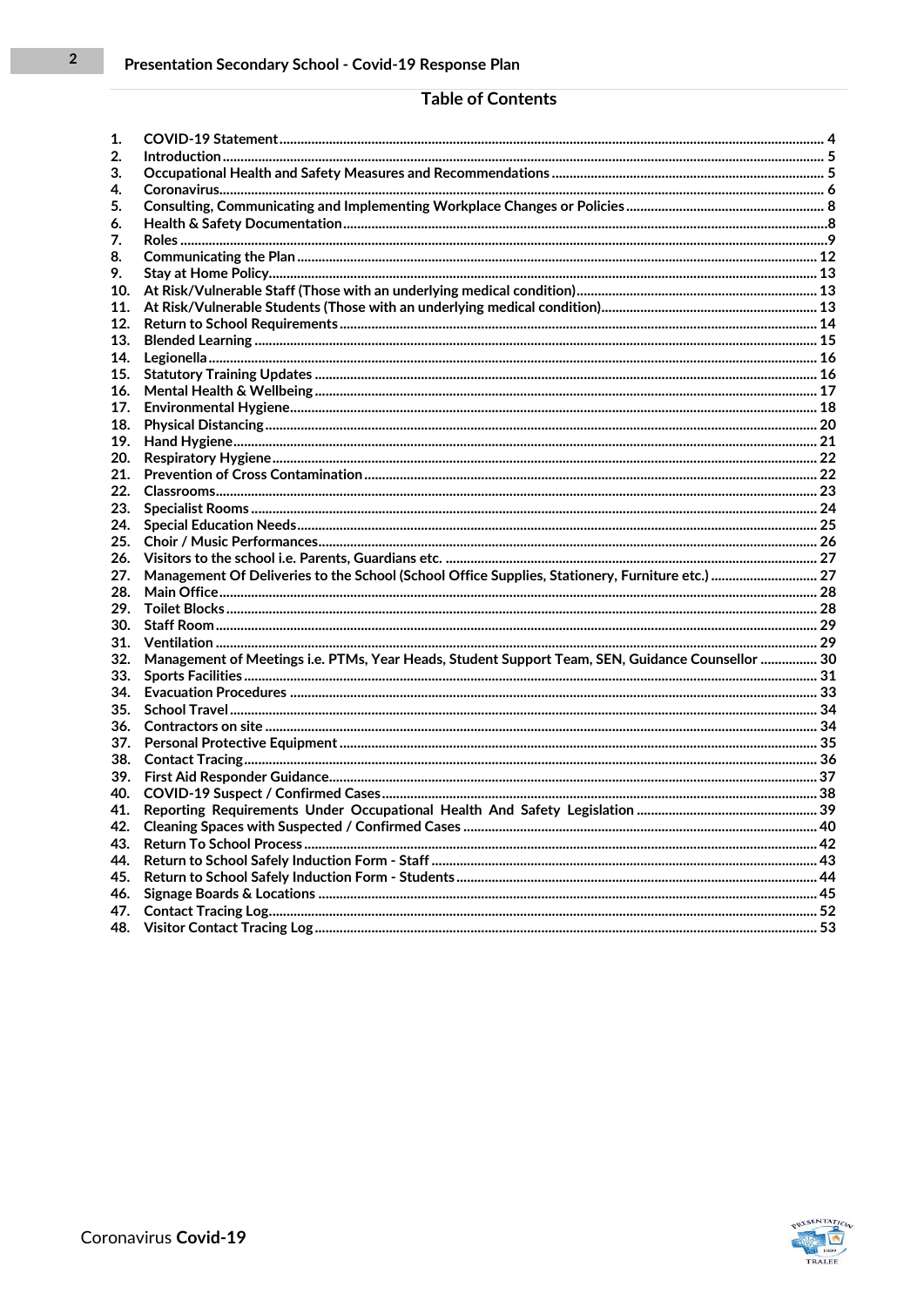#### <span id="page-2-0"></span>**1. COVID-19 Statement**

Presentation Secondary School is committed to providing a safe and healthy workplace for all our staff and students. To ensure that, we have developed the following COVID-19 Response Plan.

All staff and students are responsible for the implementation of this plan and a combined effort will help contain the spread of the virus.

We will:

- continue to monitor our COVID-19 response and amend this plan in consultation with our staff and students.
- provide up to date information to our staff and students on the Public Health advice issued by the HSE and Gov.ie.
- display information on the signs and symptoms of COVID-19 and correct hand-washing techniques
- provide an adequate number of trained Worker Representative(s) who are easily identifiable and put in place a reporting system.
- inform all staff and students of essential hygiene and respiratory etiquette and physical distancing requirements.
- adapt the school to facilitate physical distancing as appropriate in line with guidance of the Department of Education and Skills.
- keep a log of contact of staff and student engagement to help with contact tracing.
- ensure staff and students engage with the online induction / familiarisation briefing provided by the Department of Education and Skills.
- implement the agreed procedures to be followed in the event of someone showing symptoms of COVID-19 while at school.
- provide instructions for staff and students to follow if they develop signs and symptoms of COVID-19 during school time in line with the procedures provided by the Department of Education and Skills
- implement cleaning in line with government advice and agreed checklists.

All staff and students will be consulted on an ongoing basis and feedback is encouraged on any concerns, issues or suggestions. This can be done through the Lead Worker Representative.

renda ar

Signed: Signed:

Chairperson Board of Management **Principal** 

Kel sie

Date:  $30<sup>th</sup> September 2021$  Date:  $30<sup>th</sup> September 2021$ 

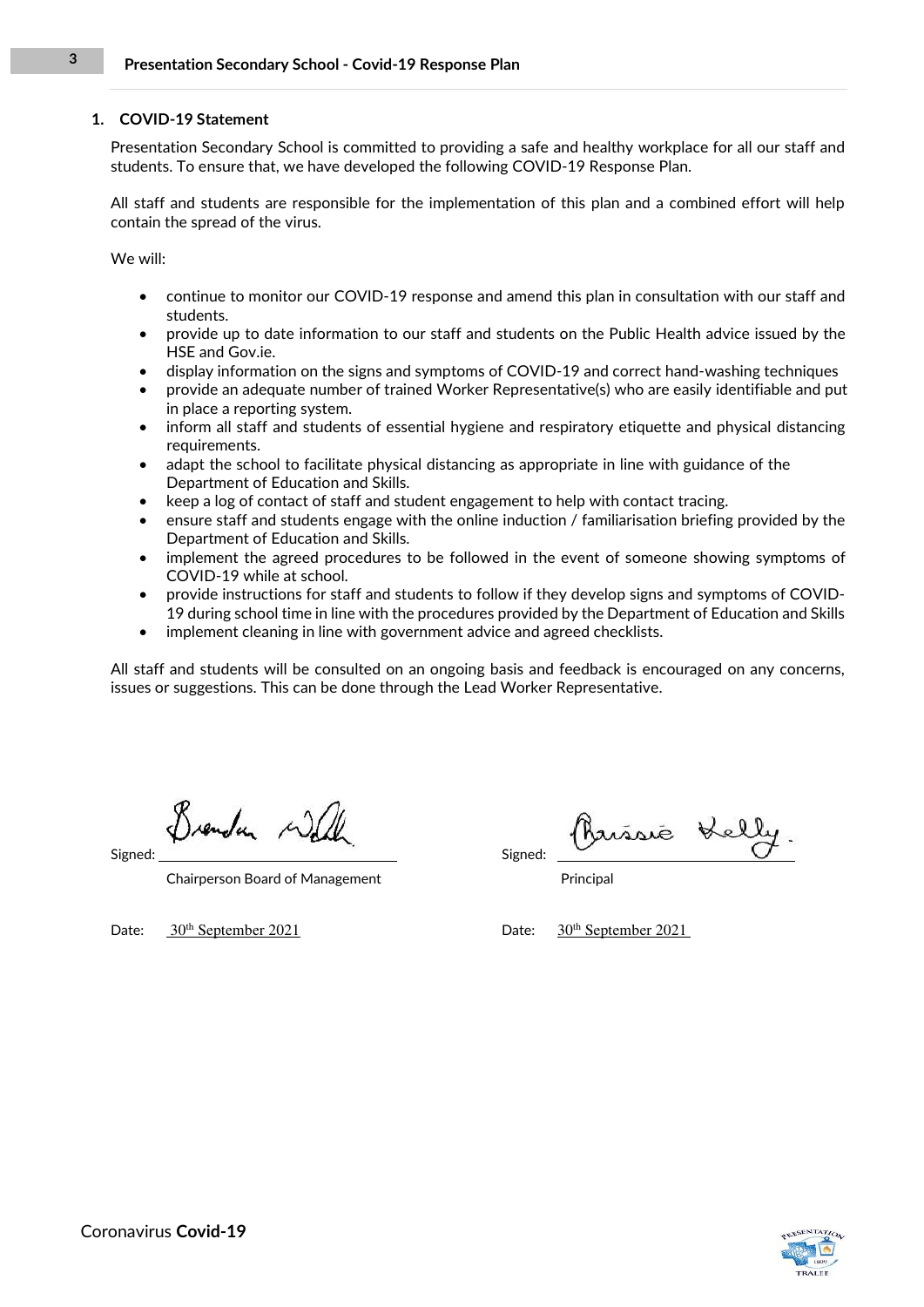#### <span id="page-3-0"></span>**2. Introduction**

The following Covid-19 Response Plan has been developed in line with the Government's Roadmap for the Full Return to School, guidelines from the Health and Safety Authority (HSA), the Health Services Executive (HSE) and the Department of Health. This document lays out the measures the school will put in place to prevent the spread of COVID-19 in our school. The situation will be reviewed in light of any issued circulars from the Department of Education and Skills.

The Covid-19 Response Plan incorporates current advice about measures to reduce the spread of COVID-19 in the community issued by the National Public Health Emergency Team (NPHET). As the advice issued by NPHET continues to evolve, this document may also change. Therefore, it shall be noted that the following measures are non-exhaustive and are also subject to change i.e. this is a living document.

As stated above, the challenge that we face is changing, and we need to be able to quickly respond to those changes. We also need to monitor how our school is coping with the new way of working and whether changes need to be made to elements of this Covid-19 Response Plan.

We will follow closely the advice issued by the relevant government departments and if necessary update / amend this Covid-19 Response Plan.

#### <span id="page-3-1"></span>**3. Occupational Health and Safety Measures and Recommendations**

All existing Occupational Health and Safety provisions will continue to apply to our school during this time and we will continue to adhere to our existing Health & Safety Management System.

We will periodically review the advice available on the Health and Safety Authority website www.hsa.ie including additional occupational health and safety information on the specific COVID-19 webpages: https://www.hsa.ie/eng/topics/covid-19/covid-19\_coronavirus.html.

As Presentation Secondary School implement the measures in the school to reduce the risk of exposure to COVID-19 for staff, students and wider school community specific occupational health and safety measures may also need to be considered and implemented.

Presentation Secondary School shall first take into account the most up-to-date official public health advice and guidance from the Department of Health and the Health Protection Surveillance Centre on how to mitigate the health risk.

Where a risk of exposure to COVID-19 is identified in the COVID-19 Response plan, an occupational health and safety risk assessment shall also be completed. All of the public health and occupational health and safety measures shall be developed in consultation with staff and ultimately communicated to staff and others in the school.

Presentation Secondary School shall also communicate with safety representatives selected or appointed under the Occupational Health and Safety legislation and consult with staff on safety measures to be implemented in the school.

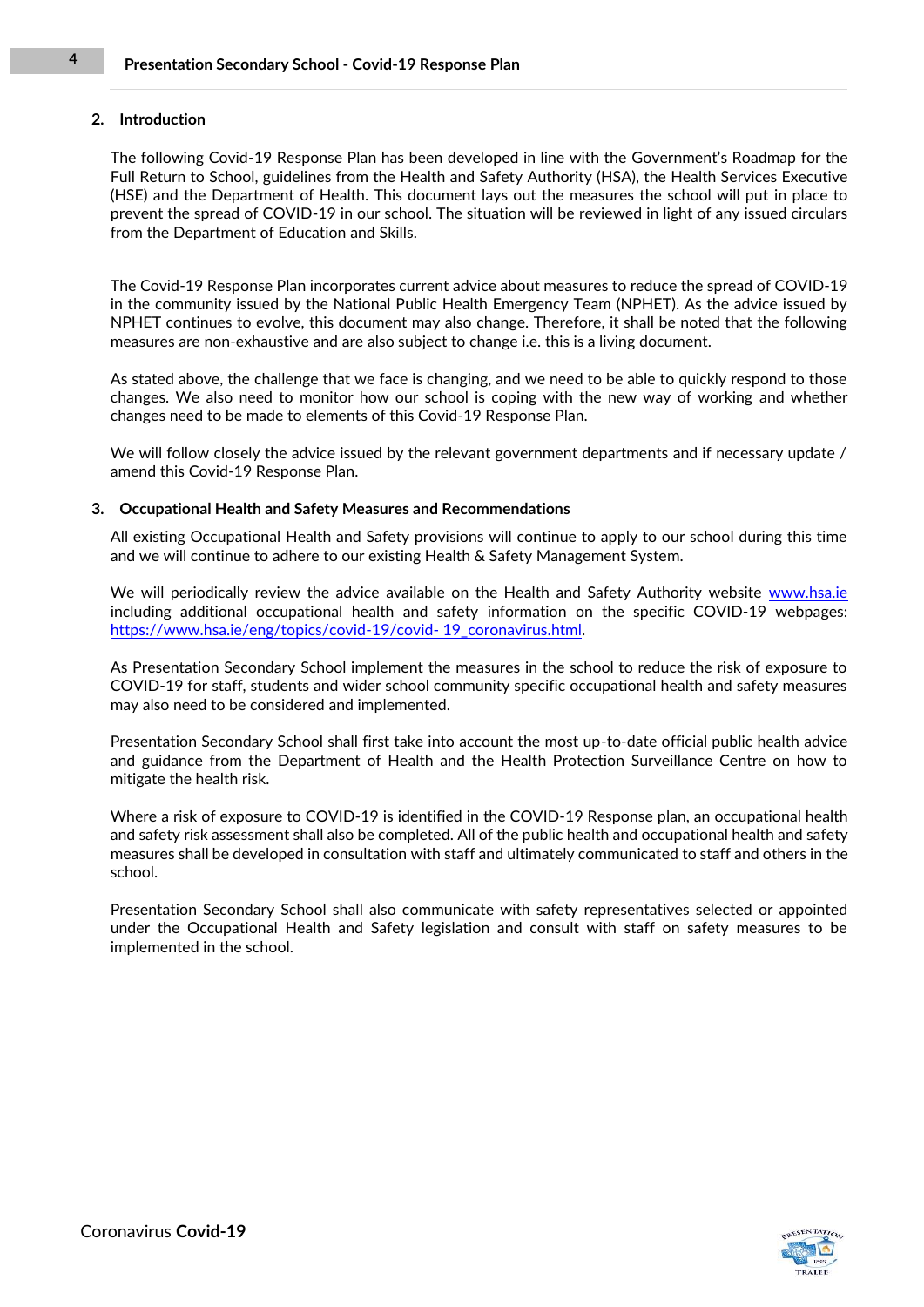# <span id="page-4-0"></span>**4. Coronavirus**

#### **What is Coronavirus / Covid-19**

COVID-19 is a new illness that can affect your lungs and airways. It's caused by a new (novel) Coronavirus virus called CoronavirusSARS-CoV-2. Current evidence suggests that the virus is significantly more infectious than the flu that circulates every winter. Viruses can be easily spread to other people and patients are normally infectious until all the symptoms have gone. COVID-19 may survive on surfaces for up to 72 hours. A combination of good personal hygiene and management of social distancing can protect from infection. This is at the core of this document.

This non-exhaustive document describes the steps that Presentation Secondary School and staff shall take in order to reduce the risk of the spread of COVID-19 in our school. It also provides policies and procedures to reduce the spread of COVID-19.

Presentation Secondary School and staff will however keep up to date with the latest measures introduced by Government and any advice issued as a result.

#### **Symptoms of earlier variants of COVID-19**

Infection with the virus that causes COVID-19 can cause illness, ranging from mild to severe, and, in some cases, can be fatal. It can take anything from 2 days up to 14 days for symptoms of coronavirus to appear.

They can be similar to the symptoms of cold and flu.

- Common symptoms of coronavirus include:
- a fever (high temperature 38 degrees Celsius or above).
- a cough this can be any kind of cough, not just dry.
- shortness of breath or breathing difficulties.

#### **Symptoms of the Delta Variant:**

- Headache
- Runny nose, blocked nose or sinus
- Sneezing
- Sore throat
- Loss of smell or taste
- **Fever**
- Muscle ache and pain

Some people infected with the virus, so called asymptomatic cases, have experienced no symptoms at all.

| <b>Symptoms</b>          | <b>Coronavirus</b><br><b>Symptoms range from</b><br>mild to severe | <b>Flu</b><br>Abrupt onset of<br>symptoms | Cold<br><b>Gradual onset of</b><br>symptoms |
|--------------------------|--------------------------------------------------------------------|-------------------------------------------|---------------------------------------------|
| Fever or chills          | Common                                                             | Common                                    | Rare                                        |
| Cough                    | Common (usually dry)                                               | Common (usually dry)                      | Mild                                        |
| Shortness of breath      | Common                                                             | No.                                       | N <sub>o</sub>                              |
| Fatigue                  | Common                                                             | Common                                    | Sometimes                                   |
| Aches and pains          | Common                                                             | Common                                    | Common                                      |
| Sore throat              | Sometimes                                                          | Sometimes                                 | Common                                      |
| Headaches                | Sometimes                                                          | Common                                    | Rare                                        |
| Runny or Stuffy Nose     | Sometimes                                                          | Sometimes                                 | Common                                      |
| Feeling sick or vomiting | Rare                                                               | Sometimes                                 | N <sub>o</sub>                              |
| Diarrhoea                | Rare                                                               | Sometimes in children                     | <b>No</b>                                   |
| Sneezing                 | No.                                                                | No                                        | Common                                      |

#### **Table 1: Compare symptoms of coronavirus, flu and cold**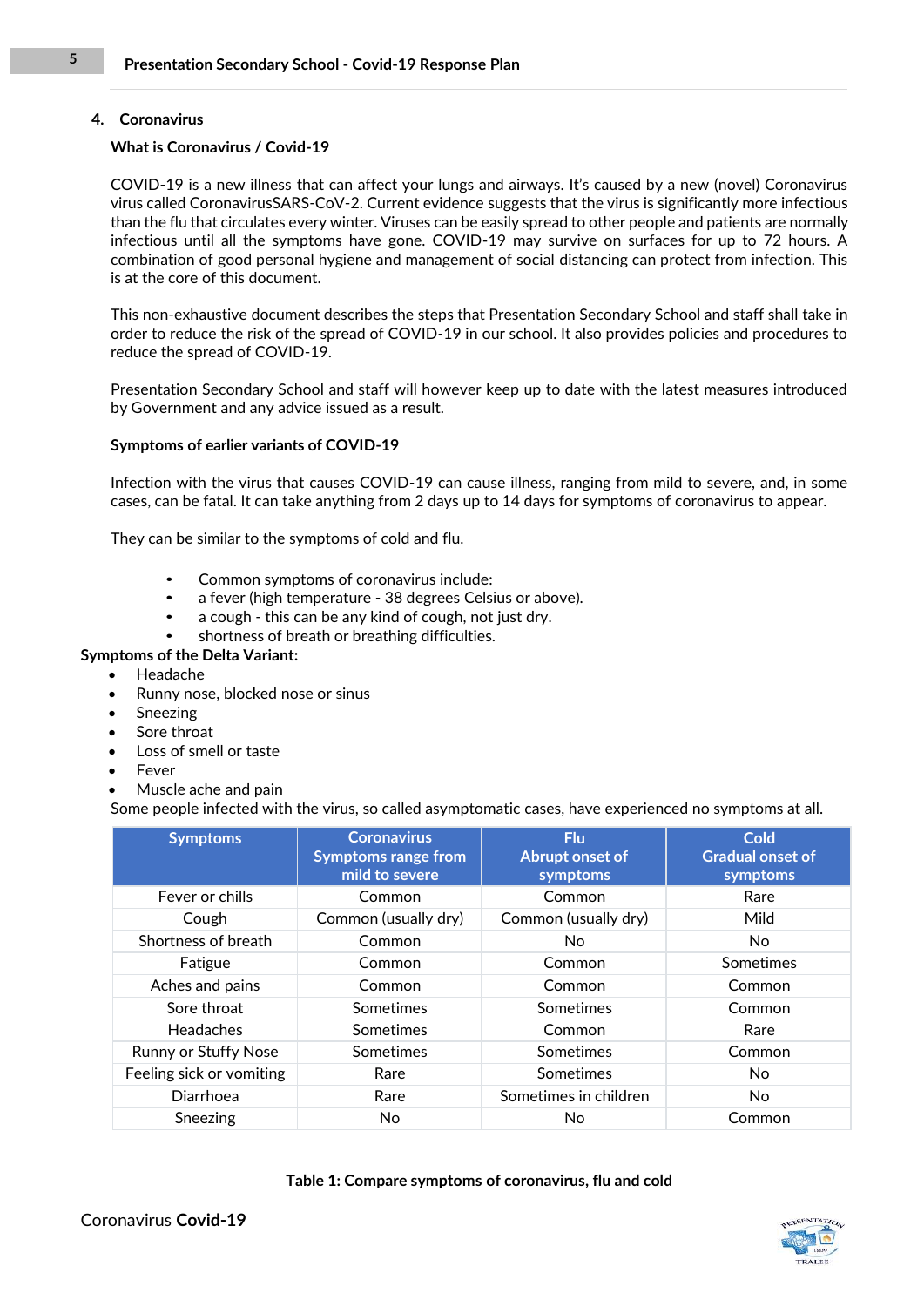#### **How COVID-19 Spreads**

The virus that causes COVID-19 disease is spread from people in fluid and in droplets scattered from the nose or mouth of an infected person when the person with COVID-19 coughs, sneezes or speaks.

The fluid or droplets land on objects and surfaces around the infected person. Other people contaminate their hands by touching these objects or surfaces and then bring the virus into contact with their eyes, nose or mouth by touching them with their contaminated hands. COVID-19 can also spread if droplets from an infected person land directly on the mucous membranes of the eye, nose or mouth of a person standing close to them.

It is still not known how long the virus survives on surfaces in different conditions. The period of survival may vary under different conditions (e.g. type of surface, temperature or humidity of the environment). Studies indicate that it can persist on surfaces for hours and up to several days in the absence of effective cleaning. Thorough and regular cleaning of frequently touched surfaces is essential. If disinfection is required it must be performed in addition to cleaning, never as a substitute for cleaning.

While people are most likely to pass on the infection when they have symptoms, current information suggests that some infected people spread the virus to others prior to developing or displaying symptoms themselves.

#### **Working together to suppress COVID-19 in the school**

Strong communication and a shared collaborative approach between Presentation Secondary School, our staff, students and the wider school community is key to protecting against the spread of COVID-19. It is also essential to achieve success and maximum buy-in. Presentation Secondary School will have regular engagement about COVID-19 and the preventative measures established to address the current pandemic.

Adherence to this Covid-19 Response Plan will only be achieved if all associated with Presentation Secondary School share the responsibility of implementing the measures contained in this plan. A collaborative approach to the implementation of the Covid-19 Response Plan is essential to achieve success.

Presentation Secondary School will appoint one Lead Worker Representative charged with ensuring that COVID-19 measures are strictly adhered to. The person(s) undertaking the role will receive the necessary training and have a structured framework to follow in order to be effective in preventing the spread of the virus.

Presentation Secondary School will have regular and meaningful engagement with this staff representative, about the measures being put in place to address the occupational exposure to COVID-19 in the school. Presentation Secondary School and staff representatives will work together to ensure that all the actions in this Covid-19 Response Plan are fully adhered to in order to ensure the suppression of COVID-19 in the school.

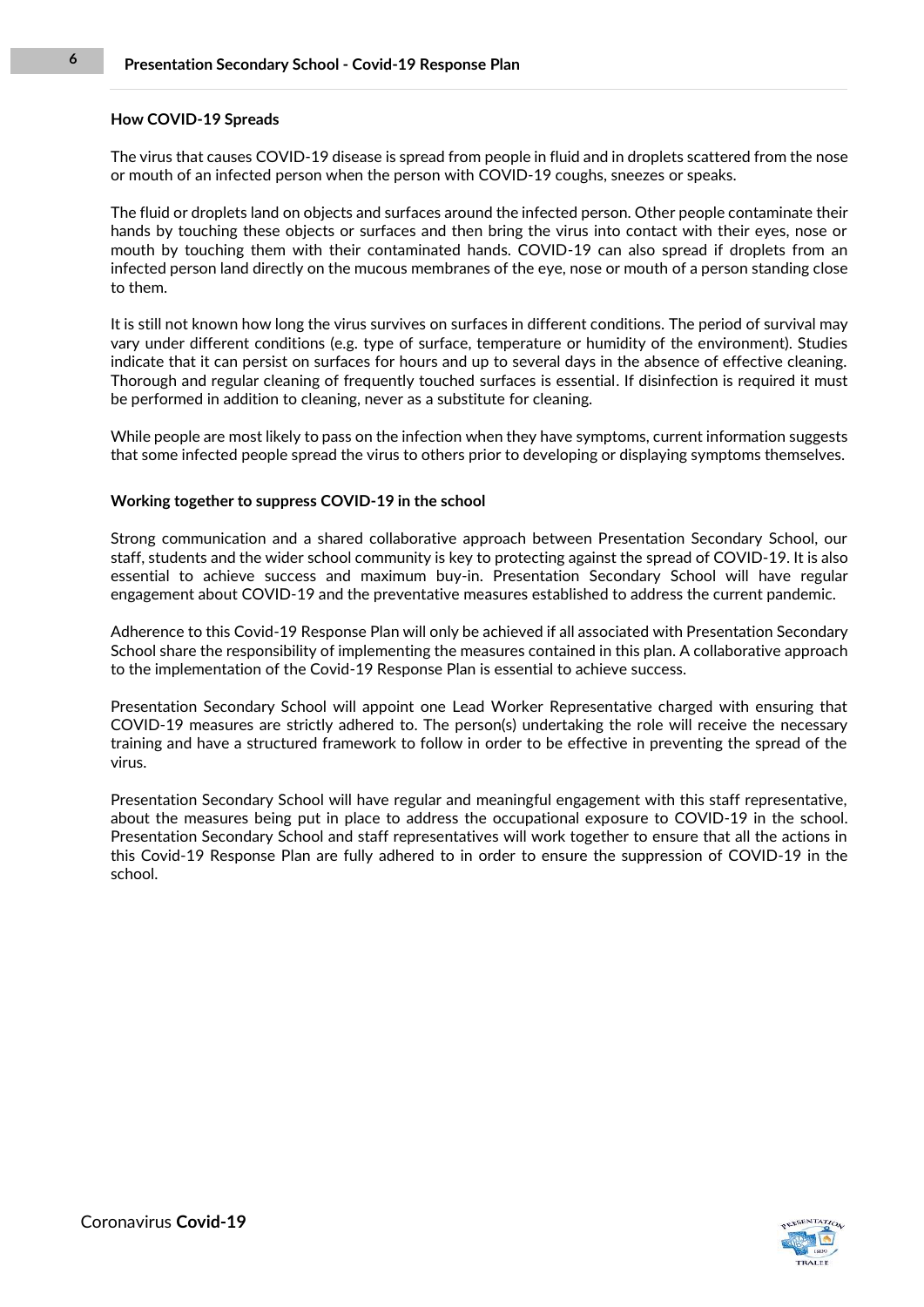# <span id="page-6-0"></span>**5. Consulting, Communicating and Implementing Workplace Changes or Policies**

Presentation Secondary School shall:

- Consult with and communicate to staff, students and the wider school community, in line with normal procedures, on any changes that are introduced to reduce the spread of COVID-19.
- Communicate the messages about good hand hygiene, respiratory etiquette and physical distancing.
- Provide training and advice on the measures recommended to reduce the spread as well as dealing with any anxieties or concerns staff may have about COVID-19.
- Make available the necessary public health advice from the HSE and other sources as appropriate to their staff where there is no occupational health service available in a workplace.
- Ensure that a Lead Worker Representative is appointed and involved in communicating the health advice around COVID-19 in the workplace.
- Implementing temporary restructuring of work patterns that may be required to implement the COVID-19 prevention measures in the workplace.

As information about the virus is evolving, public health advice is being updated and it is important for Presentation Secondary School staff, students and the wider school community to recognise that flexibility will be required on their partin meeting the measures to reduce the spread.

#### <span id="page-6-1"></span>**6. Health & Safety Documentation**

Prior to the school reopening of the school after the COVID-19 shutdown period, all health and safety documentation including the school Health & Safety Statement has been reviewed to ensure that the documentation is aligned with the measures as outlined in this "Covid-19 Response Plan" and general / standard health and safety requirements, considering the constraints of COVID-19.

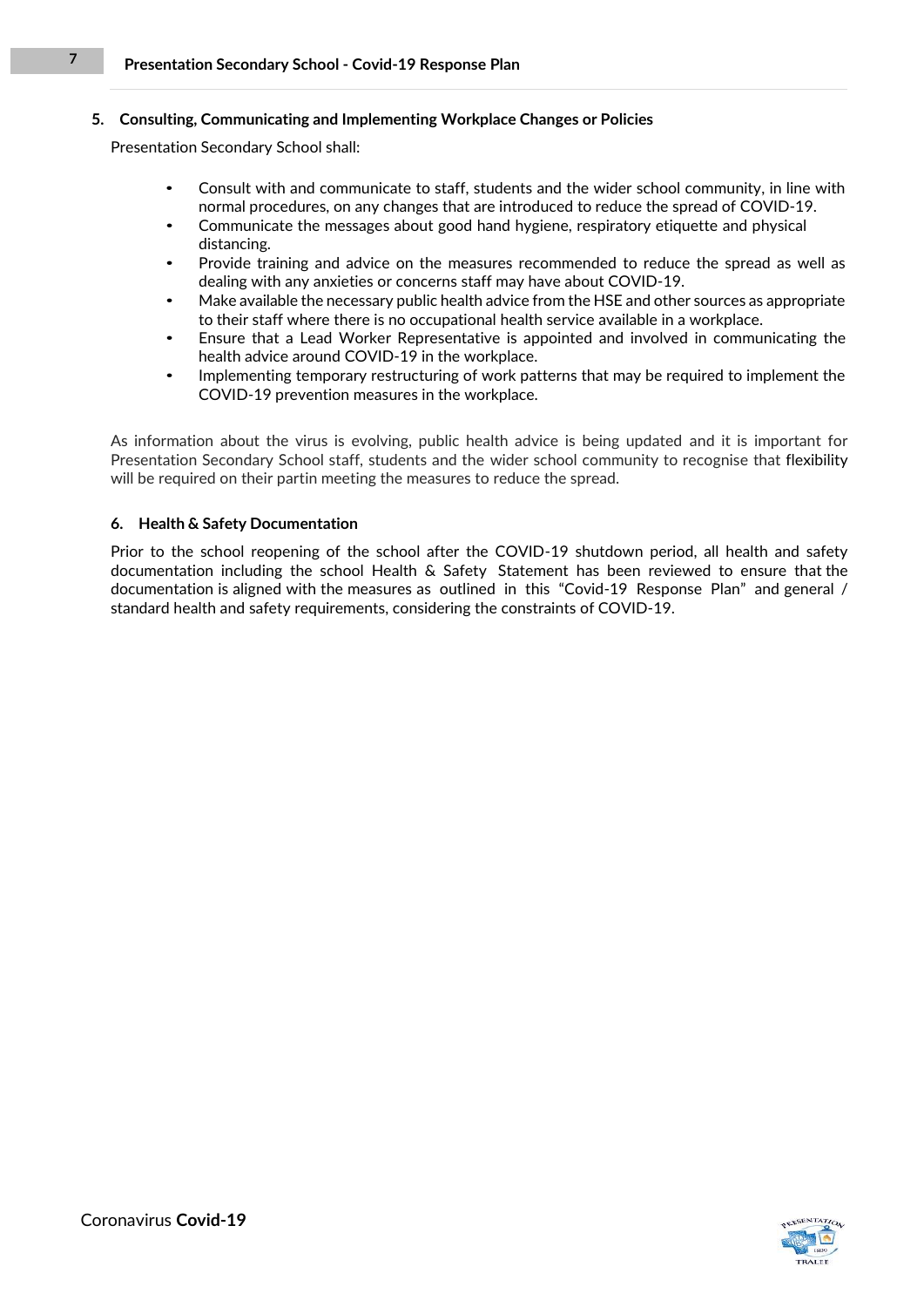# <span id="page-7-0"></span>**7. Roles**

#### **Role of the Covid-19 Response Team**

For the purposes of the document, anyone with supervisory responsibilities is classified as a member of the Covid-19 Response Team. These include:



Covid-19 Response Team will collectively implement this document. Note: This team must stay agile as new information comes available that may change approach in procedures, processes or PPE.

#### **Responsibilities include:**

- Managing and instructing all our staff on various control measures and compliance.
- Ensuring that all personnel on school premises, including staff, students andvisitors have been made aware of the specific requirements of the Covid- 19 Response Plan.
- Ensure that a Lead Worker Representative is appointed.
- Ensure the Return to School Safely Induction has been undertaken by all staff prior to reopening the school.
- Ensure that sufficient arrangements are in place to allow for social distancing and hygiene requirements of this plan and to take appropriate immediate action where they are not.

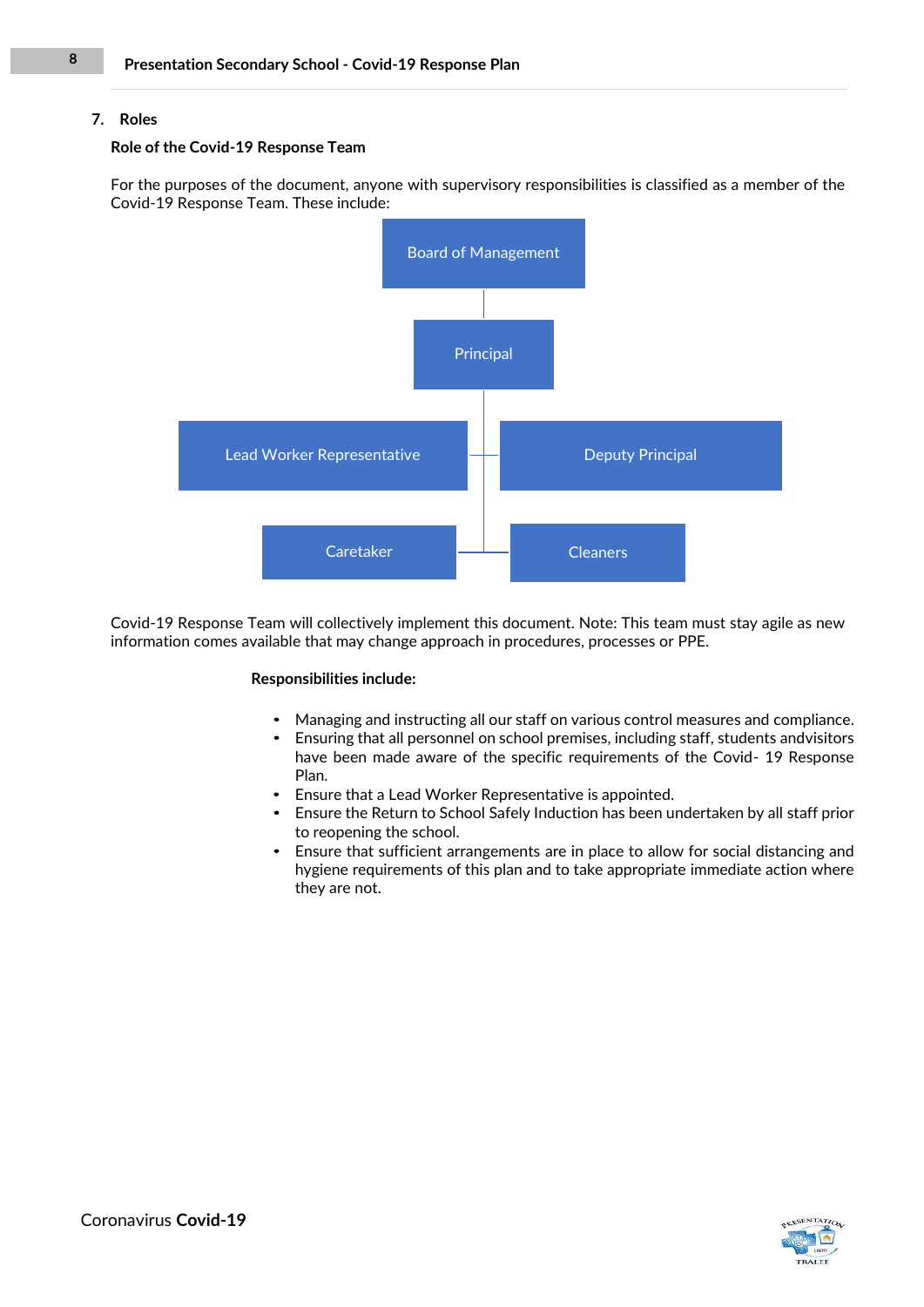# **Role of Staff**

Staff shall follow the public health advice and guidance, as well as any specific direction from the Presentation Secondary School. They shall also adopt good hygiene practices, such as frequent hand washing, respiratory etiquette and physical distancing to protect themselves and their work colleagues against infection and shall seek professional healthcare advice if unwell. If staff have symptoms of COVID-19 they shall not attend work. Staff shall also avoid making contact with their face and in particular their eyes, nose and mouth. Where necessary, staff shall wash their hands immediately before touching their face.

As noted above, the key to effective implementation of the infection prevention and control measures as well as occupational health and safety measures in the school is having a strong communication and shared collaborative approach between Presentation Secondary School and staff.

#### **In addition, Staff shall:**

- •Adhere to the School COVID-19 Response Plan and the control measures outlined.
- •Complete the RTW form before they return to work.
- •Must inform the Principal if there are any other circumstances relating to COVID-19, not included in the form, which may need to be disclosed to facilitate their safe return to the workplace.
- •New staff must complete COVID-19 Induction Training and any other training required prior to their return to school.
- •Must be aware of, and adhere to, good hygiene and respiratory etiquette. Coordinate practices and work with their colleagues to ensure that physical distancing is maintained.
- •Make themselves aware of the symptoms of COVID-19 and monitor their own wellbeing.
- •Self-isolate at home and contact their GP promptly for further advice if they display any symptoms of COVID-19.
- •Not return to or attend school if they have symptoms of COVID-19 under any circumstances.
- •Follow the HSE guidance if they are identified as a close contact.
- •If they have travelled outside of Ireland; in such instances staff are advised to consult and follow latest Government advice in relation to foreign travel.
- •If they develop any symptoms of COVID-19 whilst within the school facility, they should adhere to the procedure outlined above.
- •Keep informed of the updated advice of the public health authorities and comply with same.
- •Cooperate with any public health personnel and their school for contact tracing purposes and follow any public health advice given in the event of a case or outbreak in their school
- •Undergo any COVID-19 testing that may be required as part of mass or serial testing as advised by Public Health
- When using the photocopier, Staff shall adhere to the following guidelines:
	- (1) One person only should be in the photocopying room at a time.
	- (2) Sanitise before and after using the photocopier.
	- (3) Adopt a "shared personal responsibility" approach.
	- (4) Sanitise hands before handing out sheets to students.

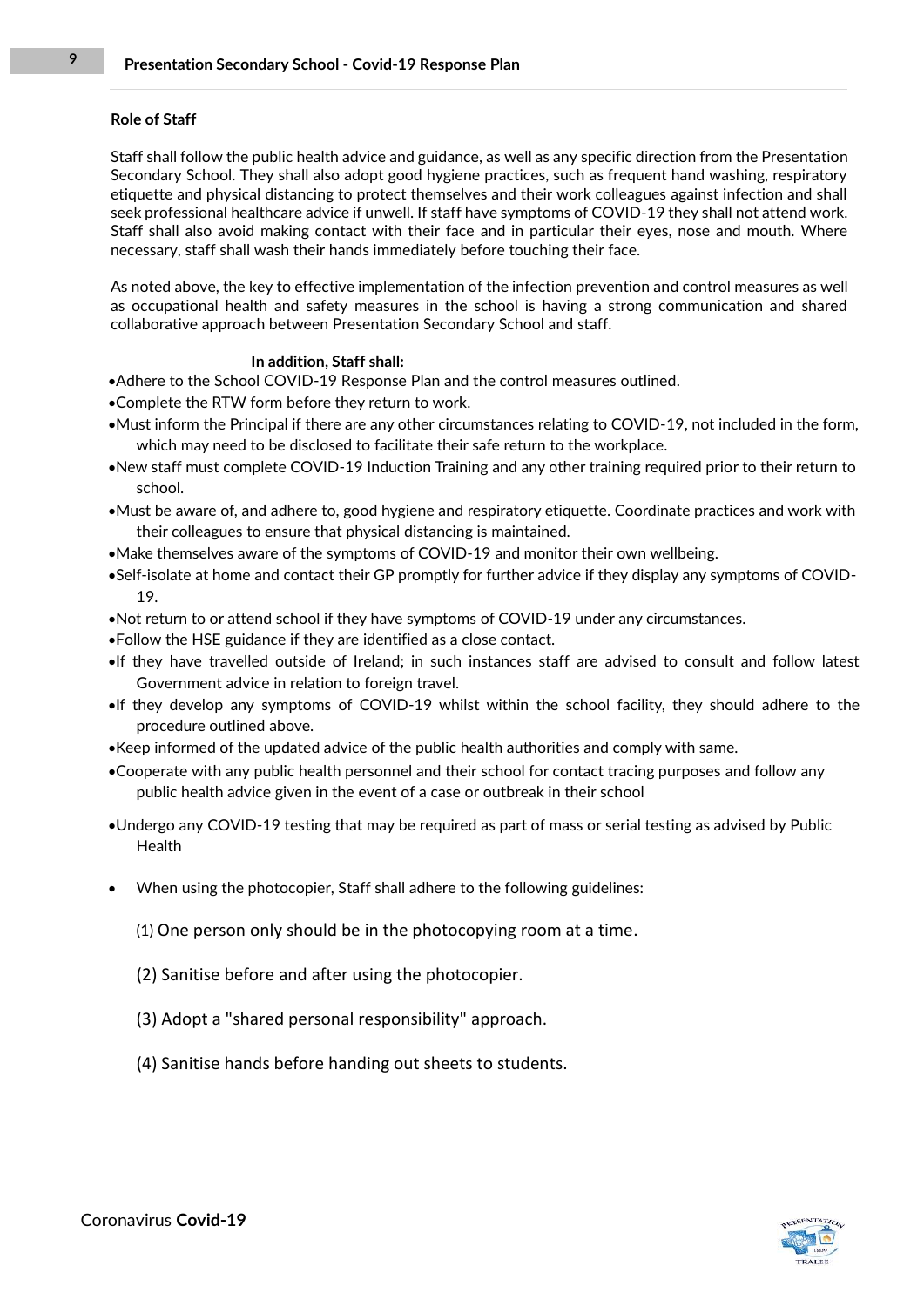# **Role of Parents / Guardians / Students**

Parents / Guardians / Students are asked to follow the public health advice and guidance, as well as any specific direction from the Presentation Secondary School. They shall also adopt good hygiene practices, such as frequent hand washing, respiratory etiquette and physical distancing to protect themselves, teachers and fellow students against infection and shall seek professional healthcare advice if unwell. If students have symptoms of COVID-19 they must not attend school. Students must also avoid making contact with their face and in particular their eyes, nose and mouth. Where necessary, staff shall wash their hands immediately before touching their face.

#### **In addition, students shall:**

- Undertake the Return to School Safely (Covid-19) Induction and adhere to the measures identified.
- Follow signage, allow for social distancing and adhere to hygiene requirements.
- Inform Teachers should they experience any of the symptoms of Covid-19.
- Inform the school on any planned international trips and their intention to return the school after the 14-day self-isolation period has passed.

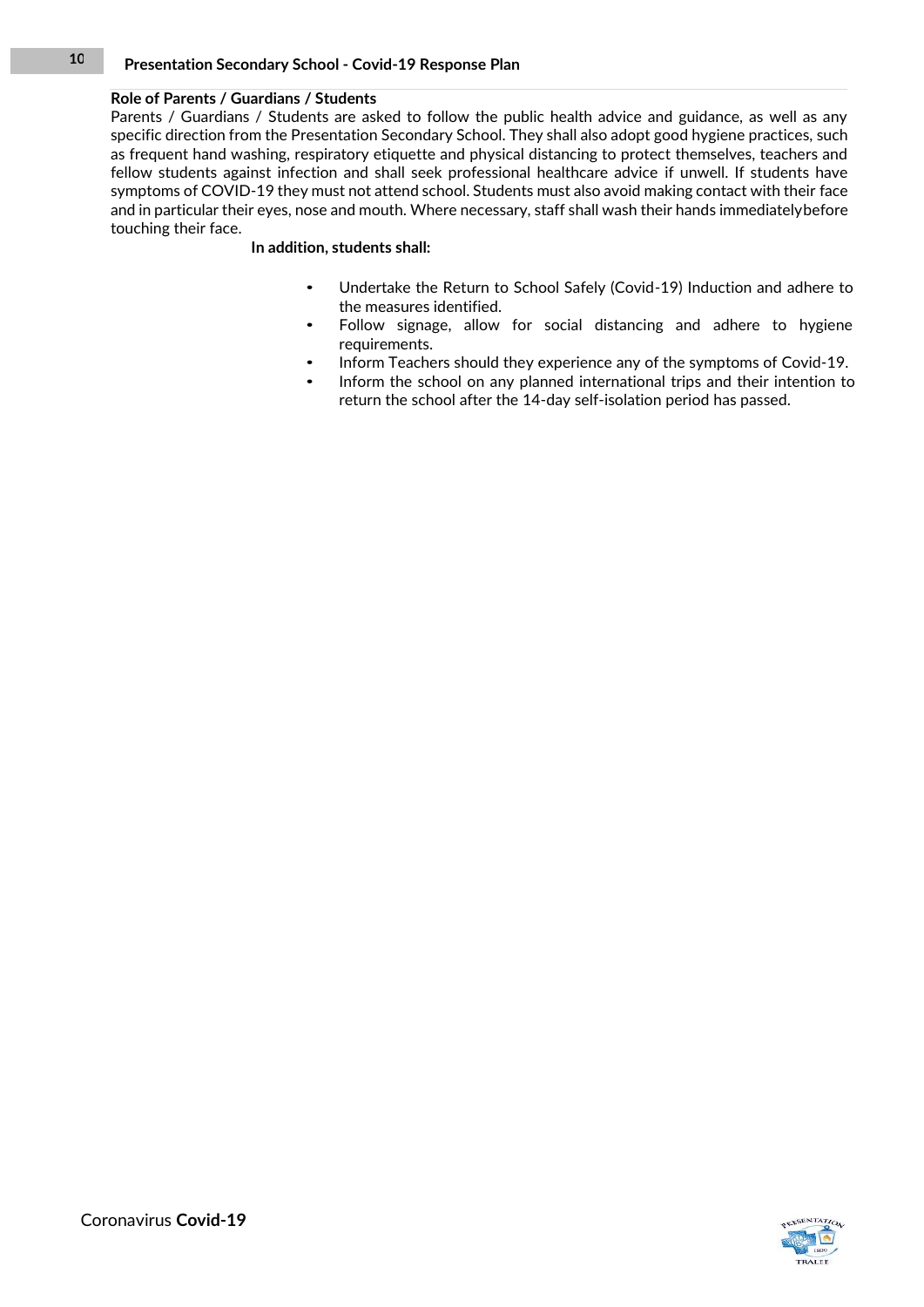#### **Role of the Lead Worker Representative**

As noted above, Presentation Secondary School will appoint a Lead Worker Representative whose role is to work collaboratively with the school to assist in the implementation of measures and monitor adherence to the measures to prevent the spread of COVID -19. Staff representative shall together with the COVID-19 response management team, support the implementation of the measures identified in this Covid-19 Response Plan. Such a person will receive the relevant and necessary training by Presentation Secondary School.

Role:

- Represent all staff in the workplace regardless of role, and be aware of specific issues that may arise in respect of different staff cohorts;
- Keep up to date with the latest COVID-19 public health advice;
- Work collaboratively with school management to ensure, so far as is reasonably practicable, the safety, health and welfare of employees in relation to COVID-19;
- Consult with school management on the control measures required to minimise the risk of staff and students being exposed to COVID-19;
- Promote good hygiene practices, in conjunction with school management, such as washing hands regularly and maintaining good respiratory etiquette along with maintaining social distancing in accordance with public health advice;
- Assist school management with the implementation of measures to suppress COVID-19 in the workplace in line with the Return to Work Safely Protocol and current public health advice;
- Monitor, in conjunction with school management, adherence to measures put in place to prevent the spread of COVID-19;
- Conduct reviews of safety measures that are in place to address and suppress COVID-19 in the workplace. Reviews (including an examination of the workplace) should be conducted on a regular basis (at least twice per week);
- Report any issues of concern immediately to school management and keep records of such issues and actions taken to rectify them;
- Consult with the school management on the school's COVID-19 Response Plan in the event of someone developing COVID-19 while in school including the location of an isolation area and a safe route to that area;
- Following any incident, assess with the school management any follow up action that is required;
- Consult with colleagues on matters relating to COVID-19 in the workplace;
- Make representations to school management on behalf of their colleagues on matters relating to COVID-19 in the workplace.

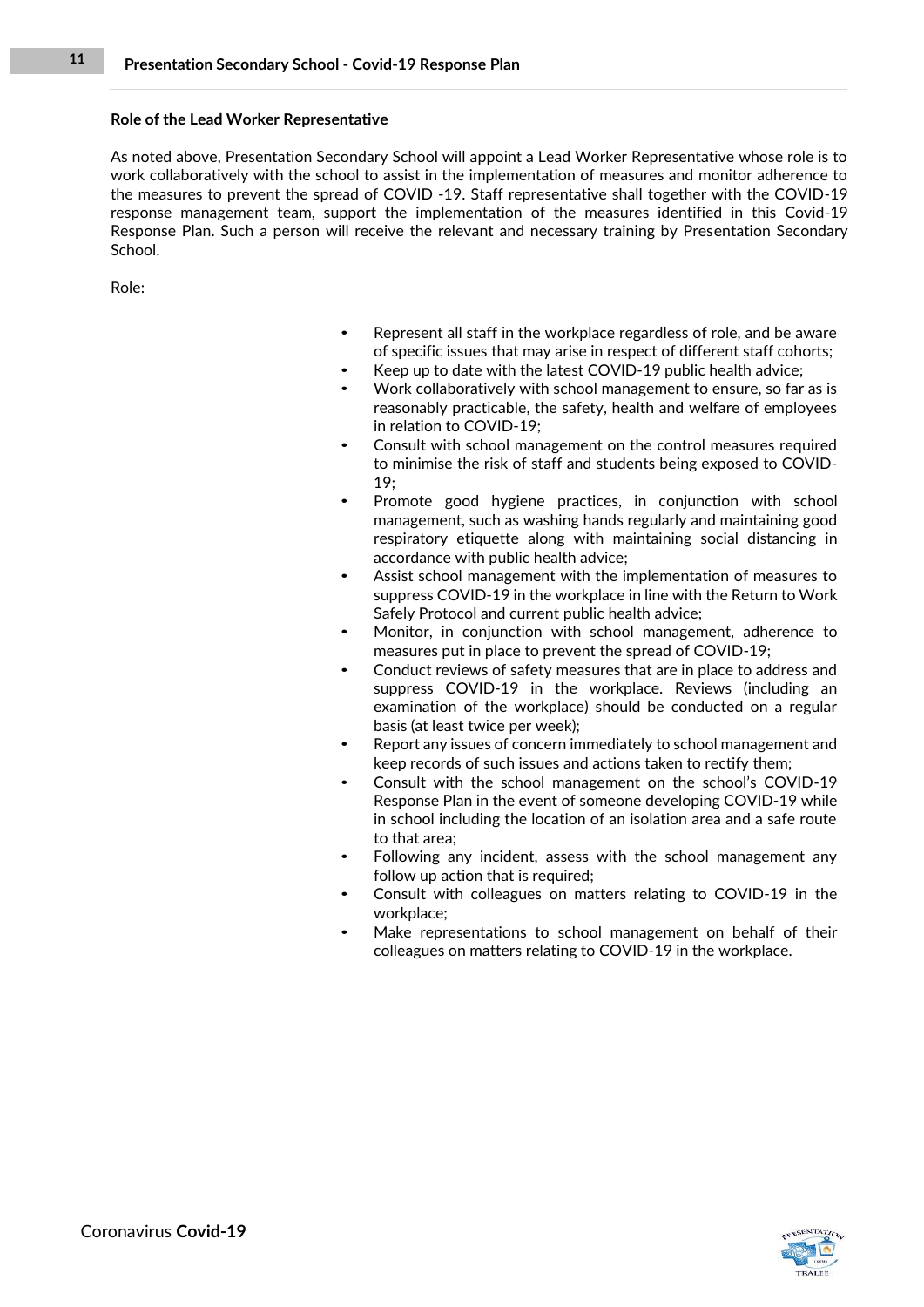# <span id="page-11-0"></span>**8. Communicating the Plan**

In advance of the school reopening following the COVID-19 shutdown period, we have considered the following, in conjunction with communications and briefings that will be required:

#### **Presentation Secondary School shall:**

- Inform Staff, students and the wider school community not to enter the school if they are displaying any symptoms of coronavirus.
- Inform parents that if their child needs to be accompanied to the schoolonly one parent should attend.
- Inform parents and students their allocated drop off and collection times and the process for doing so, including protocols for minimising adult to adult contact (for example, which entrance to use).
- Make clear to parents that they cannot gather at entrance gates or doors, or enter the school (unless they have an appointment, which should be conducted safely).
- Make parents and students aware of recommendations on transport to and from school.
- Inform staff about the school's Covid-19 Response.
- Communicate early with contractors and suppliers that will need to prepare to support the schools plans for opening for example, cleaning, catering, food supplies etc.
- Discuss with cleaners the additional cleaning requirements and agree hours to allow for this.

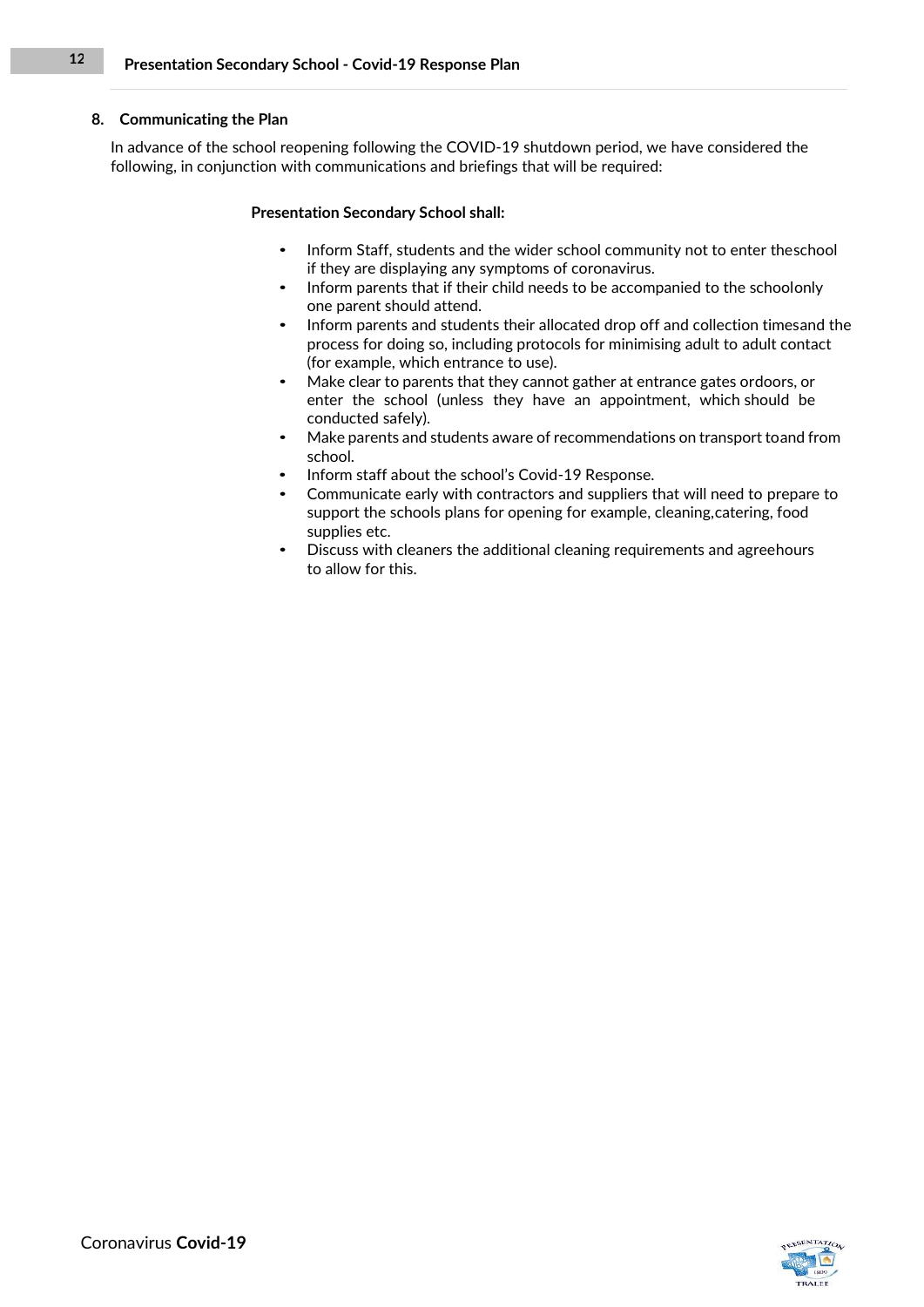# <span id="page-12-0"></span>**9. Stay at Home Policy**

The prompt identification and isolation of potentially infectious individuals is a crucial step in protecting staff, students and the wider school community. Presentation Secondary School has a policy of "Staying at Home if unwell".

#### **Presentation Secondary School will:**

- Ensure a policy of "staying at home if unwell" as it applies to all staff, students and ancillary staff.
- Establish procedures for students or staff who have symptoms of COVID- 19 or are feeling unwell in any way to be sent home or isolated from others.
- Provide for enhanced substitution and supervision arrangements for teachers for such scenarios;
- Inform parents about the measures the school is putting in place and ask for cooperation to report any cases of COVID-19 that occur in the household. If someone in the household is suspected to have COVID-19,it is important to keep the child home and inform the school.

# <span id="page-12-1"></span>**10. At Risk/Vulnerable Staff (Those with an underlying medical condition)**

DES Circulars / Public Health advice will be followed at all times regarding the cocooning of at risk / vulnerable staff.

At risk staff will be asked to consult their GP / Medical Practitioner regarding their fitness to return to school.

At which point the member of staff will be asked to furnish to the Board of Management a "Fitness to Return to Work" Certificate.

Presentation Secondary School will implement so far as is reasonably practicable organisational changes to ensure the safety of the At Risk / Vulnerable member of staff on their return to work.

# <span id="page-12-2"></span>**11. At Risk/Vulnerable Students (Those with an underlying medical condition)**

For students vulnerable to the disease, attendance at school may not be possible.

- DES Circulars / Public Health advice will be followed at all times regarding the vulnerable students.
- Presentation Secondary School also recognises that given the potential foran upturn in the disease (and/or a second wave) and that 'stay-at-home' may have to be re-introduced.
- Therefore, a blended learning approach (online / in school) will be a feature of the approach to *planning to reopen schools* and will have to provide the necessary agility to respond very quickly to changed circumstances at a local, regional or national level.

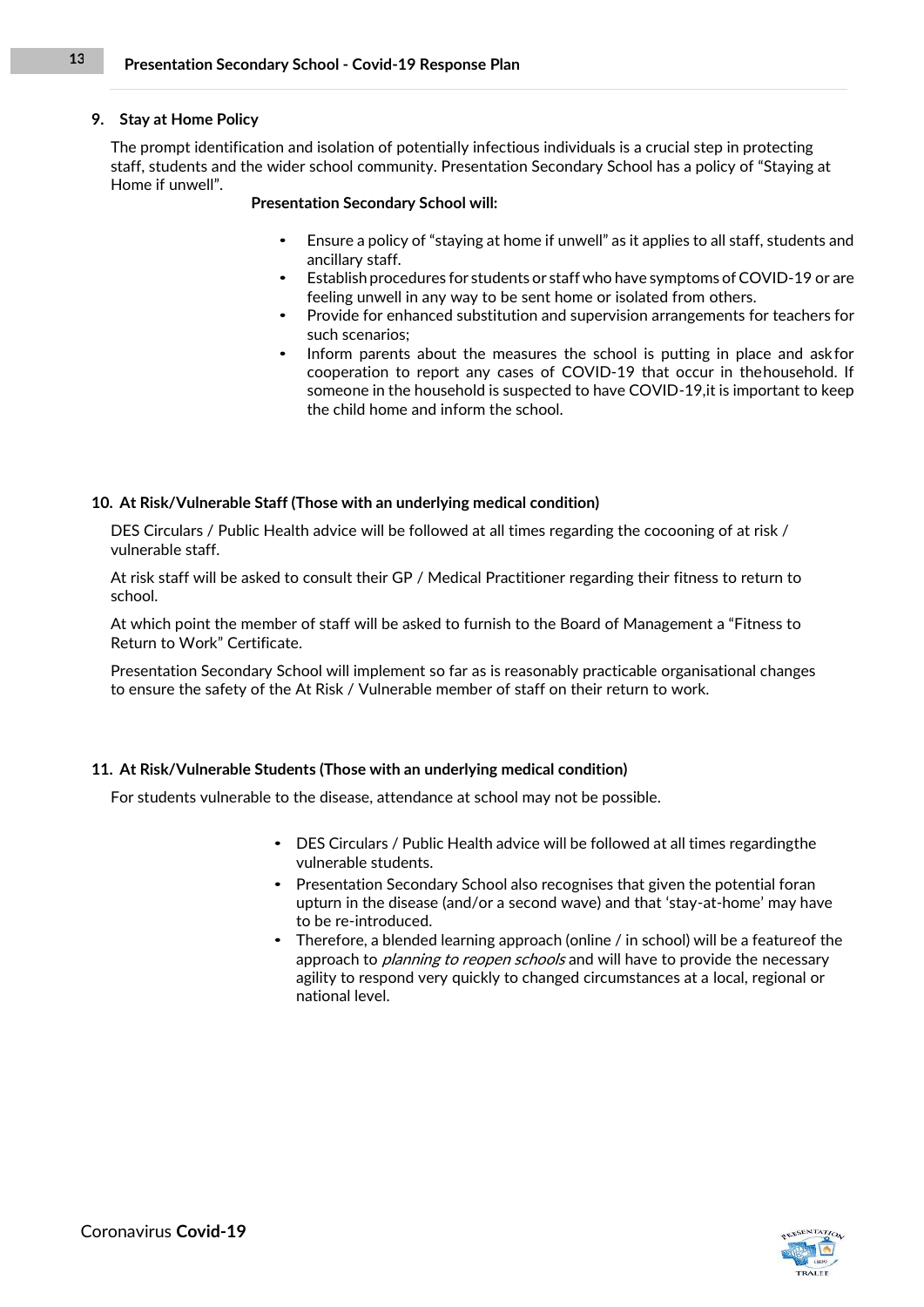# <span id="page-13-0"></span>**12. Return to School Requirements**

In advance of Presentation Secondary School reopening following the COVID-19 shutdown period, we have considered the following, in conjunction with communications and briefings that will be required:

- Updates to Risk Assessments, Safety Statement and other relevant documents will have to be communicated to all staff members.
- All staff returning to school must complete the "Return to School Safely Induction" Training.
- This training shall at a minimum include the latest up to-date advice and guidance on public health: what a staff shall do if they develop symptoms of COVID-19; details of how the school is organised toaddress the risk from COVID-19; an outline of the COVID-19 response plan; and any other sector specific advice that is relevant.

#### **COVID-19 Self Declaration Form**

All persons returning to school must complete a COVID-19 Self Declaration Form at least 3 days in advance of planning to do so.

- This form shall seek confirmation that staff, to the best of their knowledge, have no symptoms of COVID-19 and also confirm that staff are not self-isolating or awaiting the results of a COVID-19 test.
- If conditions change at any time, resulting in a re-appearance of symptoms – staff are instructed to not come to school!
- The following questions on the form. If any member of staff answers Yes to any of them, they are strongly advised to follow the medical advice they receive or seek medical advice before returning to work:
	- o Do you have symptoms of cough, fever, high temperature, sore throat, runny nose, breathlessness, or flu like symptoms now or in the past 14 days? Yes/No,
	- o Have you been diagnosed with confirmed or suspected COVID-19 infection in the last 14 days? Yes/No,
	- o Are you a close contact of a person who is a confirmed or suspected case of COVID-19 in the past 14 days (i.e., less than 2 meters for more than 15 minutes accumulative in 1 day)? Yes/No,
	- o Have you been advised by a doctor to self-isolate at this time? Yes/No,
	- o Have you been advised by a doctor to cocoon at this time? Yes/No.

#### Staff shall:

- Complete and return the Covid-19 Self Declaration Form before they return to school.
- Inform Presentation Secondary School if there are any other circumstances relating to COVID-19, not included in the form, which may need to be disclosed to allow their safe return to work.
- Self-isolate at home and contact their GP promptly for further advice if they have any COVID-19 symptoms.
- Stay out of work until all symptoms have cleared following self-isolation.
- Participate in any induction training provided by Presentation Secondary School on their return to the school.

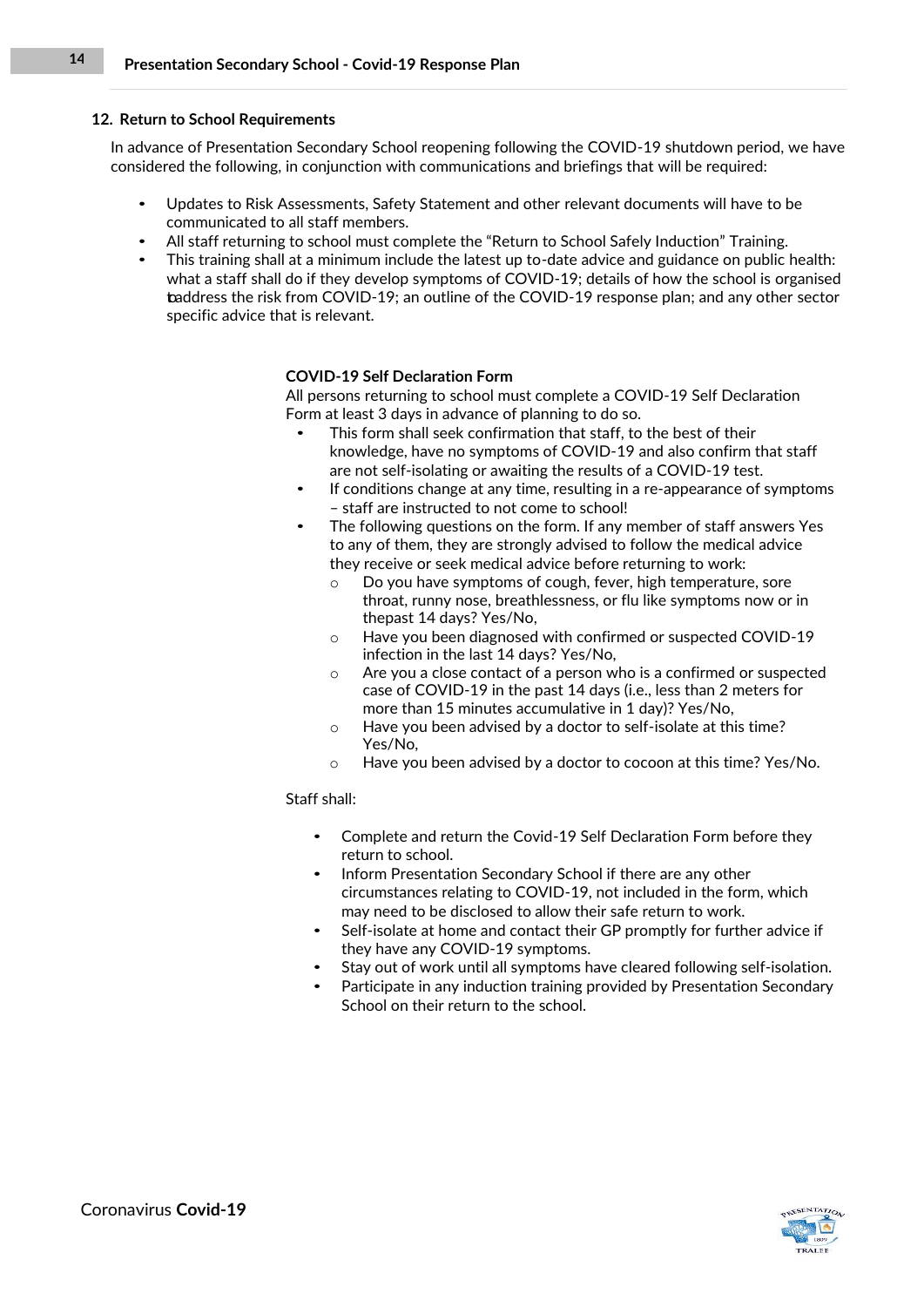# <span id="page-14-0"></span>**13. Blended Learning**

It is recognised that for students vulnerable to the disease, attendance at school may not be possible. Presentation Secondary School also recognises that given the potential for an upturn in the disease (and/or a second wave) that 'stay-at-home' may have to be re-introduced (at a school, region or national level).

Therefore, a blended learning approach (online / in school) will be necessary to ensure that the school has the ability to respond very quickly to changed circumstances at a local, regional or national level.

It is also possible that Presentation Secondary School may be required to provide both in-school and remote learning support during the coming school year. This approach to learning which combines face-to-face and remote learning experiences is known as blended learning.

The school has implemented Microsoft 365 & VS Ware and these technologies will be core to the delivery of blended learning should the need arise.

Resources and webinar training have been provided to schools by the Professional Development Service for Teachers (PDST) and Junior Cycle for Teachers (JCT) in the use of digital technology to support learning.

In that context the Department of Education & Skills together with the NCCA is working towards:

- Identifying an appropriate blended learning models for individual school contexts;
- Adapting the delivery of the overall curriculum in the context of a blended learning environment;
- Providing specific advice on particular curriculum subjects and programs;
- Maximising the use of digital technologies to support a blended learning approach;
- Supporting and enhancing the role of parents/guardians and other partnerships;

Further actions:

- Guidance: The NCCA will provide overarching guidance on how the curriculum can be differentiated.
- Curriculum advice: The Department's Inspectorate, in collaboration with the Department's Curriculum and Assessment Policy Unit, will develop more detailed advice on operational aspects of curriculum implementation.
- Supporting the readiness of the teachers to work in new ways and to use technology in lesson preparation and delivery.
- Supporting access to technology in the school and home.
- Providing further guidance to parents.
- Training and support programs for teachers in the use of digital technologies.

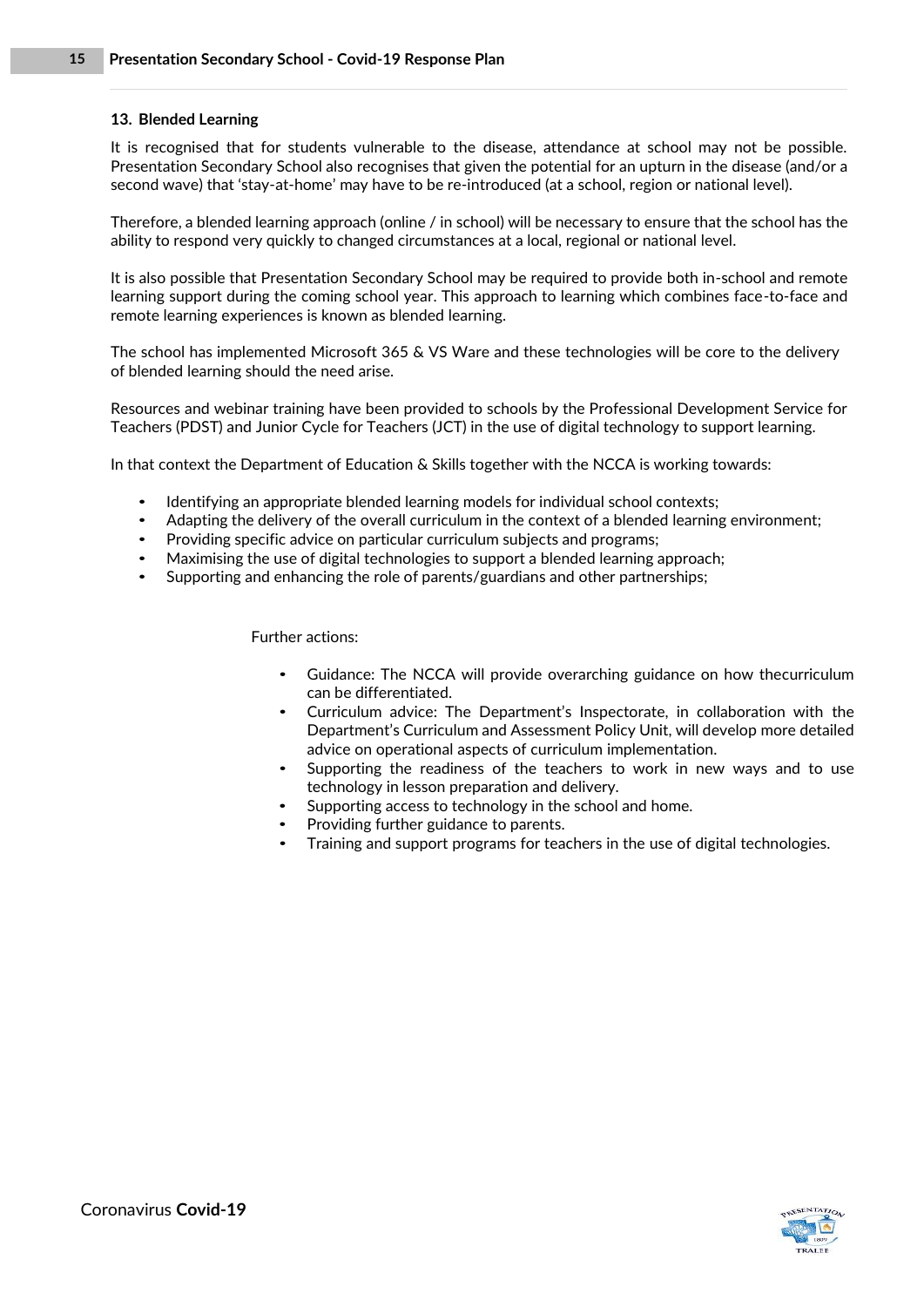# <span id="page-15-0"></span>**14. Legionella**

Legionella is the name given to the pneumonia like illness caused by legionella bacteria, including the most serious Legionnaires' disease. Infection is caused by breathing in small droplets of water contaminated by the bacteria. Common symptoms include coughing, breathlessness, high fever, muscle aches and headaches and usually appear 5-6 days after infection but may take longer.

Systems at greatest risk assessed, e.g., showers, cisterns, firefighting systems – sprinklers or hoses, humidifiers in food cabinets, water fountains, dispensers etc.

- Competent contractor has been contracted to test water on the schoolpremises and treat it accordingly.
- Water storage tanks are checked and cleaned, any buildup of sludge/slime is cleaned, and tanks are disinfected annually
- There are arrangements in place for little used outlets, to either:<br>  $\circ$  flush through showers/taps/water fountains and all o
	- flush through showers/taps/water fountains and all other sources arising on at least a weekly basis, or
	- o carry out a safe purge of the water system;
	- o before use e.g. prior to reopening after summer holidays;

# **15. Statutory Training Updates**

# **First Aid Responder Training**

The Pre-Hospital Emergency Care Council (PHECC) is responsible for the provision of First Aid certification in Ireland. PHECC have confirmed that if a First Aid Responder's certification has lapsed and they are unable to complete a refresher course, their certification will remain valid until such time that the situation is rescinded. This departure from normal standards shall be limited to the duration of the current COVID-19 outbreak.

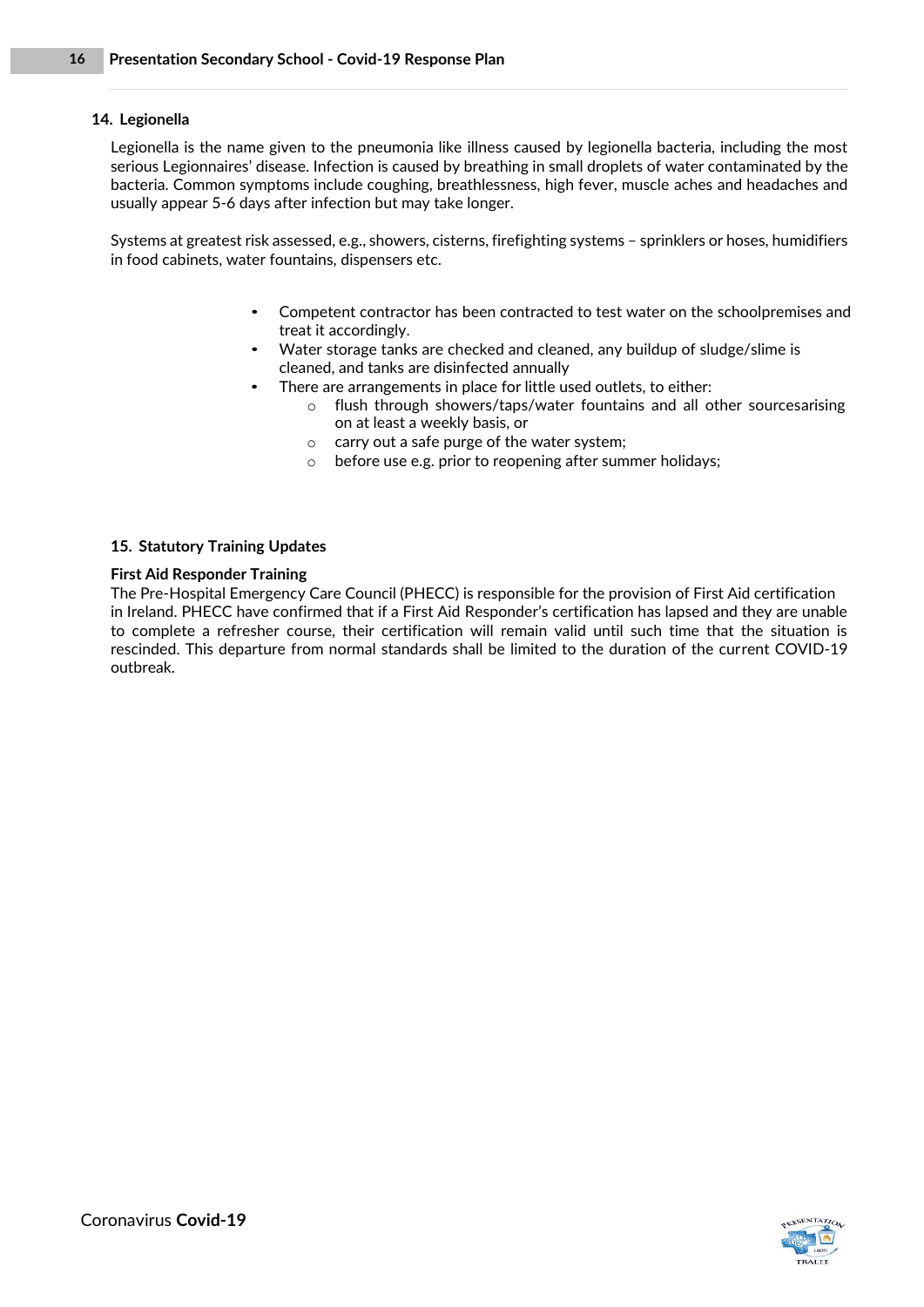#### <span id="page-16-0"></span>**16. Mental Health & Wellbeing**

Staff & students who are returning to the school after a period of isolation are likely to have concerns about the risk of infection or changes to their job due to the implementation of measures to prevent the spread of COVID-19.

Staff on their return to work, may have also gone through traumatic events such as the serious illness or death of a relative or friend, or be experiencing financial difficulties or problems with their personal relationships. Presentation Secondary School will support our staff who may be suffering from anxiety or stress.

The following publicly available sources of support and advice should be noted by all staff.

Your family doctor is usually the first person to approach in relation to mental health concerns. Many people attend their General Practitioner (GP) with mental health problems such as depression or anxiety and may not need the help of a mental health professional.

In other cases, the GP may decide to refer you to the community mental health team.

Presentation Secondary School will support you through this time. In addition to seeing your GP the following organisations provide mental support and advice:

#### • **Employee Assistance and Wellbeing Program (EAWP)**

# **The service is accessible through the Freephone Helpline at 1800 411 057 and is available 24 hours a day, 365 days a year.**

The Department recognises the need for school staff wellbeing and collective self-care. Support for school staff wellbeing will be provided by Department Support Services including the PDST and CSL, as well as by the HSE's Health Promotion Team. An [Occupational Health Strategy](https://www.education.ie/en/Education-Staff/Information/Occupational-Health-Strategy/) is in place as a supportive resource for individual staff members in schools. The aim of the Occupational Health Strategy is to promote the health and wellbeing of employees in the workplace, with a strong focus on prevention. The Occupational Health Strategy comprises the Employee Assistance Service and the Occupational Health Service. The Employee Assistance Service (EAS) is provided by Spectrum.Life under the logo of 'Wellbeing Together: Folláinne Le Chéile'.

The EAS is a self-referral service where employees have access to a dedicated free-phone confidential helpline providing advice on a range of issues such as wellbeing, legal, financial, mediation, management support etc. The service is also available via SMS, WhatsApp, e-mail, live chat and call back request. All points of contact for the service are qualified, accredited, and experienced mental health professionals.

Where required, short-term counselling is available to employees and their families (over the age of 18 years and living at home).

The EAS also provides advice and support to managers and delivers interventions to help them deal with health and wellbeing issues in the workplace.

A bespoke wellbeing portal and app is available which offers access to podcasts, blogs, live chats and videos on topics around wellbeing and mental health, family life, exercise and nutrition. E-Learning programs across mental health, sleep and a range of wellbeing topics are also available. In addition, online cognitive behavioural therapy is provided. As part of the services provided by Spectrum.Life, a Mental Health Promotion Manager is available to develop and deliver evidence based mental health and wellbeing initiatives to reduce stigma and improve mental health literacy and to increase engagement with the service. Spectrum.Life also provides a series of webinars and presentations to promote wellbeing in schools.

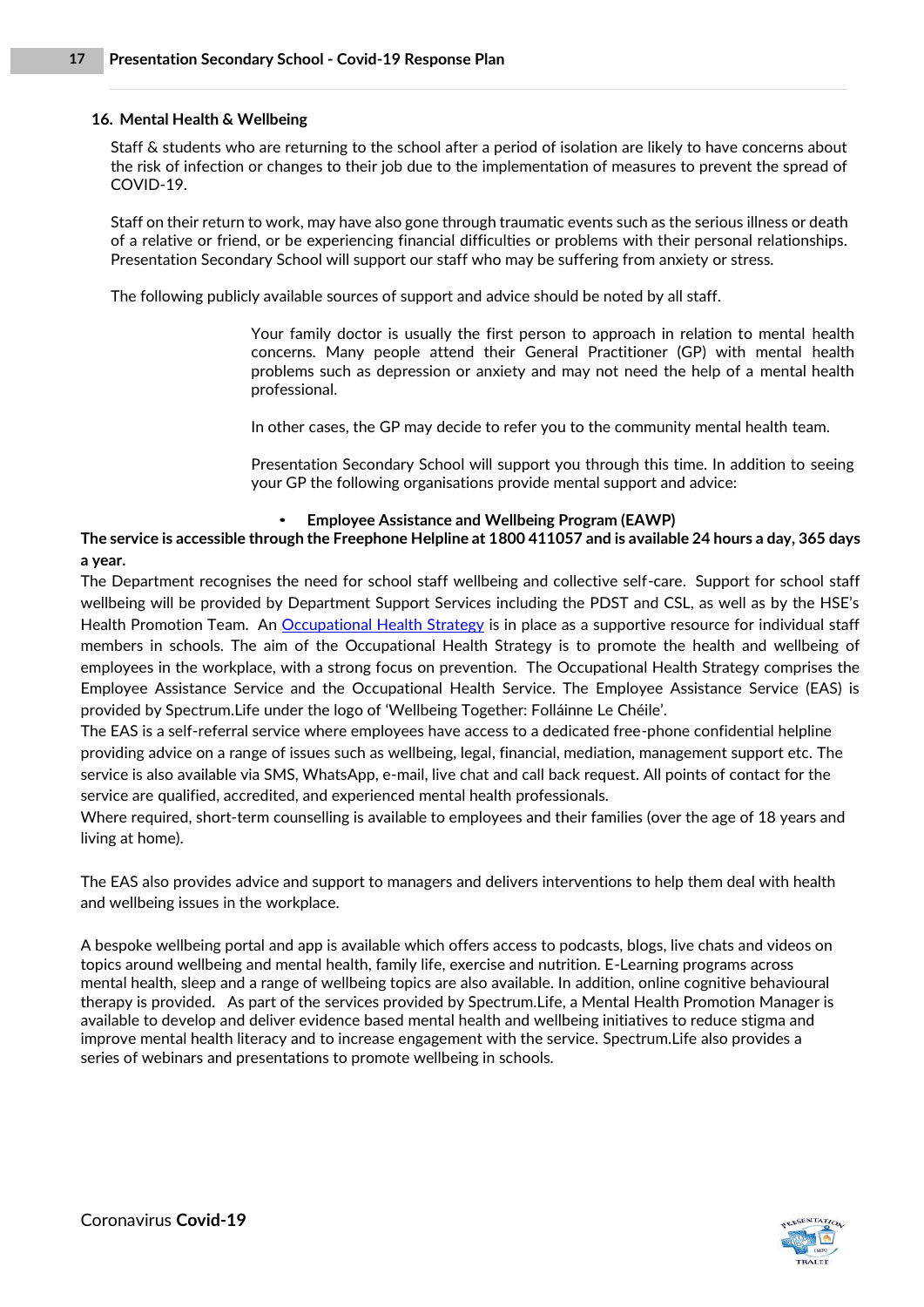#### • **Aware**

Depression & Bipolar Disorder Support W: www.aware.ie | T: 1800 80 48 48 | Email: supportmail@aware.ie

• **Pieta House** 

Free therapeutic support to people who are in suicidal distress and thosewho engage in self-harm. W: [www.pieta.ie|](http://www.pieta.ie/) T: 1800 247 247

• **Turn2me** 

They offer self-help, peer support and professional support through anonline platform for those who are experiencing poor mental health W: [www.Turn2Me.org](http://www.turn2me.org/)

• **Grow** 

Mental Health support and Recovery Organisation W: [www.grow.ie](http://www.grow.ie/) | T: 1890 474 474 | Email: alex@bodywhys.ie

• **Parentline** 

The national helpline for parents [www.parentline.ie](http://www.parentline.ie/)  Helpline: 1890 92 72 77 | or 01 873 3500

• **Childline** 

The national helpline for young person's [www.childline.ie](http://www.childline.ie/)  Helpline: 1800 666 666

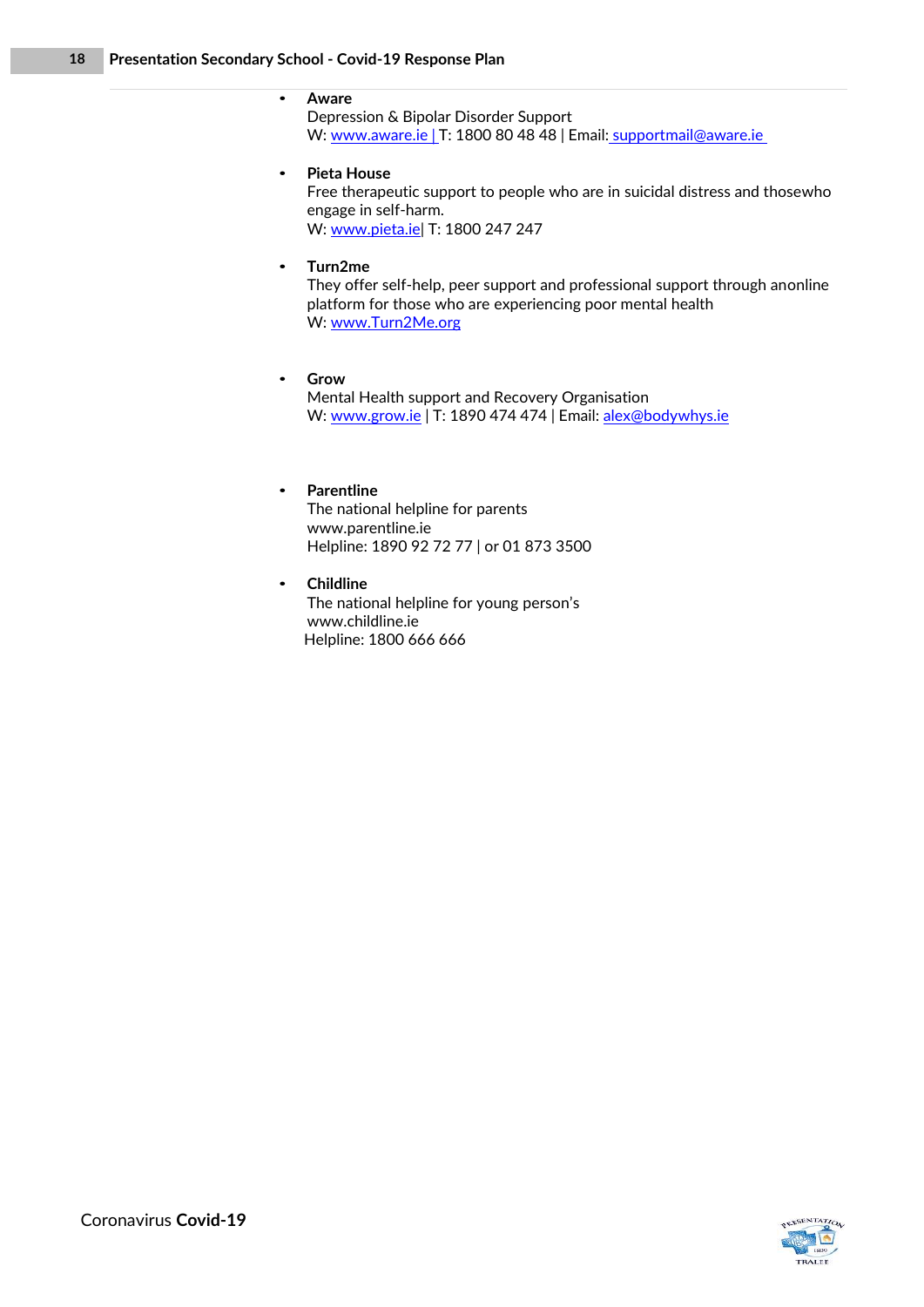# <span id="page-18-0"></span>**17. Environmental Hygiene**

# **Presentation Secondary School shall ensure:**

- Non-essential items, clutter, equipment shall be removed to facilitate cleaning and maximise physical distancing.
- Enhanced cleaning procedures are in place in the school to prevent cross contamination, particularly in communal areas and at touch points.
- The school is cleaned each day and there is a roster of daily cleaning of touch points including:
	- Taps and washing facilities.
	- Toilet flush and seats.
	- Door handles and push plates.
	- Handrails on staircases and corridors.
	- Equipment controls in practical rooms;
	- Food preparation and eating surfaces.
	- Communications equipment.
	- Keyboards, photocopiers and other school equipment.
	- Rubbish collection and storage points shall be increased and emptied regularly twice per day including at the end of each day.
	- Regular cleaning of welfare facilities, handrails and touch points shall be undertaken.
- If disinfection of an area is required it must be performed in addition to cleaning, never as a substitute for cleaning.
- An increase in the number of waste collection points and we will ensure these are emptied regularly throughout each day.

# **Staff shall ensure:**

- Clean workstations, desktops, tables and any other equipment before and after use, including any meeting rooms and share spaces.
- Clean down their table after break times.
- Clean touch points in toilets before and after use.
- Staff are provided with essential cleaning materials to keep their own workspace clean (for example wipes/disinfection products, paper towels and waste bins/bags).

#### **Students shall ensure:**

- Clean workstations, computers, tables and any other equipment before and after use.
- Clean down their table at the start and end of each class.
- Clean touch points in toilets before and after use.
- Maintain good hand hygiene i.e. washing hands regularly with hot water and soap.
- Use good respiratory hygiene i.e. coughing or sneezing into a tissue or the back of their elbow.

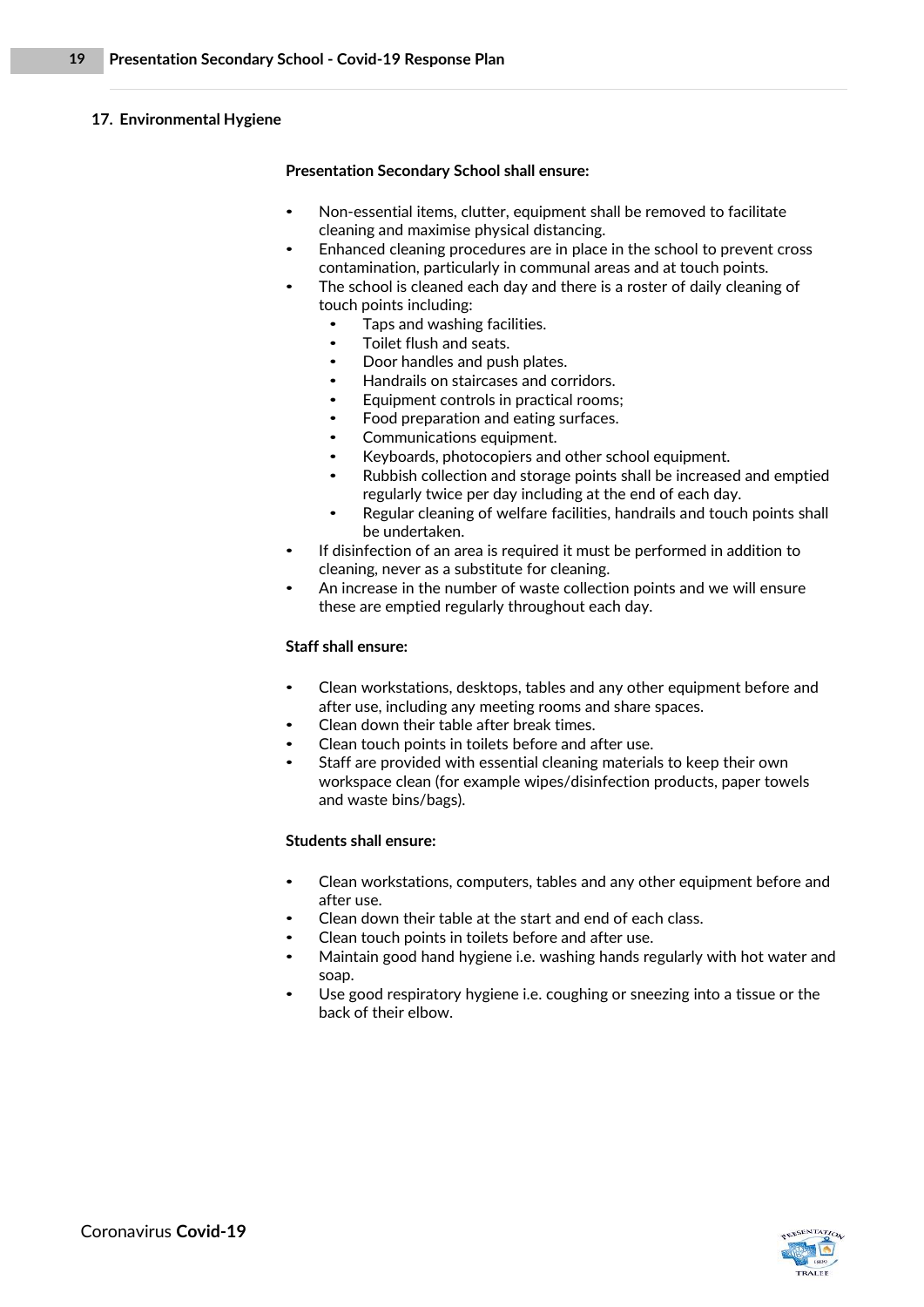#### **Cleaning Staff shall ensure:**

- Cleaning is best achieved using a general-purpose detergent and warm water, clean cloths, mops and the mechanical action of wiping/scrubbing. The area should then be rinsed and dried.
- The routine use of disinfectants is generally not appropriate but is recommended in circumstances where there is a higher risk of cross-infection for example someone has become ill whilst at school or if there has been a spillage of blood, faeces or vomit.
- Disinfectants are potentially hazardous and must be used with caution and according to the manufacturer's instructions. Surfaces and items must be cleaned before a disinfectant is applied as most disinfectants are inactivated by dirt.
- The manufacturer's instructions for mixing, using and storing solutions must always be followed.
- Using excessive amounts of cleaning agents will not kill more germs or clean better but it will damage work surfaces, make floors slippery and give off unpleasant odours.
- Water should be changed when it looks dirty, after cleaning bathrooms and after cleaning the kitchen.
- Always clean the least dirty items and surfaces first (for example countertops before floors, sinks before toilets).
- Always clean high surfaces first, and then low surfaces.
- Separate colour coded cleaning cloths and cleaning equipment should be used for kitchen areas, classrooms and toilets.
- Cleaning cloths can either be disposable or reusable. Disposable cloths should be disposed of each day.
- Ideally, reusable cloths should be laundered daily on a hot wash cycle (at least 60°C) in a washing machine and then tumble dried.
- Ideally, mop heads should be removed and washed in the washing machine at 60°C at the end of each day or in accordance with the manufacturer's instructions.
- Buckets should be emptied after use, washed with detergent and warm water and stored dry.
- If equipment is stored wet, it allows germs to grow increasing the risk of cross infection.

|                                                                      | <b>Routine Cleaning</b>                                                                   | <b>Post COVID case</b>                                                                                                                                                          |
|----------------------------------------------------------------------|-------------------------------------------------------------------------------------------|---------------------------------------------------------------------------------------------------------------------------------------------------------------------------------|
| <b>Surfaces</b>                                                      | Neutral detergent                                                                         | Neutral detergent AND 0.05% sodium hypochlorite OR<br>Virucidal disinfectant                                                                                                    |
| <b>Toilets</b>                                                       | Neutral detergent AND (optional)<br>0.1% Sodium Hypochlorite OR<br>virucidal disinfectant | 0.1% sodium hypochlorite OR Virucidal disinfectant                                                                                                                              |
| <b>Cleaning equipment</b>                                            | Non-disposable cleaned at the<br>end of cleaning session                                  | Non-disposable disinfected with 0.1% sodium<br>hypochlorite OR virucidal disinfectant                                                                                           |
| <b>Personal protective</b><br>equipment for cleaning<br><b>staff</b> | Uniform AND household gloves                                                              | Uniform AND plastic apron (if available) AND household<br>gloves                                                                                                                |
| <b>Waste management</b>                                              | Domestic waste stream                                                                     | Place in plastic bag and tie, then place in a second plastic<br>bag and store securely for 72 hours before putting it out<br>for collection in the normal domestic waste stream |

ECDC Technical Report. Disinfection of environments in healthcare and non-healthcare settings potentially contaminated with SARS-CoV-2. March 2021

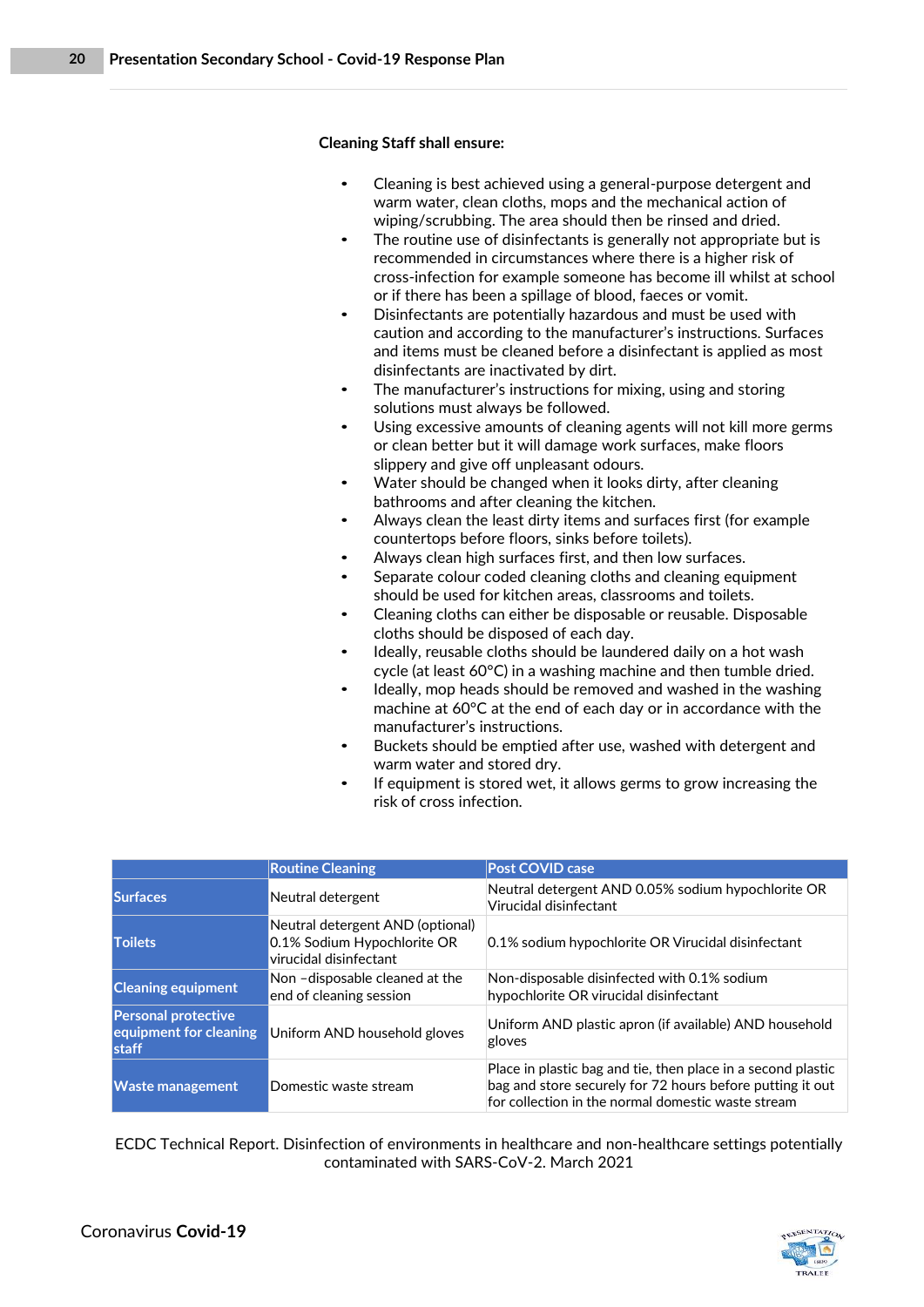# <span id="page-20-0"></span>**18. Physical Distancing**

Physical distancing is recommended to reduce the spread of infection. **Where possible staff should maintain a minimum of 1 m distance and where possible 2m. They should also take measures to avoid close contact at face-to-face level such as remaining standing rather than sitting beside/crouching down**.

Physical distancing falls into two categories:

- •Increasing separation
- •Decreasing interaction

# **Increasing Separation**

The Department has developed a *Framework to maintain Physical Distancing in the Classroom in Post Primary* Schools with a full return of all Students for the 2020/21 School Year. This remains in place for the 2021/2022 School Year. The Framework sets out a suite of available measures that must be implemented at individual school level to the greatest possible extent.

A link to the "Framework to maintain Physical Distancing in the Classroom in Post Primary Schools with a full return of all Students for the 2020/21 School Year" is provided [here.](https://assets.gov.ie/83472/ca0e3029-2d43-4e77-8181-bc3dc89455d2.pdf)

You can see a link to illustrated classroom layouts to maintain social distancing here.

# **Presentation Secondary School identified a number of measures for physical distancing and how this will be achieved in a number of ways:**

- All available space in the school shall be availed of in order to safely maximise physical distancing. The class space shall be reconfigured to maximise physical distancing.
- The class space shall be reconfigured to maximise physical distancing in line with the "Illustrative Classroom Layouts referenced in the Framework tomaintain Physical Distancing in the Classroom in Post Primary Schools with a full return of all Students for the 2020/2021 School Year ".
- Situations that require people to sit or stand in direct physical contact with other people should in particular be avoided.
- The teacher's desk will be placed at least 1 metre and where possible 2 metres from student's desks.
- Multiple entrance / exit points into the school building will now be utilised. Chairs, benches, notice boards are removed from all hallways / corridors to maximise the available space in these areas.
- Student Lockers have been re-introduced. Physical distancing must still be maintained, and students can access them before and after school only and when a physical distance of 1metre can be maintained.
- We have a no hand shaking policy.
- Breaks are organised in such a way as to ensure physical distancing.
- Staff Room has been reorganised and provisions are in place to minimise the transmission of Covid-19.
- Meetings as much as possible are now conducted using phone or Microsoft Teams until further guidance is provided.
- Where face to face meetings are absolutely necessary, the length of the meeting will be kept to a maximum of 40 minutes and the numbers attending are to be kept to a minimum. At all times participants must

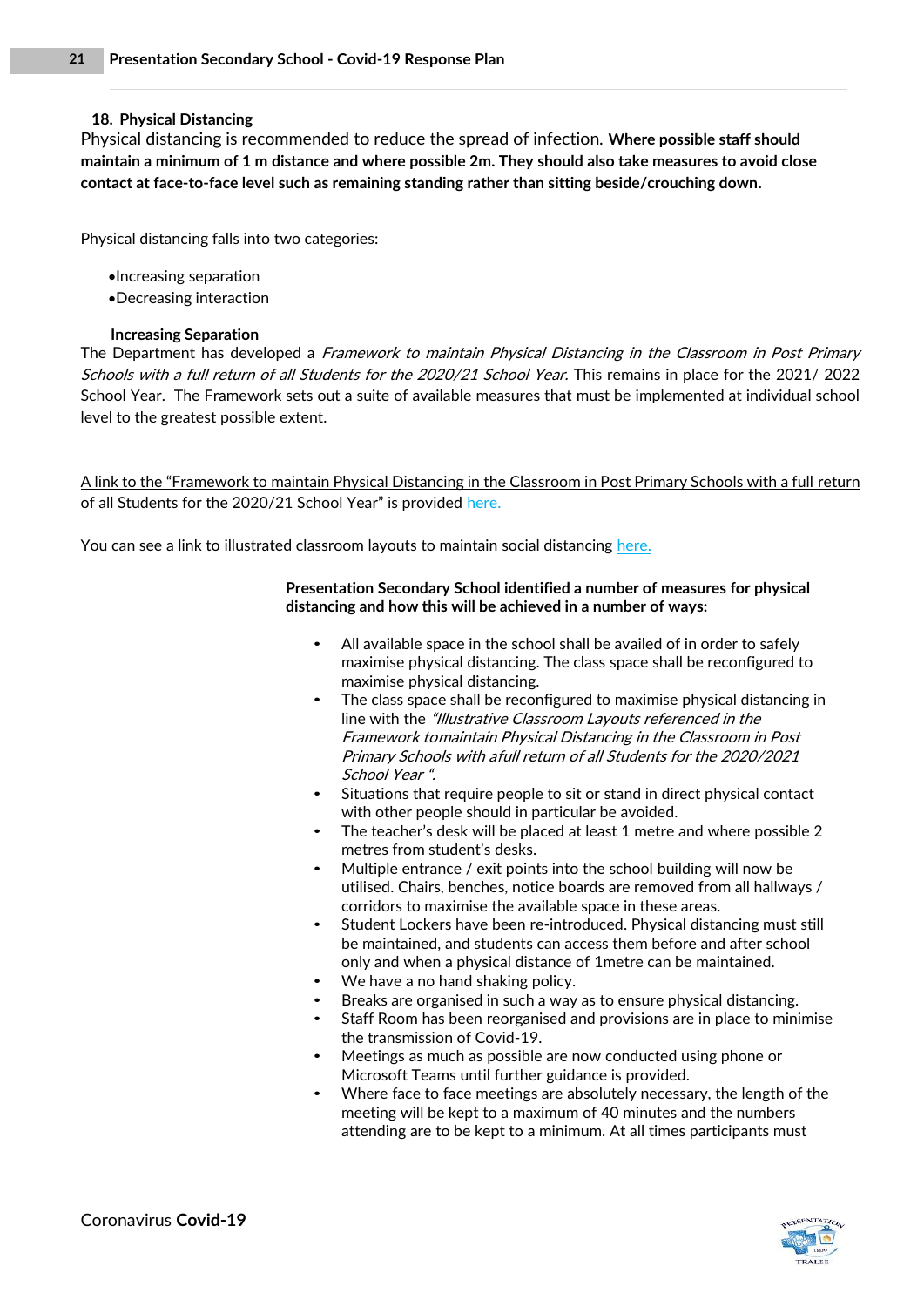- maintain physical distancing at the advised 2 metres. In addition, the location for these meetings must facilitate good ventilation i.e. an open window. Meetings shall not take place in rooms without natural ventilation.
- Where office work is essential, free office capacity must be used as much as is reasonably practicable and work organised in such a way that multiple occupancy of premises is avoided and/or physical distances maintained.
- Gatherings of staff in the school at the beginning and end of working hours (such as in the staff room) is not permitted.

# **Decreasing interaction**

- •The extent to which decreasing interaction is possible in a post primary school will depend on the school setting and a **common-sense approach** is required recognising the limits to which this can be achieved between students.
- •In Presentation Secondary school physical distancing of 2m where possible or at least 1m should be maintained between desks or between individual students or staff.
- •As far as possible and practical, students will remain in the classroom and teachers will move between rooms.
- •As far as possible and practical students would be assigned to a main class cohort which would remain in the classroom for most subjects, with teachers moving between rooms.
- •Where possible and practical double classes have be planned to minimise movement during the day.
- •Where students have an option subject they would move quickly into the new class and would be seated with members of their class cohort, observing as much physical distance as possible.
- •Hand washing and/or sanitising would be required when moving between classes by teachers and students.
- •Physical distancing between the teacher and class would be observed.
- •Where movement of class groups between rooms is required, it should be planned to minimise interaction with other class groups.
- •Limit interaction on arrival and departure and in hallways and other shared areas.
- •Social physical contact (hand to hand greetings, hugs) should be discouraged.
- •Where students need to move about within the classroom to perform activities (access to a shared resource) it should be organised to the greatest degree possible to minimise congregation at the shared resource.
- •Staff and students should avoid sharing of personal items.
- •Where teaching and learning involves use of keyboards or tablets, the contact surface of the device should be cleaned regularly, and hand hygiene encouraged.

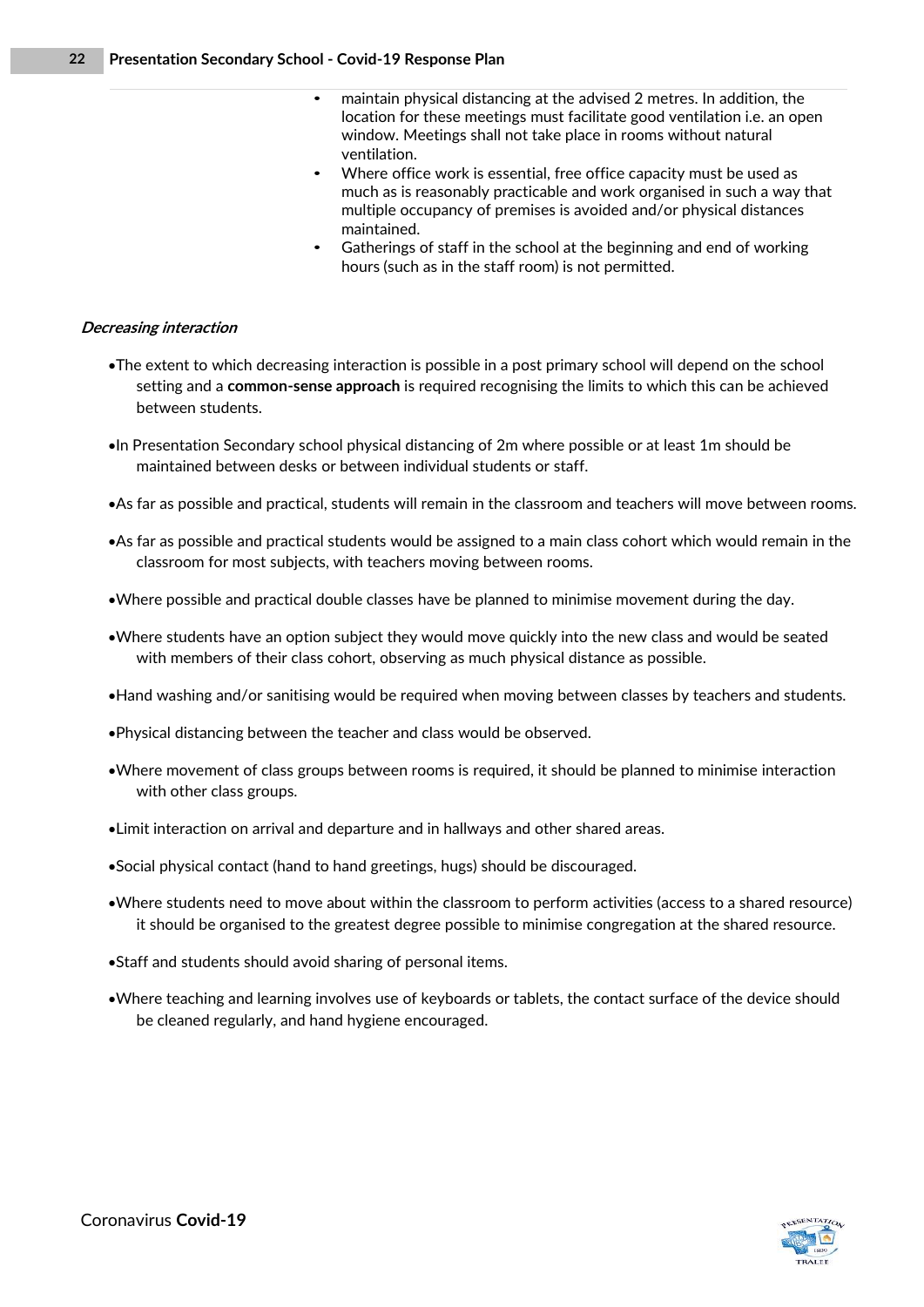# <span id="page-22-0"></span>**19. Hand Hygiene**

Regular hand washing with soap and water is very effective in tackling COVID-19. Presentation Secondary School shall ensure that appropriate hygiene facilities are in place to accommodate staff and students in adhering to hand hygiene measures.

We will also display posters on how to wash hands in appropriate locations.

#### **Staff & Students shall:**

- ensure they are familiar with and follow hand hygiene guidance and advice.
- wash their hands with soap and water or with an alcohol-based hand rub regularly and in particular:
	- o After arrival at school.
	- o After coughing and sneezing.
	- o Before and after eating or drinking,
	- o Before and after preparing food.
	- $\circ$  If in contact with someone who is displaying any COVID-19 symptoms.
	- o Before and after being on public transport (if using it).
	- o Before and after being in a crowd.
	- o When arriving and leaving school.
	- o Before having a cigarette or vaping,
	- o When hands are dirty.
	- o After toilet use.
	- o Avoid touching their eyes, mouth, or nose.
	- o After playing outdoors.
	- o When their hands are physically dirty.

• use hand sanitiser/hand wipes/hand washing facilities frequently. not share objects that touch their mouth, for example, bottles or cups.

use own pens for signing in.

# **Use of Sanitiser**

Hand sanitiser is suitable for use for hand hygiene when hands are not visibly soiled (look clean). The targeted use of sanitisers is a critical measure limiting the spread of Covid-19. The school will provide the required materials in the required locations, and we all depend on each other to use them appropriately and advise when any refills are required. The areas where hand sanitiser is provided and required to be used are as follows:

- At Entrances / Exits must be used when entering and leaving the building.
- Outside each toilet block– must be used going into and out of the toilets.
- Outside the staff room door must be used entering the staff room.
- Inside the staff room should be used after washing hands.
- At each teacher's desk in each classroom to be used regularly.
- In all meeting areas used before meetings when handling paperwork.
- In practical rooms i.e., labs, computer room etc. and should be used to wipe down equipment both before and after class.

Sanitising spray is located:

- At each teacher's desk to clean down the desk, computer keyboard/mouse and phone before and after daily use.
- In the staff room for everyone to clean surfaces before and after preparing and consuming food/beverages.
- In the toilets to clean surfaces such as door handles.

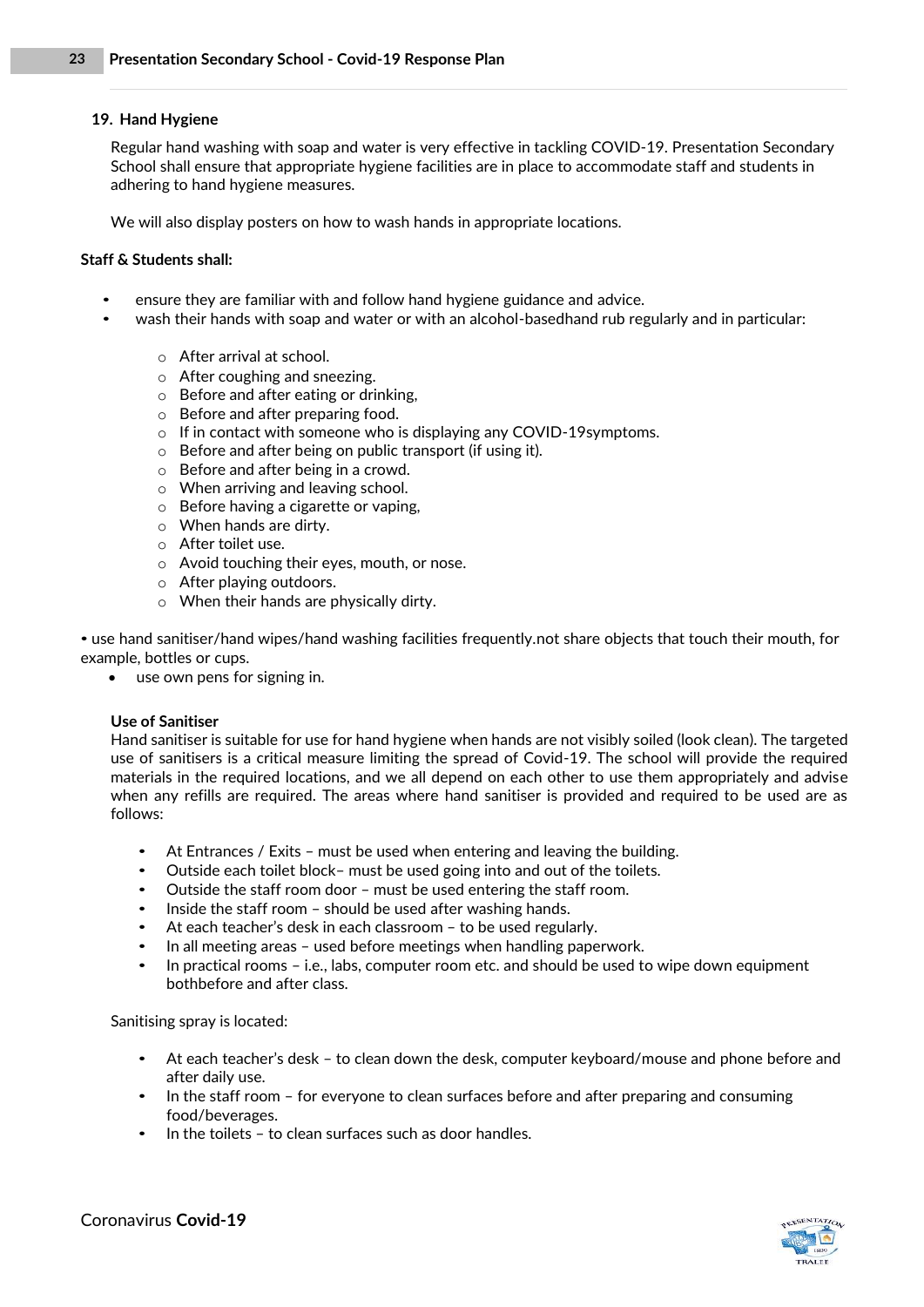#### <span id="page-23-0"></span>**20. Respiratory Hygiene**

In addition to hand hygiene, good respiratory hygiene and etiquette is also necessary. Presentation Secondary School will provide tissues as well as bins/bags for their disposal. Bins will be emptied at regular intervals.

#### **Staff & students shall:**

- adopt good respiratory hygiene and cough etiquette i.e. using atissue or a bent elbow to avoid dispersing droplets into the air.
- ensure they are familiar with and follow respiratory hygiene guidance.

#### <span id="page-23-1"></span>**21. Prevention of Cross Contamination**

The potential for cross contamination is higher at school building(s) entry and exit points and where there are high levels of surface contact points such as in welfare areas, corridors, hallways, stairs access etc.

The following measures are in place

- Each morning and directly before school ends, entrances will be held open to allow for the free flow of staff / students from the school building. Multiple entry points will allow for large numbers to come and go in the school.
- Office staff will record all names for the Sign in / Sign out book rather than having multiple persons signing-in using shared pen/booklet.
- Staff meetings, assemblies and large gatherings of persons will not be permitted in the first term of the new school year. The use of Microsoft Teams will be considered is communicating with large groups.
- School entry is now limited to staff & students. Visitors are only permitted to attend the school by appointment only. Appropriate signage will be posted at the front door of our school.
- Sanitising stations are in position at all building entrance/exits as well as in each classroom, outside toilet blocks & staff room.
- Common contact surfaces in classrooms, offices, photocopying areas, staff rooms etc. are cleaned at least once daily by cleaning staff.
- Staff / students are asked to clean down tabletops, desks, computers, shared laptops, practical room equipment etc. using the PPE provided.
- Water Fountains / Dispensers will be temporarily disconnected.
- Vending Machines will be disconnected.
- Deliveries to the school will only be accepted when it is related to the operation of the school. Deliveries of personal items to the school will not be signed for and will be returned to the courier.
- All persons entering school shall be directed to sanitise their hands and additional hand washing stations shall be provided where possible.



: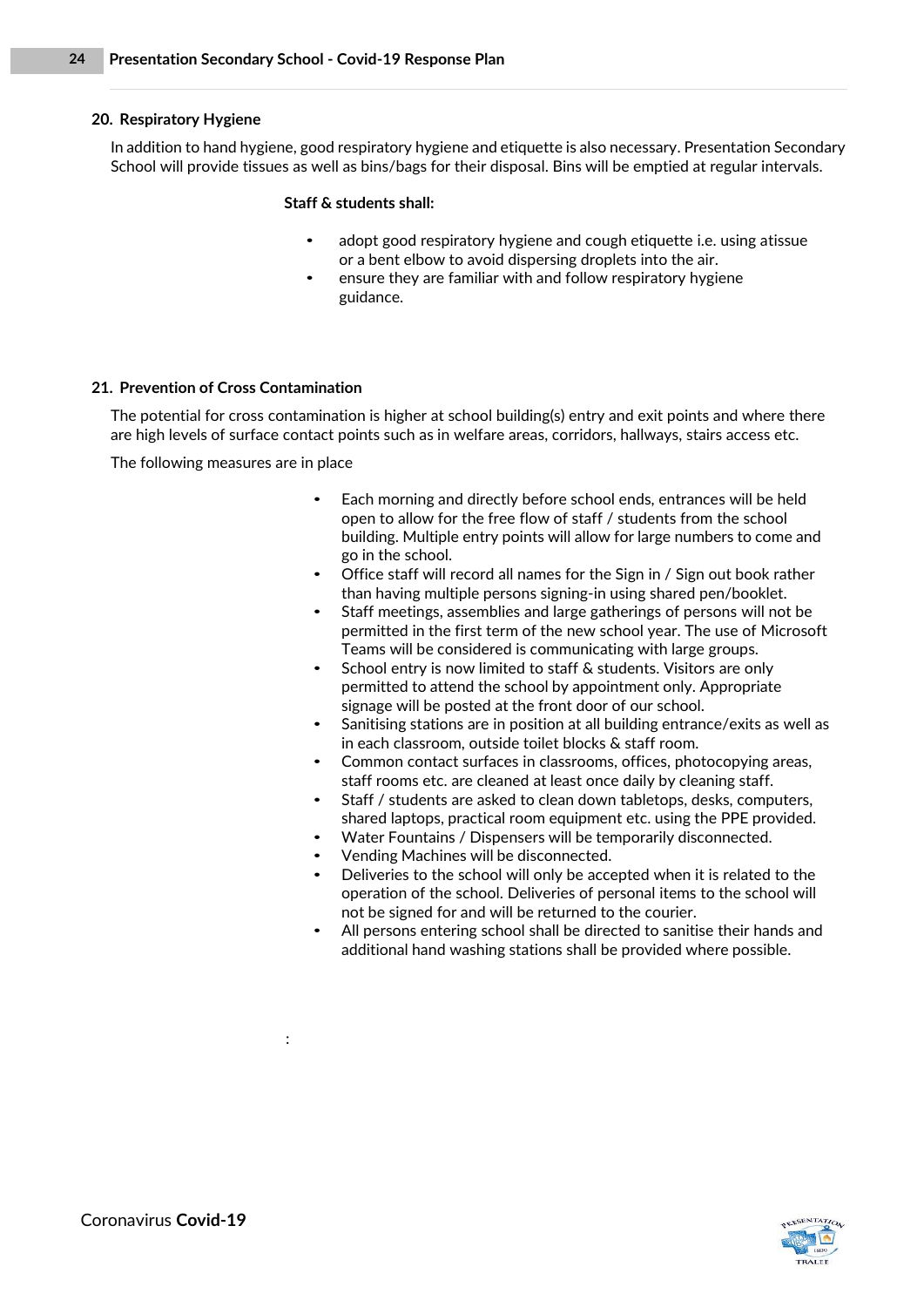# <span id="page-24-0"></span>**22. Classrooms**

The potential for cross contamination is higher at entry and exit points and where there are high levels of surface contact points such as in welfare areas, walkways, stairs access etc.

#### **Arrangements for Classrooms are as follows:**

- Student based classrooms are in operation i.e., Teachers will now travelbetween classes to minimise student interactions.
- Dedicated seating plans i.e., individual chairs & desks will be established so far as is reasonably practicable.
- The teacher's desk will be placed at least 1 metre and where possible 2 metres from student's desks.
- Where possible teachers should maintain a minimum of 1m distance and where possible 2m. They should take measures to avoid close contact at face-to-face level such as remaining standing rather than sitting beside/ crouching down.
- Situations that require people to sit or stand in direct physical contact with other people should in particular be avoided.
- All rooms will be cleared out to maximise the available space for social distancing i.e., all non-essential equipment, furniture, and other items.
- Sanitising stations are in position in each classroom.
- Common contact surfaces in classrooms, are cleaned at least once daily by cleaning staff.
- Staff / students are asked to clean down tabletops, desks, computers, shared laptops, practical room equipment etc. using the PPE provided i.e., sanitising spray or wipes. This should be done at the start and end of each class.
- Where equipment is shared between students, then this too should be cleaned down before and after use. Teacher to advise students on the common touch points in the specialist rooms i.e., on/off buttons etc.
- Classrooms laid out to ensure physical distancing as per public health guidance of 2 metres and where not possible 1 metre.
- Where teachers are using a room not normally their own, they are asked to clean down tabletops, desks, computers, shared laptops, practical room equipment etc. using the PPE provided i.e., sanitising spray or soap. This should be done at the start and end of each class.
- Windows to be kept open to ensure good ventilation into the classroom.
- Posters / Illustrations of 2 metre spacing shall be posted to clearly demonstrate social distancing.
- Good respiratory etiquette throughout the meeting i.e., coughing / sneezing into a tissue or the back of the elbow.
- All rubbish to be disposed in a suitable bin.
- Teachers will be responsible for coordinating / staggering those students leaving classrooms in areas that may lead to unnecessary congestion.

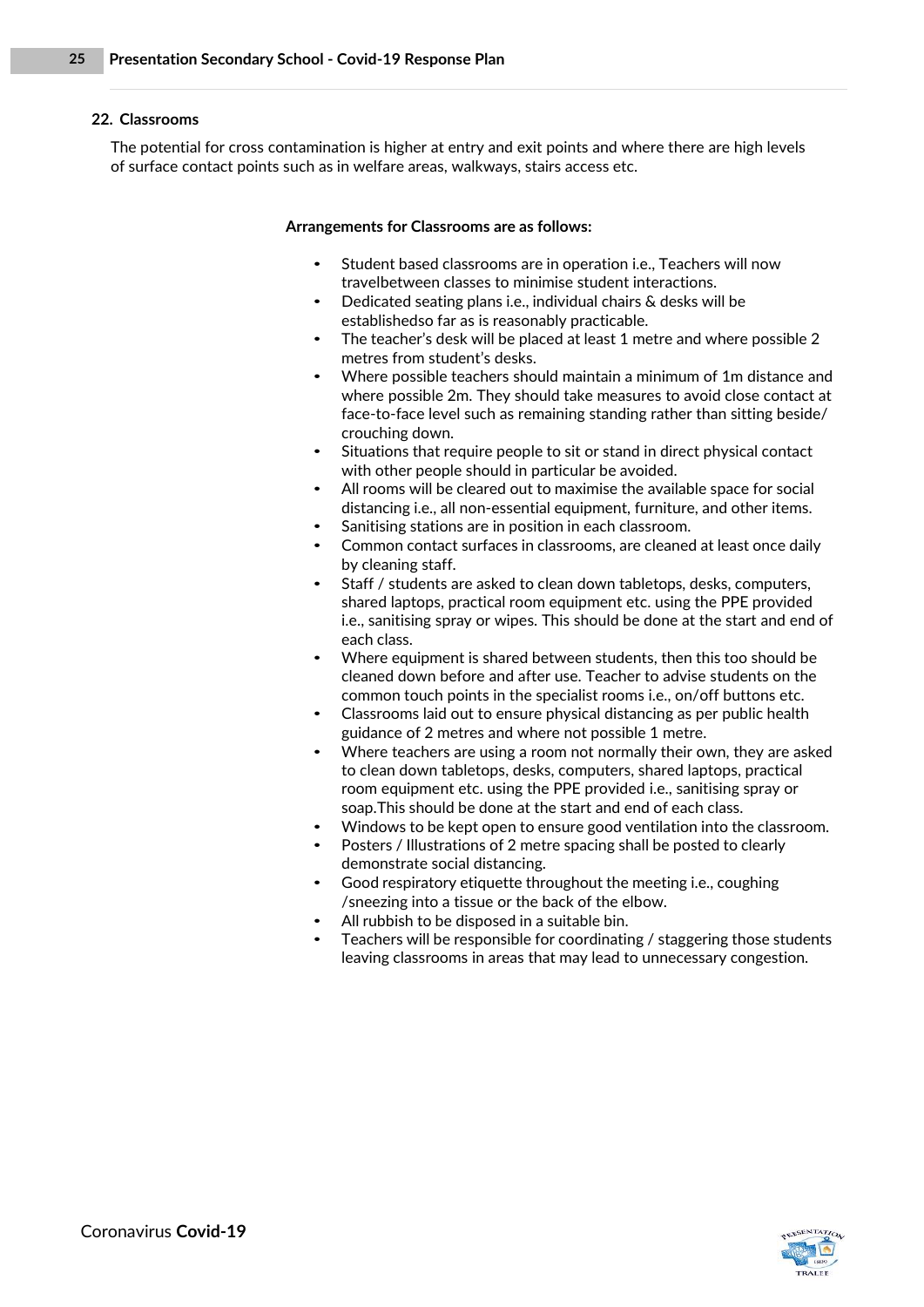# <span id="page-25-0"></span>**23. Specialist Rooms**

The potential for cross contamination is higher in practical rooms due to shared use of equipment in any classroom.

#### **Arrangements for Specialist Rooms are as follows:**

- Where students are moving to specialist classrooms, to the greatest extent possible they should sit with their base classroom classmates.
- Where possible consideration will be given to scheduling double classes for specialist rooms to minimise student travel around the school.
- The teacher's desk will be placed at least 1 metre and where possible 2 metres from student's desks.
- Where possible teachers should maintain a minimum of 1m distance and where possible 2m. They should take measures to avoid close contact at face-to-face level such as remaining standing rather than sitting beside/crouching down.
- Situations that require students or staff to sit or stand in direct physical contact with other people should in particular be avoided.
- All rooms will be cleared out to maximise the available space for social distancing i.e., all non-essential equipment, furniture, and other items willbe removed.
- Where students need to move about within the classroom to perform activities (for example to access to shared equipment) the teacher will be responsible for organising the room to the greatest extent possible to minimise congregation around the point of access to the shared resource.
- Students will need to have their own individual art & equipment supplies for the Art Room.
- Perspex screens will also be considered in IT Rooms / Science rooms where existing benches cannot be split and therefore dedicated desks nor social distancing can be achieved for students.
- Teachers and students should avoid sharing of personal items such as pens and other writing materials, tablets and phones to the greatest extent possible.
- Multiple sanitising stations are in position throughout these rooms.
- Staff / students are asked to clean down specialist room equipment etc. using the PPE provided i.e. sanitising spray or wipes. This should be done at the start and end of each class.
- Where equipment is shared between students, then this too should be cleaned down before and after use. Teacher to advise students on the common touch points in the specialist rooms i.e. on/off buttons etc.
- Windows to be kept open to ensure good ventilation into the classroom.
- Good respiratory etiquette throughout the meeting i.e. coughing / sneezing into a tissue or the back of the elbow.
- All rubbish to be disposed in a suitable bin.
- Teachers will be responsible for coordinating / staggering those students leaving classrooms in areas that may lead to unnecessary congestion.

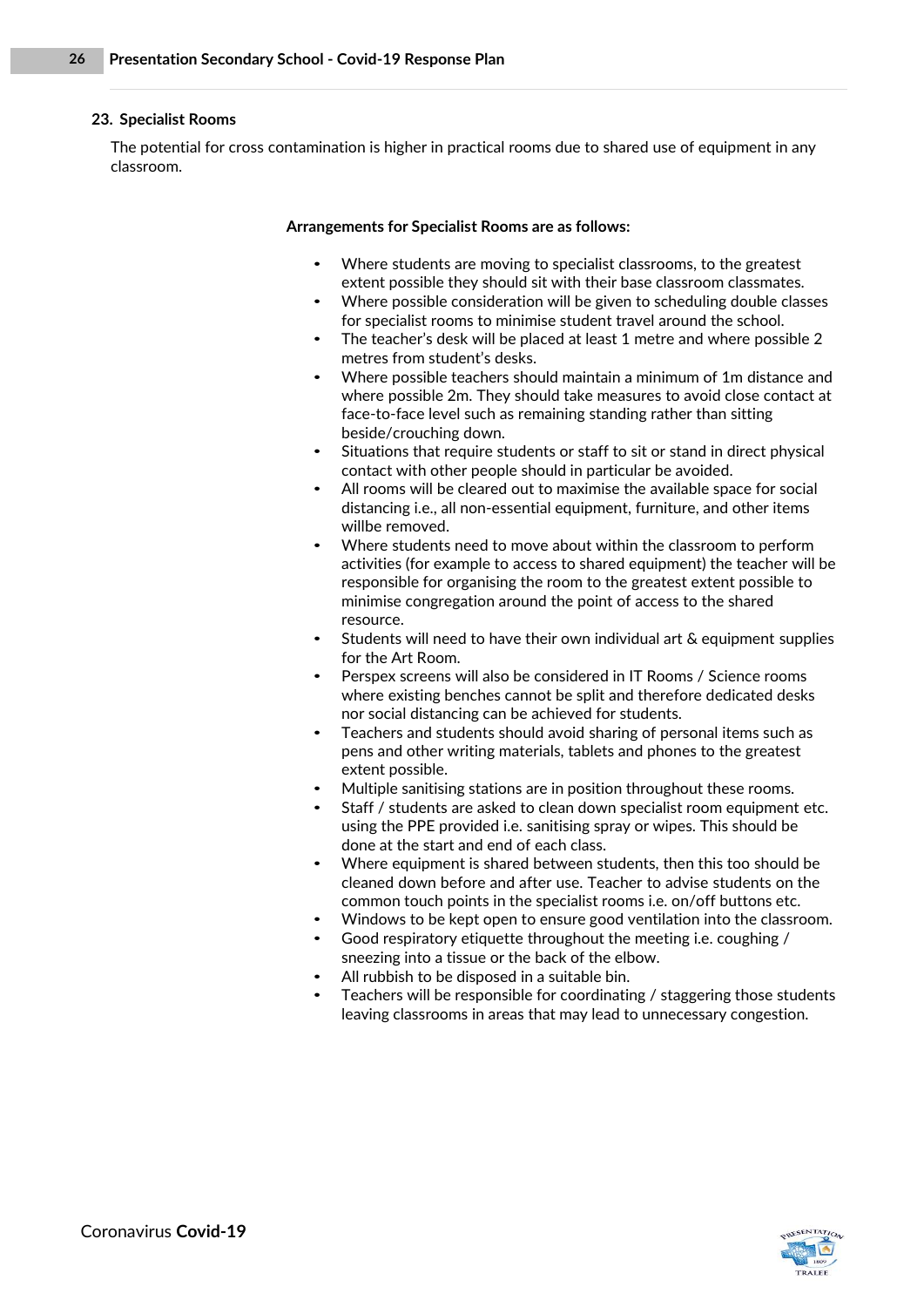# <span id="page-26-0"></span>**24. Special Education Needs**

For children with special educational needs (SEN) maintaining physical distancing in many instances will not be practical or reasonable to implement. The focus should therefore be on emphasising that parents/guardians should have a heightened awareness of signs, symptoms or changes in baseline which might suggest illness/COVID-19 infection and where symptoms are present, children should not attend the school.

Similarly, staff are instructed not to attend school if they develop signs or symptoms of respiratory illness.

#### **Control Measures:**

- Staff who work with children with medical needs in the school environment should apply Standard Precautions, as per usual practice.
- Hand Hygiene and Respiratory Etiquette to be maintained at all times.
- Cleaning schedules will be increased in all areas of the school including resource rooms.
- Specific circumstances will require the use of medical face masks, to EU Standard EN 14683 i.e., where there is a concern that physical distancing cannot be maintained or where there will be prolonged close contact and/or that exposure to fluid/respiratory droplets is likely i.e., SNAs working 1 to 1 with students.
- Children who are unable to wash their hands by themselves should be assisted to clean their hands using either soap and water or a hand sanitiser (if their hands are visibly clean) as outlined previously.
- Equipment used to deliver care shall be maintained and be visibly clean in accordance with the manufacturer's recommendations (generally achieved using a general-purpose detergent and warm water.
- Equipment that is used on different children shall be cleaned and, if required, disinfected immediately after use and before use by another child.
- If equipment is soiled with body fluids, first clean thoroughly with detergent and water. Then disinfect by wiping with a freshly prepared solution of disinfectant. Rinse with water and dry.

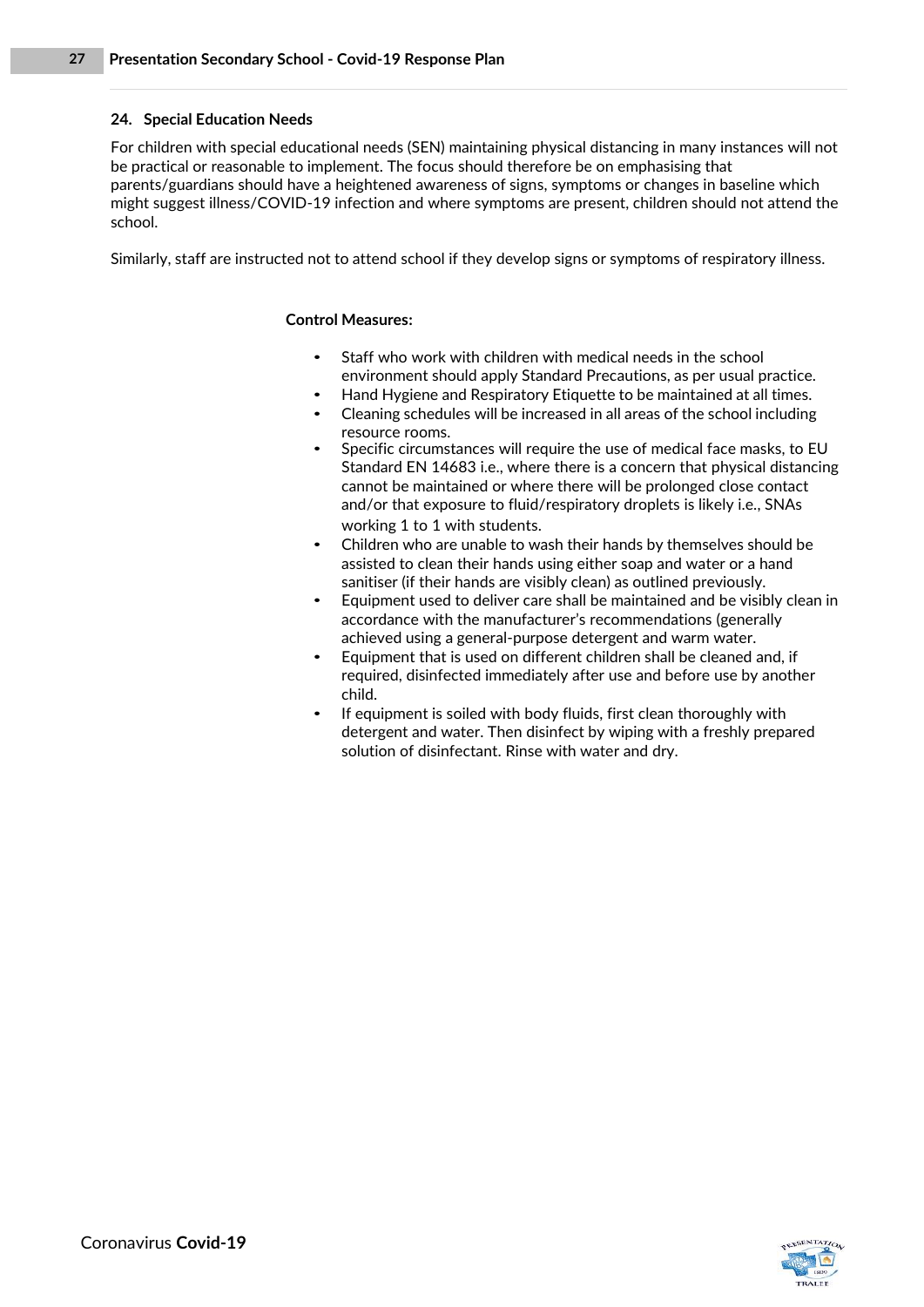# <span id="page-27-0"></span>**25. Choir / Music Performances**

Choir practices/performances and music practices/ performances involving wind instruments may pose a higher level of risk to students and staff and special consideration should be given to how they are held ensuring that the room is well ventilated and the distance between performers is maintained.

#### **Arrangements for Specialist Rooms are as follows:**

- The teacher's desk will be placed at least 1 metre and where possible 2 metres from student's desks.
- Where possible teachers should maintain a minimum of 1m distance and where possible 2m. They should take measures to avoid close contact at face-to-face level such as remaining standing rather than sitting beside/ crouching down.
- Situations that require people to sit or stand in direct physical contact with other people should in particular be avoided.
- All rooms will be cleared out to maximise the available space for social distancing i.e., all non-essential equipment, furniture, and other items.
- Sanitising stations are in position in each classroom.
- Common contact surfaces in classrooms, are cleaned at least once daily by cleaning staff.
- Classrooms / Practice Areas to be laid out to ensure physical distancing as per public health guidance of 2 metres and where not possible 1 metre.
- Where teachers are using a room not normally their own, they are asked to clean down tabletops, desks before use.,
- To the greatest extent possible, instruments should not be shared between students and if sharing is required, the instruments should be cleaned between use. Wind instruments should be cleaned and disinfected between use.
- Rehearsals to be held in well ventilated areas.
- Spectators / audiences will not be permitted.

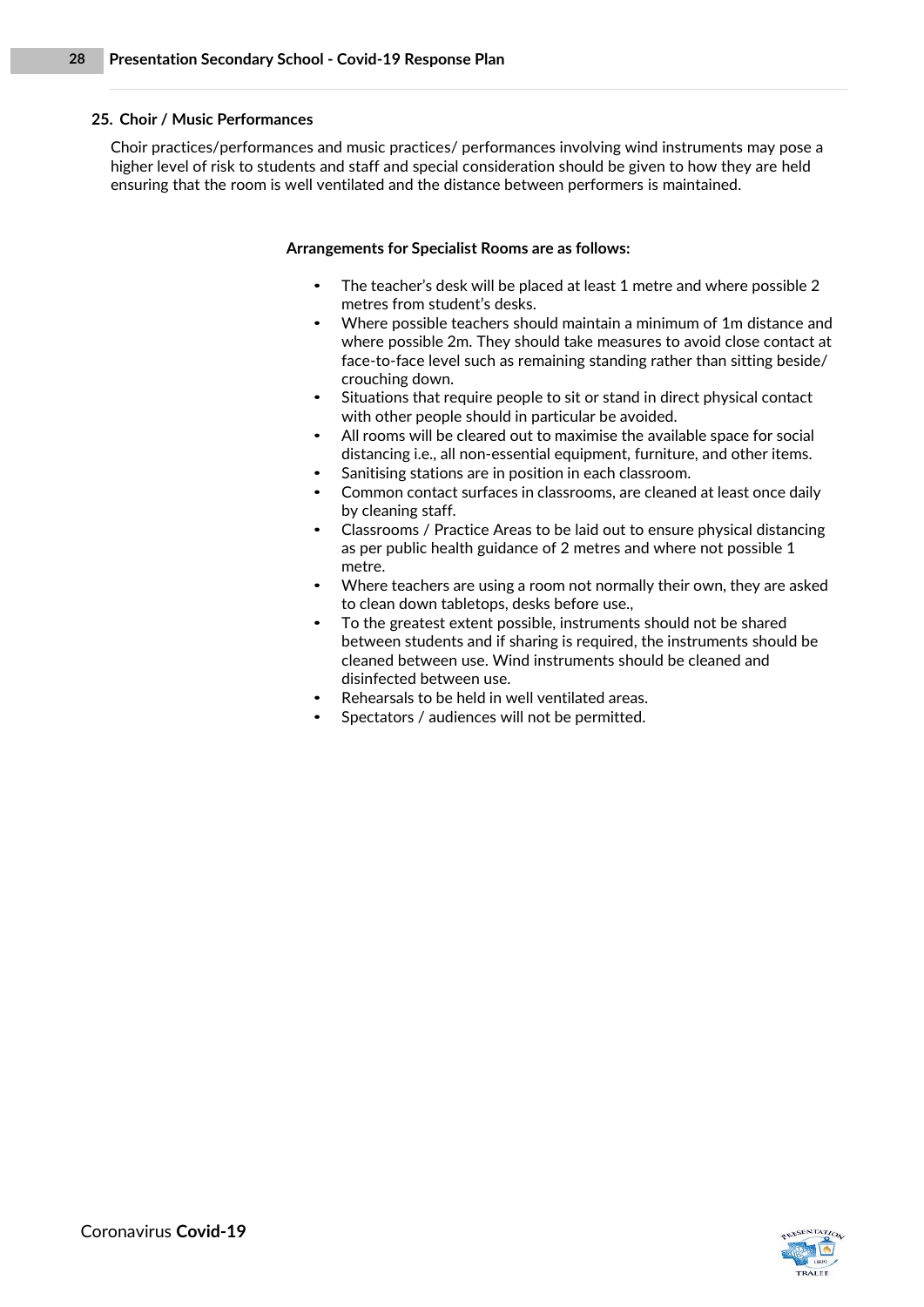# <span id="page-28-0"></span>**26. Visitors to the school i.e. Parents, Guardians etc.**

The potential for cross contamination is higher at entry and exit points and where there are high levels of surface contact points such as in welfare areas, walkways, stairs access etc.

# **Arrangements for Visitor Meetings on the school premises are as follows:**

- School Entrance will be locked at all times with the exception of before school begins and ends.
- Visitors will be informed of the requirement to make an appointment before attending the school.
- All visitors will have to complete a self-declaration form.
- Advice on the COVID-19 measures will be visible to ensure that visitors are also adhering to what is required.
- All visitors will be directed to wait outside in their vehicles and call reception for direction.
- Once the person for whom the visitor is attending is ready and at reception only then will the visitor be permitted to enter the building.
- Sanitising stations in position at all school entry points and the visitor / member of staff are expected to use it.
- Member of staff should use the nearest available meeting room giving due consideration to the size of the room, and the those likely to attend.
- Meetings should be kept to a maximum of 40 minutes.
- Meeting Room signage will be posted on each door to advise the maximum number that should be in attendance.
- Windows and door (where practicable) to be kept open to ensure good ventilation into the meeting area.
- Drop box available at school door for drop offs.

# <span id="page-28-1"></span>**27. Management Of Deliveries to the School (School Office Supplies, Stationery, Furniture etc.)**

#### **Arrangements for deliveries at our premises:**

- Signage is in place externally advising delivery personnel to contactreception before attempting to enter the building.
- Deliveries to the school will be advised to wait outside and call thenumber provided on the signage.
- Over the phone, they will then be advised to drop any delivery in the reception porch. School personnel will then come out to collect.
- All collections should be managed in the same reverse order.
- All deliveries will be done through paperless delivery acceptance and acknowledgements with suppliers to ensure materials management and material reconciliations are accurate.
- Appropriate sanitising arrangements are in place at points of schoolaccess, egress and set down areas.

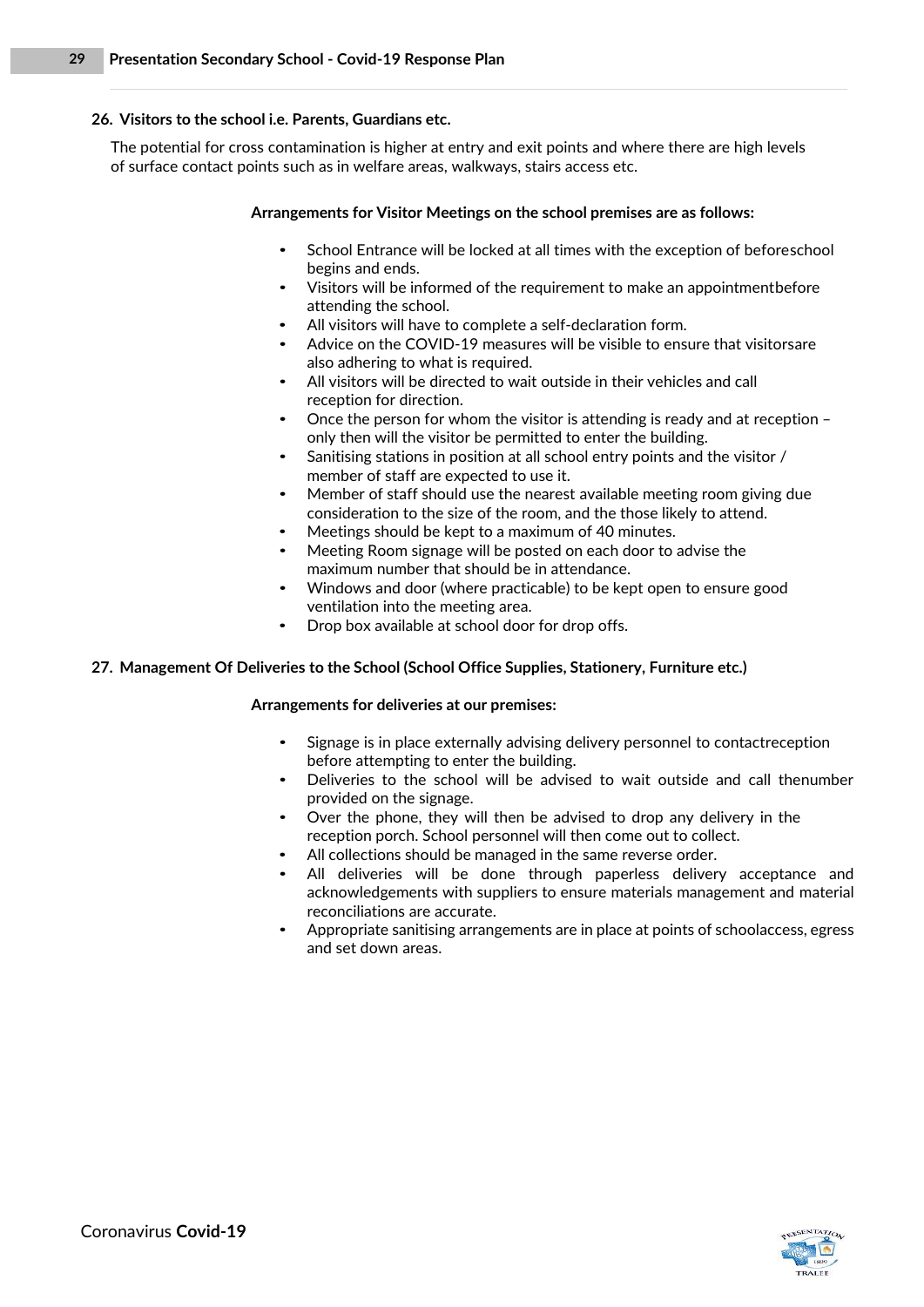# <span id="page-29-0"></span>**28. Main Office**

As the central location in the school for staff and students the following measures are necessary to safeguard the school community.

#### **Control Measures**

- Visitors to the school will be by appointment only i.e., main entrance will be locked during class times.
- Main office Door will be closed during the day staff and students arenot permitted in the office.
- A Perspex screen will be used to protect those in the main office.
- PPE Pack will be available in the main office.
- Messages for staff will be delivered via email.
- Office staff shall be responsible for keeping workstation surfaces clearand clean i.e., wipe with sanitiser regularly throughout the working day.
- Office staff shall be positioned so there is always a social distance of 2 metres between colleagues sharing the same space.
- Windows will be opened to ensure good ventilation in the area.
- Visitor Books and Sign in / Sign out books will be filled out by those inthe office and not by students / parents signing the student out.
- Cash payments will be discouraged. Any Cash Payments will be quarantined for 72 hours before handling / depositing.
- Way2Pay has been introduced to reduce and discourage cash payments.
- Parents / students will be advised to ensure that they bring all items that are needed for a given school day.

#### <span id="page-29-1"></span>**29. Toilet Blocks**

# **Control Measures**

- A minimum of 2 toilet cubicles to one sink will be maintained in the student toilet blocks. Each sink will have hot water and adequate supplies of hand soap (restocked regularly).
- The push type taps in sinks will be adjusted to run for a minimum of 20 seconds.
- Hand sanitiser dispensers will be located at the exit / entrances to each of the toilet blocks to ensure that hand hygiene is maintained.
- Those using the facilities shall adhere to physical distancing as much as is reasonably possible.
- Windows in / or adjacent to the toilet block should be opened to ensure good ventilation and fresh air circulation.
- Those using the facilities should practice good respiratory etiquette i.e., coughing / sneezing into a tissue or the back of the elbow.
- Congregation is not permitted in the toilet blocks.
- Soap and hand washing pictorial guides provided.
- Cleaning regime frequency will be increased for toilet facilities particularly door handles, locks, and the toilet flush handle. In addition, regular checks of soap dispensers will be conducted.
- Suitable and sufficient pedal bins for wastepaper are provided with regular removal and disposal.

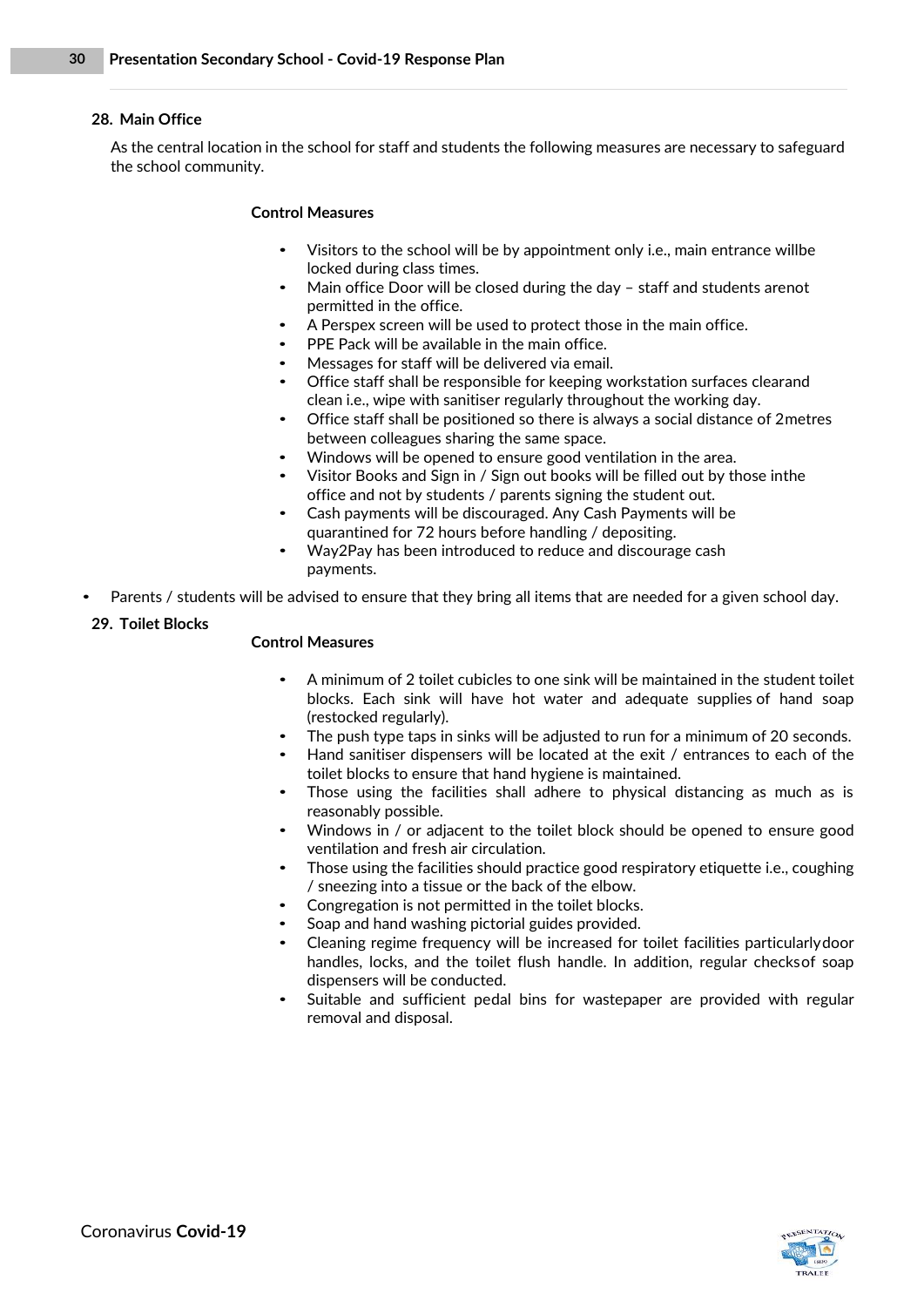# <span id="page-30-0"></span>**30. Staff Room**

#### **Control Measures**

- Staff will adhere to a "shared personal responsibility" when using the staffroom
- Staff are encouraged to use their classrooms as much as possible. By doing so they will ensure social distancing is maintained as far as is possible.
- Those using the staff room shall adhere to the current physical distancing guidance of 2 metres from each other.
- An overflow staff room is available in the TBC.
- Posters / Illustrations of 2 metre spacing shall be posted to clearly demonstrate social distancing.
- Seating areas will be clearly marked with signage indicating areas where seating is not permitted.
- Those attending staff rooms are advised where possible to bring a packed lunch and flask.
- Seating arrangements will be modified to ensure that staff sit 2 metres apart whilst eating and avoid all physical contact with co-staff.
- Windows will be kept open to ensure good ventilation in the area.
- Staff are required to clean / sanitise tables and equipment used during the break with the supplied sanitising equipment.
- Disinfection wipes & Hand sanitiser dispensers will be located at the exit / Entrances to the staff room to ensure that hand hygiene is maintained.
- All rubbish shall be disposed in a suitable bin.
- Tables shall be cleared when finished eating.
- Those using the staff room should practice good respiratory etiquette at all times i.e., coughing / sneezing into a tissue or the back of the elbow.

#### **Ventilation**

The Department has published guidance setting out the practical steps for good ventilation in accordance with public health advice **'Practical Steps for the Deployment of Good Ventilation Practices in Schools'** The guidance sets out an overall approach for schools that windows should be open as fully as possible when classrooms are not in use (e.g. during break-times or lunch-times (assuming not in use) and also at the end of each school day) and partially open when classrooms are in use. The guidance provides that good ventilation can be achieved in classrooms without causing discomfort, particularly during cold weather. The Department has also published guidance on how these practical steps measures can be supplemented and enhanced by the use of Carbon Dioxide (CO2) monitors. For further details, click on the link below.

[Practical steps for the deployment of good ventilation practices in schools](https://www.google.ie/search?q=practical+steps+for+the+deployment+of+good+ventilation+practices+in+schools&source=hp&ei=4hVCYezKG43WgQaDlruoA) 

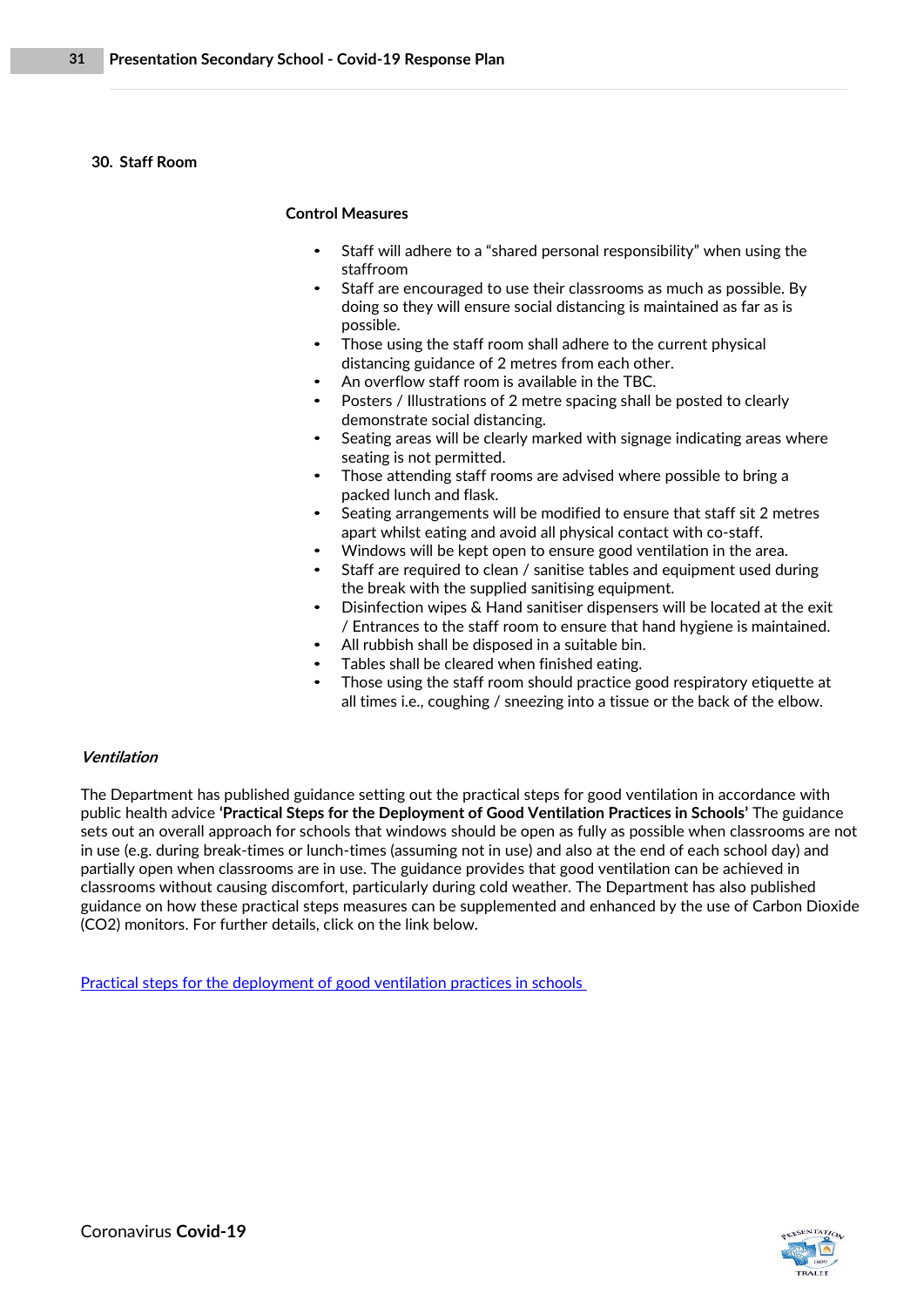# <span id="page-31-0"></span>**31. Management of Meetings i.e., PTMs, Year Heads, Student Support Team, SEN, Guidance Counsellor**

Where meetings necessitate face-to-face discussion, the numbers attending will be kept to a minimum so as to ensure the mandatory 2 metres distancing is maintained. These meetings shall be kept as brief as possible.

#### **Face to Face Meeting Considerations**

- Microsoft Teams will be used primarily for all meetings in the school including but not limited to Staff Meetings, Parent Teacher Meetings, Year Head, SEN, Guidance.
- Only 'absolutely necessary' face to face meeting shall be facilitated i.e.
- In that case the following will apply:
	- o Attendees shall adhere to the current physical distancing guidance of 2 metres from each other for the duration of the meeting. Where this cannot be achieved, then the meeting should be suspended, moved to a larger meeting room (whereone is available) or online i.e., Microsoft 365.
	- o Windows should be opened to ensure good ventilation and fresh air circulation.
	- o Meeting room tables, projectors etc. should be cleaned down before and after use using the sanitising gel provided in the PPEPack.
	- o Attendees should practice good respiratory etiquette throughout the meeting i.e., coughing / sneezing into a tissue orthe back of the elbow.
	- o Ideally meetings should be kept to a maximum of 40 minutes.
	- o Individuals may if they wish wear suitable face coverings.
	- o Staff meetings will be held remotely, in small groups or in large spaces to facilitate physical distancing until further guidance from the HSE/DES is provided.

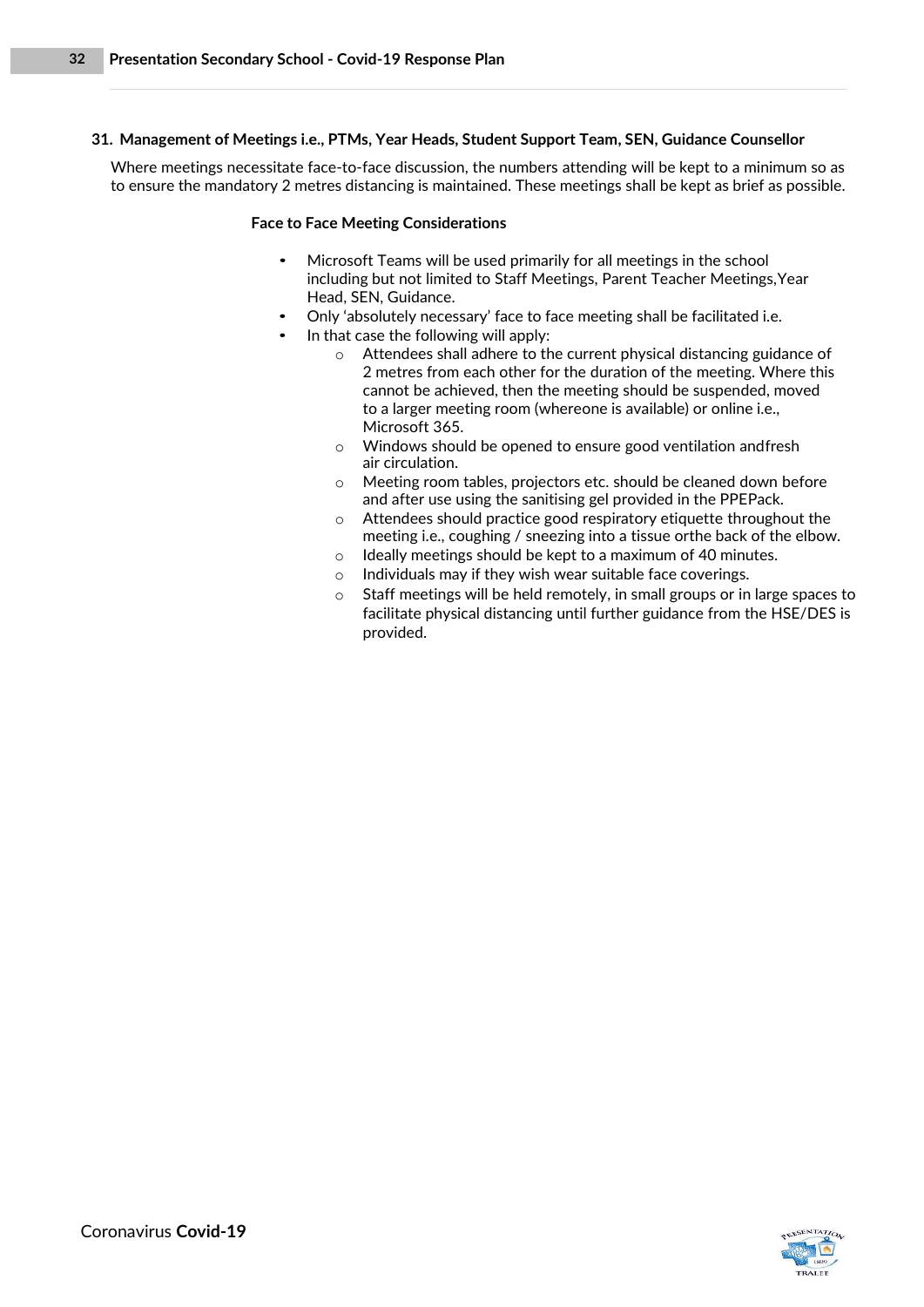#### <span id="page-32-0"></span>**32. Sports Facilities**

The potential for cross contamination is higher when using the Sports Facilities. Schools should refer to the HPSC guidance on Return to Sport. Link to return to sport protocols is found here.

#### [https://www.gov.ie/en/publication/07253-return-to-sport-protocols](https://www.gov.ie/en/publication/07253-return-to-sport-protocols/)

#### **Arrangements for the students use of the Sports Facilities:**

- The following will be considered ahead of any planned reopening of the Sports Hall:
	- o Latest Public Health Guidance from Government / Sporting Bodies.
	- o Changing Rooms will not be available for use.
	- o Showers will not be available for use.
	- o Physical distancing of 2 metres must be maintained at all times during the use of the area.
	- o Sanitising stations are in position at entrance/exits as well as in and around the sports hall and gym.
	- o All persons entering school shall be directed to sanitise / wash their hands and additional hand washing stations shall be provided where possible.
	- o Common contact surfaces to be cleaned at least once daily by cleaning staff.
	- o Students should arrive to school changed and 'ready to train' and not require the use of a changing area prior to the class commencement.
	- o Teachers shall organise individuals into small groups or pods that remain together and work through stations, rather than switching groups or mixing groups.
	- o For close contact sports, Presentation Secondary School will avoid the contact aspect of the sport and instead focus on fitness and skills, which can allow maintenance of social distancing during practices until further guidance is provided.
	- o Students are not permitted to spit or clear their nose in the presence of others and will be reminded of coughing and sneezing etiquette.
	- o Any unnecessary physical contact will be discouraged, such as high fives, handshakes, fist bumps, hugs or huddles and ensure that celebrations or greetings don't involve contact.
	- o The teacher supervising will communicate any concerns they have during the class to ensure issues can be addressed quickly.
	- o Students have been advised to bring their own water bottles with their name clearly marked, towels and must not share these with others. Personal equipment should only be shared with people from the same household.
	- o Supervision of students required at all times. Should supervision not be able then access to gym equipment will not be permitted.
	- o Gym equipment to be sanitised before and after use using the PPE provided.
	- o Gym equipment that requires spotters are not permitted and that equipment must be taken out of use.
	- o Good ventilation must be maintained in all areas i.e., open awindow(s).
	- o Minismise equipment sharing and clean shared equipment between uses by different people.

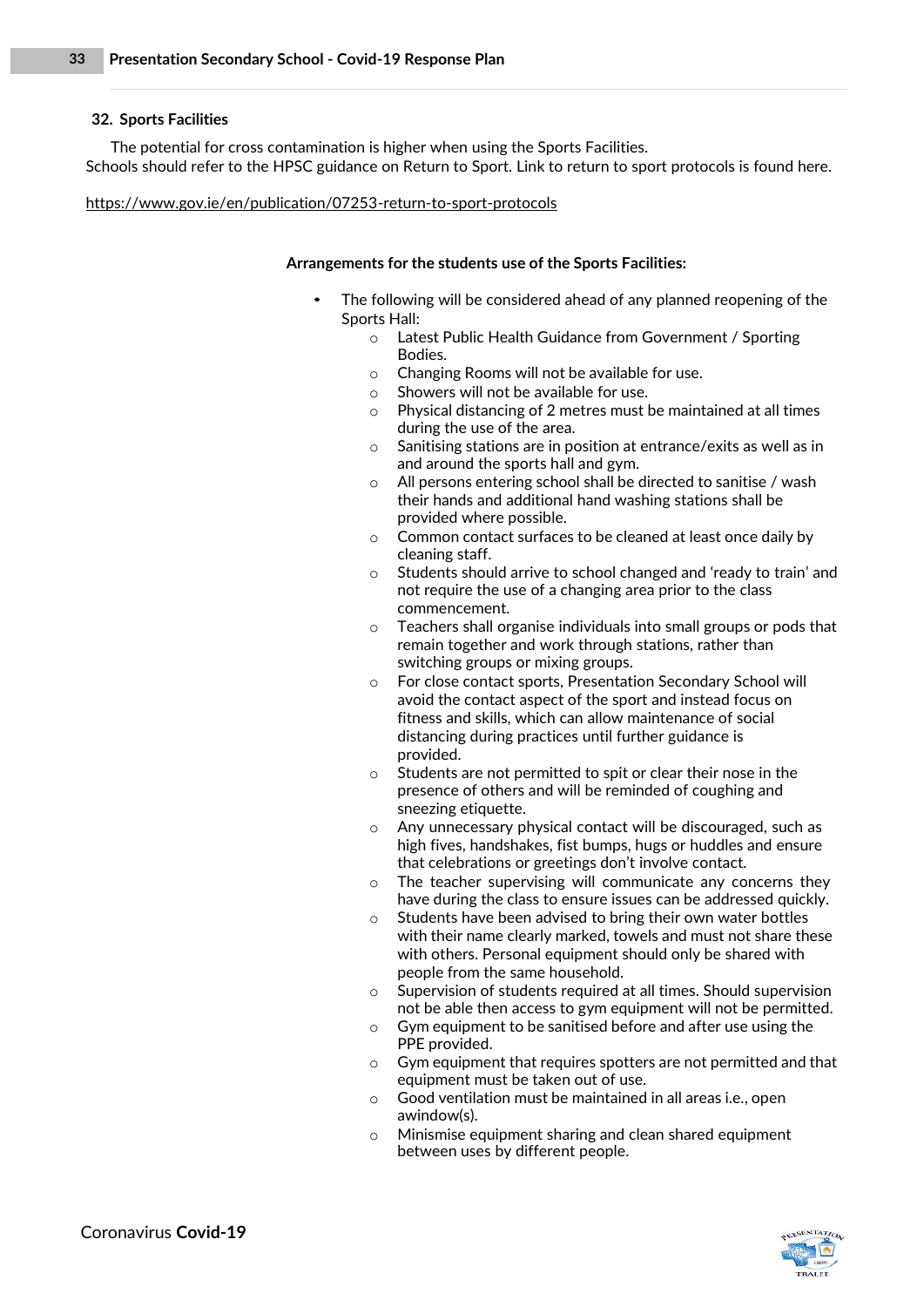#### **Arrangements for those renting the Sports Facilities:**

- Each organisation will be required to submit their Covid-19 Response Plan in line with their Sporting Bodies Protocols (or at the very least in accordance with the Sport Ireland Guidelines. The plan should include arrangements such as (not exhaustive):
	- o Appointment of a Covid-19 Officer(s);
	- o All attendees should, in advance of attending, complete an electronic attendance Sheet for all sessions held in the school.
	- o All attendees should be notified of precautions that will be put in place on arrival and for duration of sessions and to ensure that they are fully aware of all symptoms of COVID-19.
	- o COVID-19 Officers should be both aware of and have approved the activity taking place within each setting.
	- o Ensure that they are following all advice and guidance issued by your National Governing Body of Sport or relevant representative body.
	- o Ensure that relevant adjustments are made to risk assessments and safety plans to incorporate COVID-19 safety measures.
	- o Participants should arrive 'ready to train' and not require the use of a changing area prior to the activity commencement.
	- o Encourage individuals not to carpool, to wait in their car or outside the venue until just before the beginning of a practice, warm-up, or game, instead of congregating with others prior to starting.
	- o Ensure attendees enter via designated entry route.
	- Stagger arrival and drop-off times by groups to limit contact between individuals as much as possible.
	- o Identify shared spaces such as changing rooms, locker rooms, and showers as not available.
	- o Measures in place to access first aid equipment.
	- o Cleaning and disinfection of all equipment prior to use, between users and after session. Limitation of sharing of equipment where possible. If there is sharing of equipment, including balls, participants should wash your hands thoroughly before and after use.
	- o Provisions for hand washing, hand sanitising facilities and equipment cleaning supplies
	- o First Aid kits updated to include additional face masks, surgical gloves and sanitisers.
	- o Provision of introduction to each session to include all precautions that should be implemented throughout the session i.e., maintain social distancing.
	- o Maintain social distancing of 2 meters between individuals for the duration of the session and when explaining drills or rules.
	- o Organise individuals into small groups or pods that remain together and work through stations, rather than switching groups or mixing groups.
	- o For close contact sports, avoid the contact aspect of the sport and instead focus on fitness and skills, which can allow maintenance of social distancing during practices.
	- o Encourage participants not to spit or clear their nose in the presence of others and remind of coughing and sneezing etiquette.

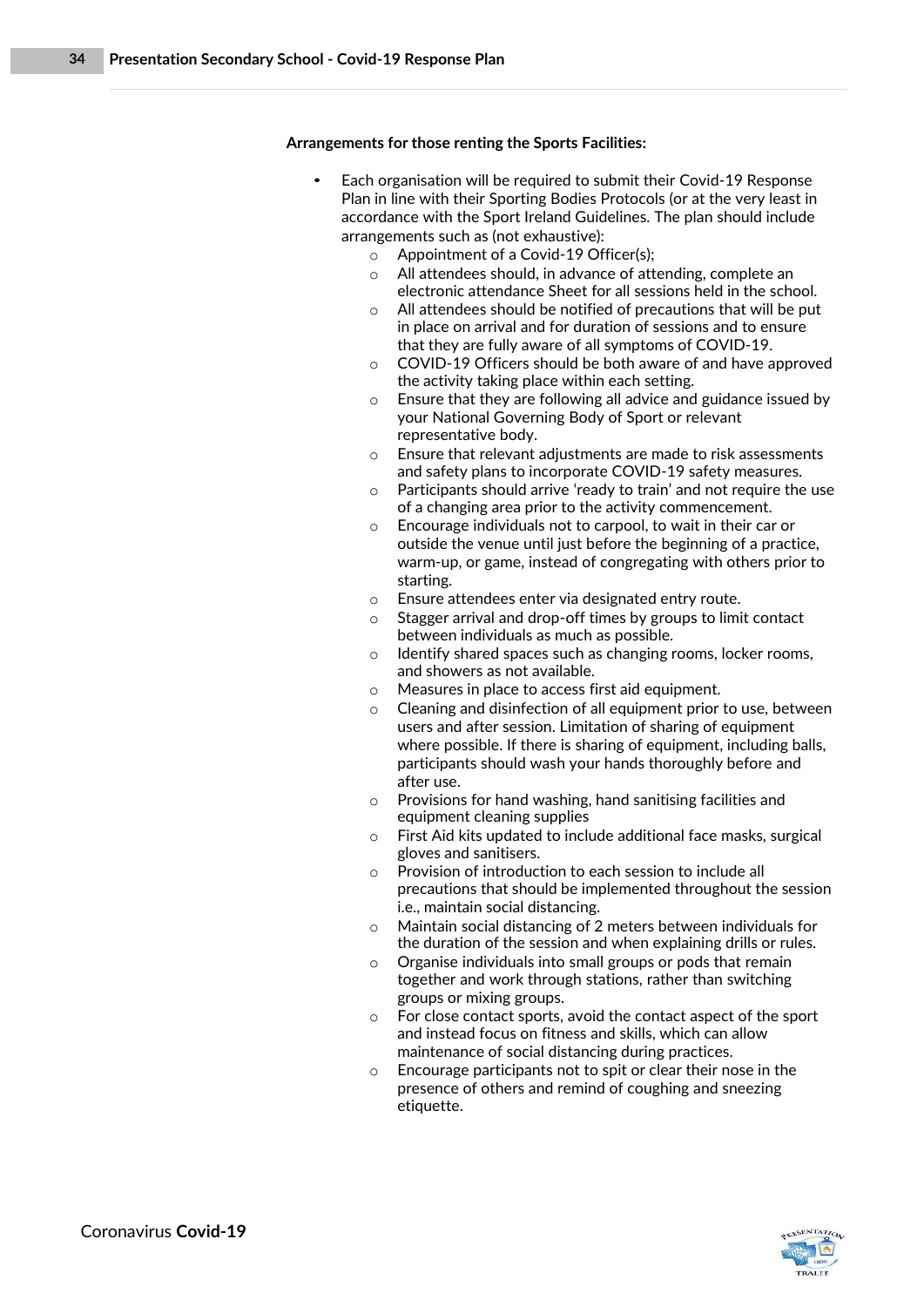# **Arrangements for those renting the Sports Facilities (continued):**

- o Discourage unnecessary physical contact, such as high fives, handshakes, fist bumps, hugs or huddles and ensure that celebrations or greetings don't involve contact.
- o Communicate any concerns you have during the session to ensure issues can be addressed quickly.
- o Provide hand washing facilities and equipment cleaning supplies.
- o Any training gear, including bibs, should be brought home by the individual who used them.
- o Immediately at the conclusion of the session, ensure attendees exit via the designated exit route while maintaining social distancing and not congregating into groups post session i.e., in the carpark.
- o Ensure facility and equipment is returned to pre-session cleaning standards.
- o Participants should be asked to bring their own water bottles with their name clearly marked, towels and where possible personal equipment, and instructed not to share these with others. Personal equipment should only be shared with people from the same household.
- o Individual equipment provided to participants should be cleaned and disinfected before and after each activity session. It is recommended that time is scheduled between sessions to enable thorough cleaning and disinfection to be conducted.
- o Procedure to deal with a Suspected Case of Covid-19.

#### <span id="page-34-0"></span>**33. Evacuation Procedures**

Physical distancing also needs to be maintained when evacuating the school.

#### **Control Measures:**

- Assembly Point Signage will be spaced out to minimise the congregation of students in one fixed area i.e. In the back of school building, signage has been positioned in such a way so as to keep year groups as far apart as possible in the event of an evacuation.
- A drill will take place in the 1st six weeks of the school year to test the procedures.

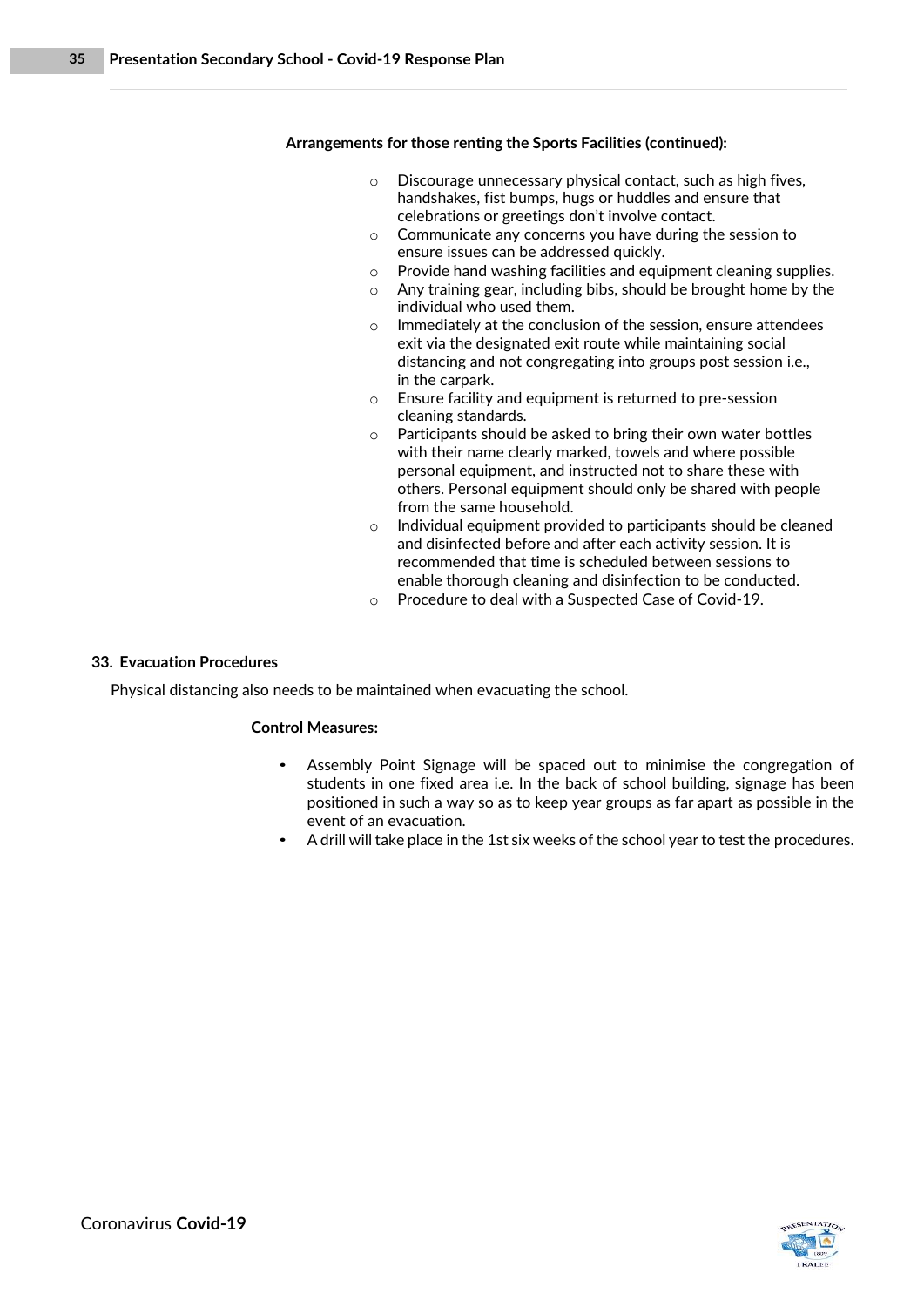# <span id="page-35-0"></span>**34. School Travel**

School trips shall be reduced to the absolute minimum and, as far as is reasonably practicable, technological alternatives shall be made available (e.g., telephone or video conferencing).

#### For necessary work-related trips the following the following shall be considered by all:

- Arrangements around student travel on buses will be subject to DES circulars.
- School tours and trips will not take place in the first term and will be reviewed in line with Public Health advice in the 2<sup>nd</sup> term of the year.
- Where staff are travelling for a work-related event the use of the same vehicles by multiple staff is not encouraged. The number of staff who share a vehicle – simultaneously or consecutively – shall be kept to a minimum as far is as reasonably practicable, for example by assigning a vehicle to a fixed team.
- Staff are advised to consider to travel alone if using their personal carsto travel to work or at a maximum be accompanied by one passenger who shall be seated in adherence with physical distancing guidance.
- Where staff are returning from an international trip, they will be instructed to isolate at home for 14 days as per public health advice.
- These protocols may not be in place / practiced when travelling internationally but staff should maintain the same etiquette regarding physical distancing, respiratory & hand hygiene.

# <span id="page-35-1"></span>**35. Contractors on site**

Contractors may from time to time be required in the school to carry essential work for the continuance of school activities.

#### **For necessary construction work in the school:**

- Contractors on the school premises where there are restrictions arising from the risk of COVID-19 shall follow the infection prevention and control measures and take into account public health advice around preventing the spread of COVID-19.
- Contractors will be requested to submit their Covid-19 Response Plan, Health & Safety Statement, Risk Assessment & Method Statements which will take into account the requirements of the Return-to-Work Protocol.
- All contractors will sign the "Visitor Self Declaration Form".
- A system for recording visits to the school(s) by contractors is in place.
- The school's measures i.e., physical distancing, hand hygiene and respiratory etiquette must be maintained by all contractors in the school.

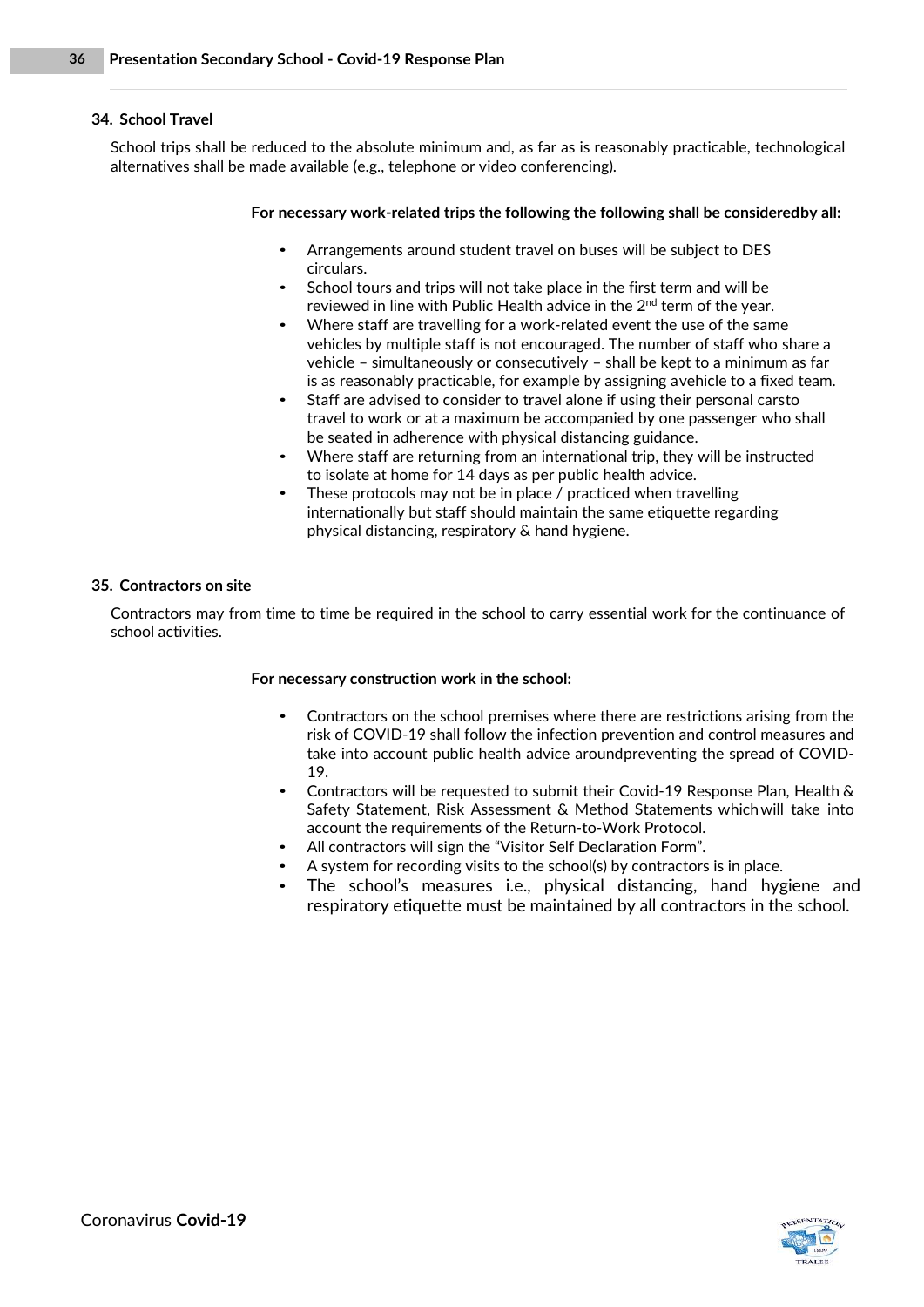# <span id="page-36-0"></span>**36. Personal Protective Equipment**

While correctly using PPE can help prevent some exposures, it shall not take the place of other preventative measures as outlined above.

PPE will be required to be worn within schools according to current occupational and public health guidance i.e., Face Masks. However, for a limited number of staff, additional PPE will need to be used occasionally or constantly due to the nature of certain work activities. These might include roles such as:

- Performing intimate care.
- Where a suspected case of COVID-19 is identified while the school is in operation.
- Where staff are particularly vulnerable to infection but are not in the list of those categorised as people in very high-risk groups or may be living with people who are in a very high-risk category.

Appropriate PPE will be available for dealing with suspected COVID-19 cases, intimate care needs and for first aid. Where staff provide healthcare to children with medical needs in the school environment, they should apply standard precautions as per usual practice.

# **Classroom PPE Stations will comprise of:**

- 5 No. FFP2 Face Masks
- 10 No. Pairs of Nitrile gloves.
- 2 No. 500ml Alcohol based hand sanitiser 70% or
- greater (General Classrooms plus CPU Room).
- 2 No. 500ml Non-Alcohol based hand sanitiser for practical rooms.
- Sanitising Wipes x 1 Drum.

# **Isolation Room PPE will comprise of:**

- 5 No. Face Shields.
- 5 No. Enclosed Eye Protection.
- 5 No. Box of Plastic disposable gowns.
- 5 No. Box of FFP2 Face masks.
- 6 No. Drums of Sanitising Wipes (Min. Quantity of 200
- wipes per drum).
- 6 No. 1 litre Alcohol based hand gel 70% or greater.

# **Masks/Face Coverings**

The wearing of face masks in general is not a substitute for other measures outlined below (physical distancing, hand hygiene, respiratory etiquette, adequate ventilation, minimising contacts) but they are to be used in addition to these protective measures, especially where maintaining physical/social distancing is difficult.

Face masks act as a barrier to help prevent respiratory droplets from travelling into the air and onto other people when the person wearing the face mask coughs, sneezes, talks or raises their voice. Face masks are therefore intended to prevent transmission of the virus from the wearer (who may not know that they are infected) to those with whom they come into close contact.

It is therefore a requirement that teachers, staff and students attending school wear a face mask when a physical distance of 2m from other staff or students cannot be maintained.

All students on the post primary transport scheme should be asked to wear face mask unless there is a good reason not to do so.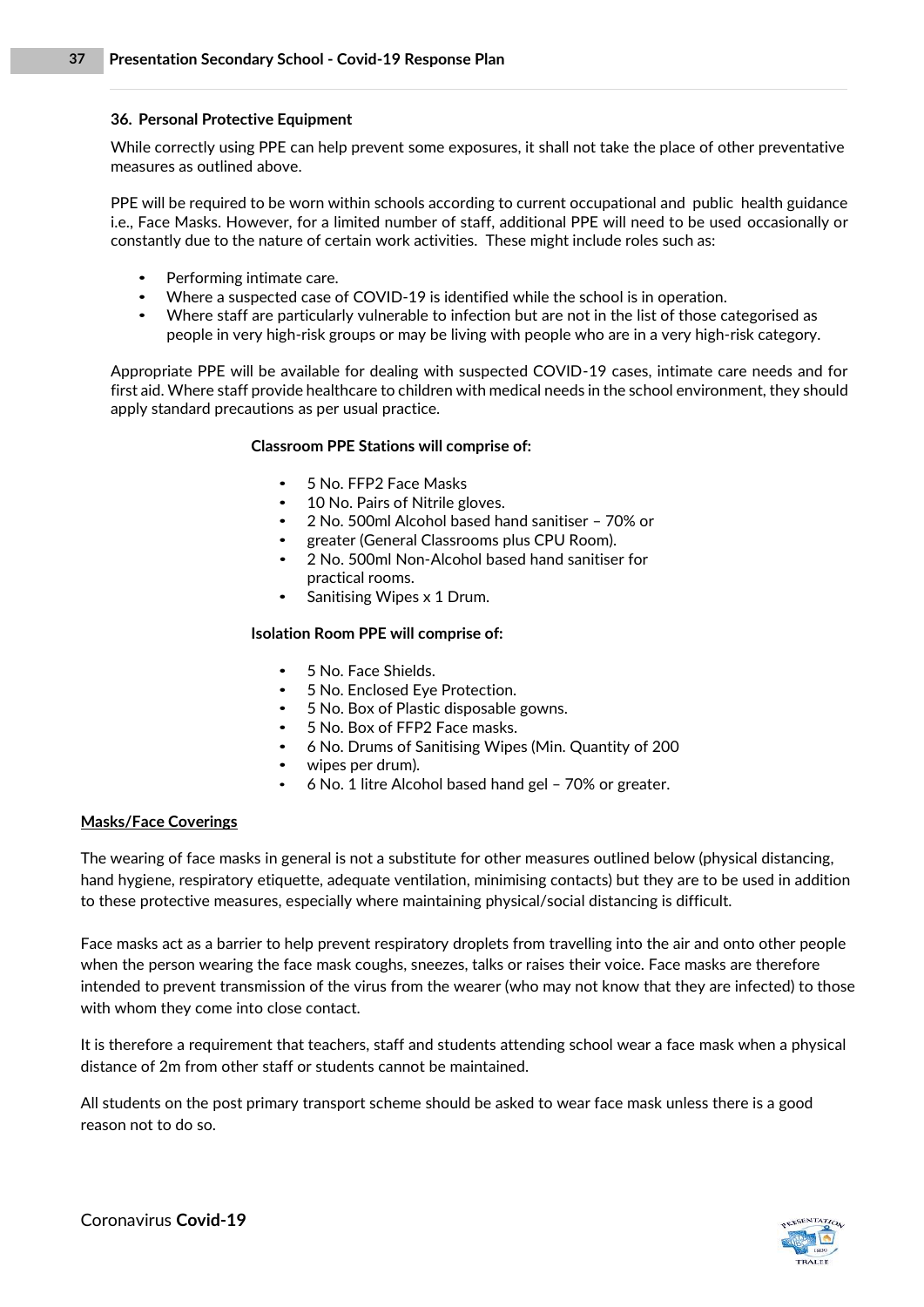# **38 Presentation Secondary School - Covid-19 Response Plan**

Face masks should not be worn by any of the following groups:

- •Any person with difficulty breathing
- •Any person who is unconscious or incapacitated
- •Any person who is unable to remove the face-covering without assistance
- •Any person who has special needs and who may feel upset or very uncomfortable wearing the face mask, for example persons with intellectual or developmental disabilities, mental health conditions, sensory concerns, or tactile sensitivity.

All staff and students wearing face masks should be reminded to not touch the face covering and to wash or sanitise their hands (using hand sanitiser) before putting on and after taking off the face mask.

Information should be provided on the proper use, removal, and washing of cloth face coverings

# <https://www.youtube.com/watch?v=T6ZqdpLfSqw>

All teachers and staff should be aware that they should wash or sanitise hands (using a hand sanitiser) before and after helping a student put on or adjust a face mask.

Face masks should be stored in a space designated for each student that is separate from others when not being worn (e.g., in individually labelled containers or bags).

Face masks should be washed after every day of use and/or before being used again, or if visibly soiled.

Face masks should not be worn if they are wet. A wet cloth face covering may make it difficult to breathe.

# **Medical Grade Masks**

Schools must provide medical grade masks in the EN14683 category to all SNAs and teachers in special schools and special classes and those staff by necessity that need to be in close and continued proximity with pupils with intimate care needs including School Bus Escorts.

Wearing a face mask does not negate the need to stay at home if symptomatic.

# **Gloves**

The use of disposable gloves in the school by students or staff is not generally appropriate but may be necessary for matters such as cleaning, intimate care settings or when administering first aid. Routine use does not protect the wearer and may expose others to risk from contaminated gloves.

Routine use of disposable gloves is not a substitute for hand hygiene.

# **Aprons**

Aprons may also be appropriate in certain circumstances including for intimate care needs or for staff assigned to cleaning an area where a suspected or confirmed case of COVID-19 was present.

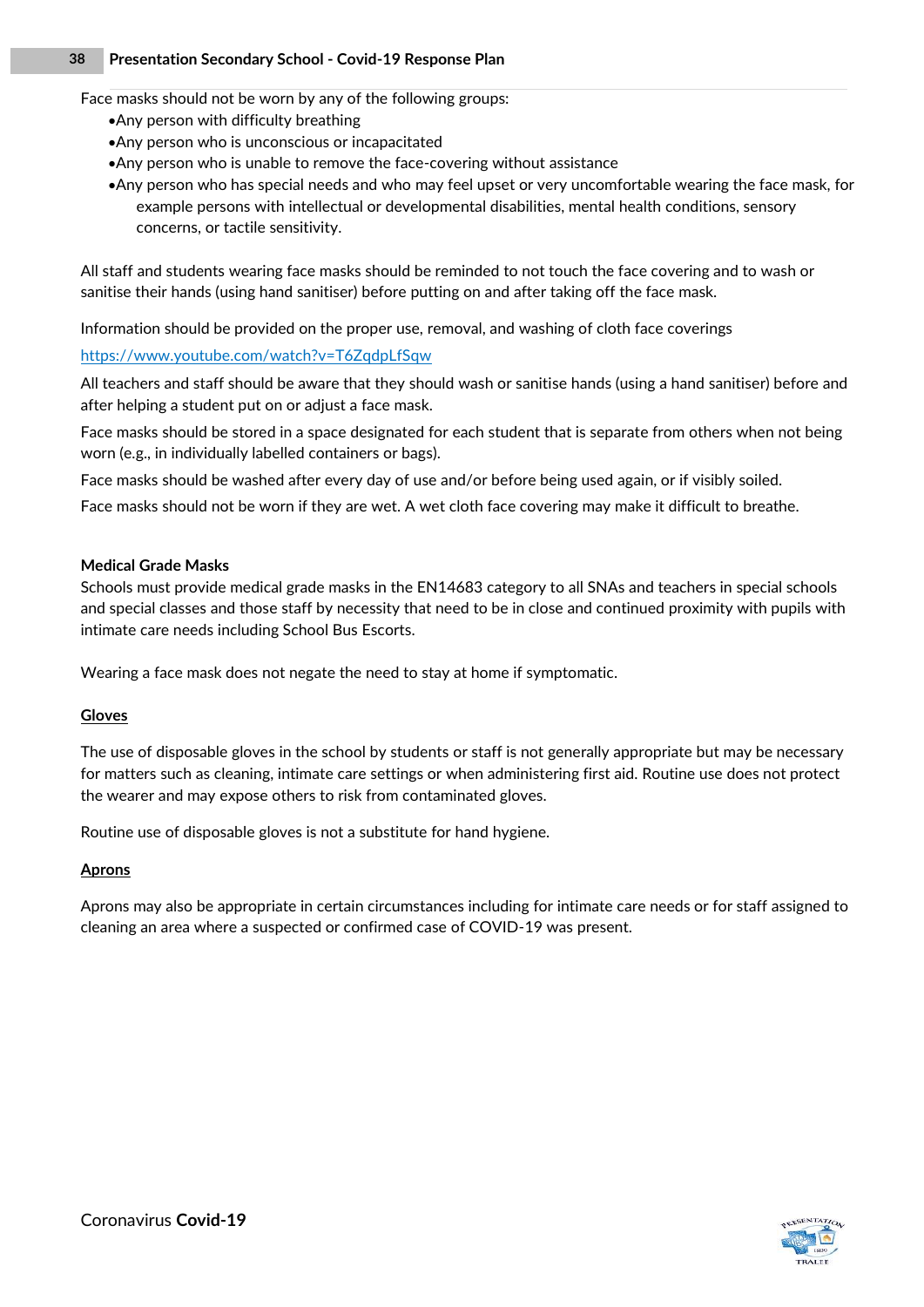# <span id="page-38-0"></span>**37. Contact Tracing**

The prompt identification and isolation of potentially infectious individuals is a crucial step in protecting staff, students, and the wider school community.

# **Presentation Secondary School shall:**

- Use the attendance module on VS Ware for the purposes of tracing the whereabouts of staff / students in any given week for the specific purpose of contact tracing.
- Staff must keep their own log of meetings held and who was in attendance – this should be done by the meeting organiser.
- Where logs are kept electronically these will need to be emailed to the Principal on request.
- The visitor sign-in book (when the school reopens to visitors) will also be used for the purposes of contact tracing.
- The sign in / sign out book will also be utilised for tracing students.
- Staff will upload all seating plans onto the relevant year in the file named "Seating Plans", in the file section of the Teaching Staff Team.

Should staff be identified as coming into contact with someone suspected of having Covid-19 they shall:

- make themselves aware of the signs and symptoms of COVID-19 and monitor their own wellbeing.<br>• self-isolate at home and contact their GP promptly for further advice if they display any signs or
- self-isolate at home and contact their GP promptly for further advice if they display any signs or symptoms.
- report to the Principal immediately if any symptoms develop during their working day.

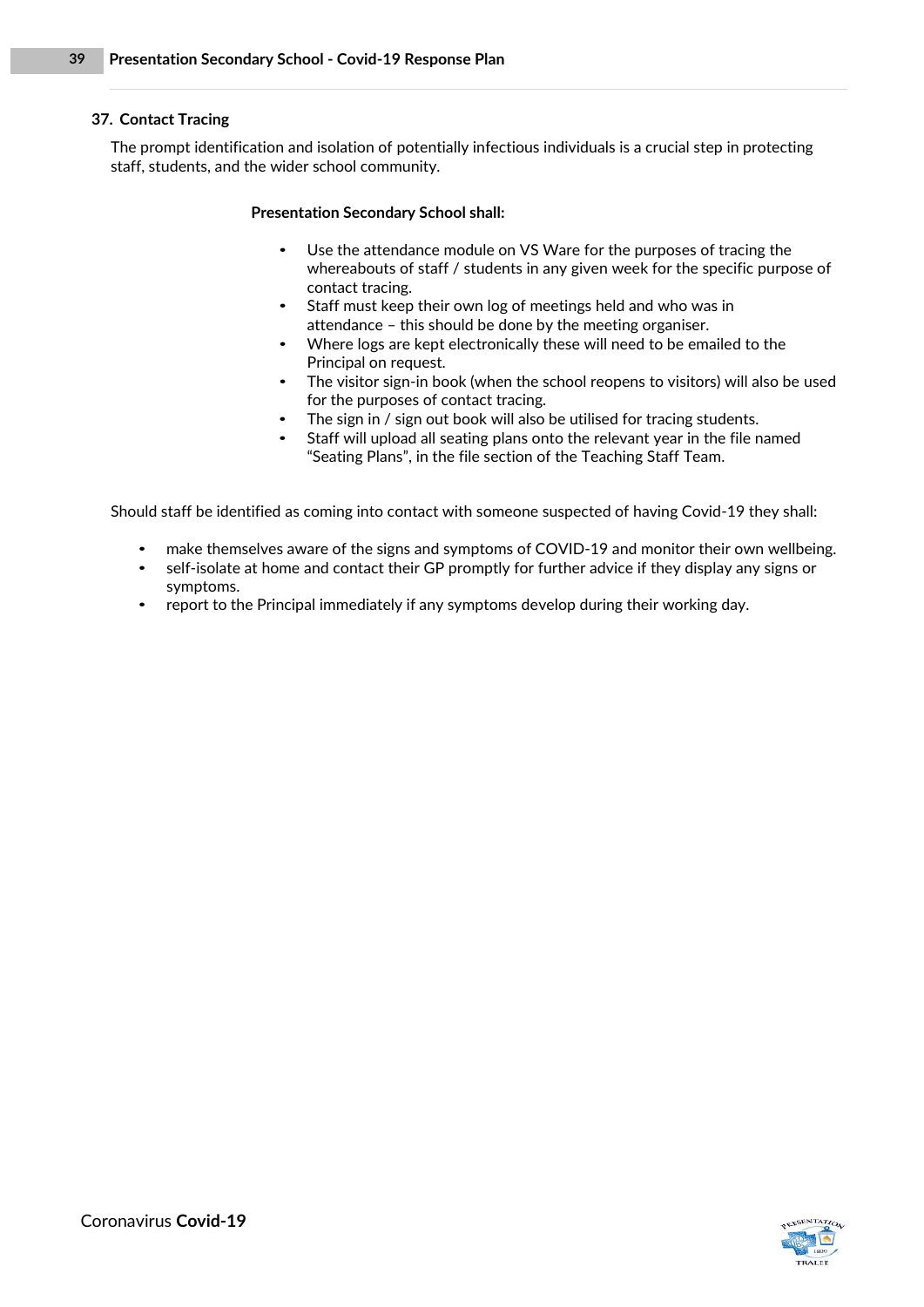#### <span id="page-39-0"></span>**38. First Aid Responder Guidance**

COVID-19 infects people through contact with the mucous membranes. First Aid Responders must think of these as being the mouth, nose and eyes. It does not infect through the skin. The key interventions to manage this risk are to minimise hand contamination, avoid touching your face and clean your hands frequently with soap and water or alcohol-based hand gel.

There is also a significant risk of direct transfer of the virus on to mucous membranes by droplet transmission, that is, by direct impact of larger infectious virus droplets generated from the person's respiratory tract landing directly in your eyes, nose, or mouth. This risk is managed by use of appropriate PPE (mask and eye protection) and by providing the ill person with a mask to cover their nose and mouth when coughing or sneezing (respiratory hygiene and cough etiquette).

If, as a First Aid Responder, you can avoid close contact with a person who may require some level of first aid, do so. This, of course, will not be possible in the event of having to provide emergency lifesaving measures such as an incident of cardiac arrest, heart attack, choking, stroke. First Aid Responders shall familiarise yourself with the symptoms of COVID-19 i.e., Fever or chills, Cough, Shortness of breath, Fatigue, Aches, and pains.

#### **Key Control Measures when administering First Aid**

- Standard infection control precautions are applicable when responding to any first aid incident in the school. Hand washing with warm water and soap, or an alcohol-based hand gel must be performed before and after providing any first aid treatment.
- Any person presenting with symptoms consistent with COVID-19 should be treated as a suspected case. In such cases, move individual to the Old Reception Area (Primary Isolation Room) Room to minimise risk of infection to others. Only one First Aid Responder to provide support, where practical. Additional PPE (enclosed eye protection and FFP3 mask if available) shall be worn by First Aid Responders when responding to all first aid incidents where close contact cannot be avoided.
- The school has included a number of masks in each of the classroom PPE Packs i.e., to give a mask to a student / staff member if they are displaying symptoms consistent with COVID-19 in order to limit droplet dispersion.
- If you suspect a person has experienced a cardiac arrest a person in cardiac arrest shall have compression only CPR applied.
- Persons with minor injuries (cuts, abrasions, minor burns) where practical, a First Aid Responder shall avoid close contact and advise the injured party what steps to take in treating their injury.
- No reusable equipment shall be returned to service without being cleaned/disinfected appropriately.
- PPE available to First Aiders include:
	- o Disposable gloves (nitrile/latex).
	- o FFP3 or FFp2 Face masks.
	- o Disposable plastic aprons.
	- o Enclosed eye protection.
	- o Full Face Shields.
- First Aid Responders must ensure that the mask covers both the mouth and nose and is fitted correctly to create an adequate seal to the face. Following first aid treatment, disposable PPE and any waste shall be disposed of appropriately and reusable PPE cleaned/disinfected thoroughly.
- Presentation Secondary School shall replenish PPE stock as appropriate.

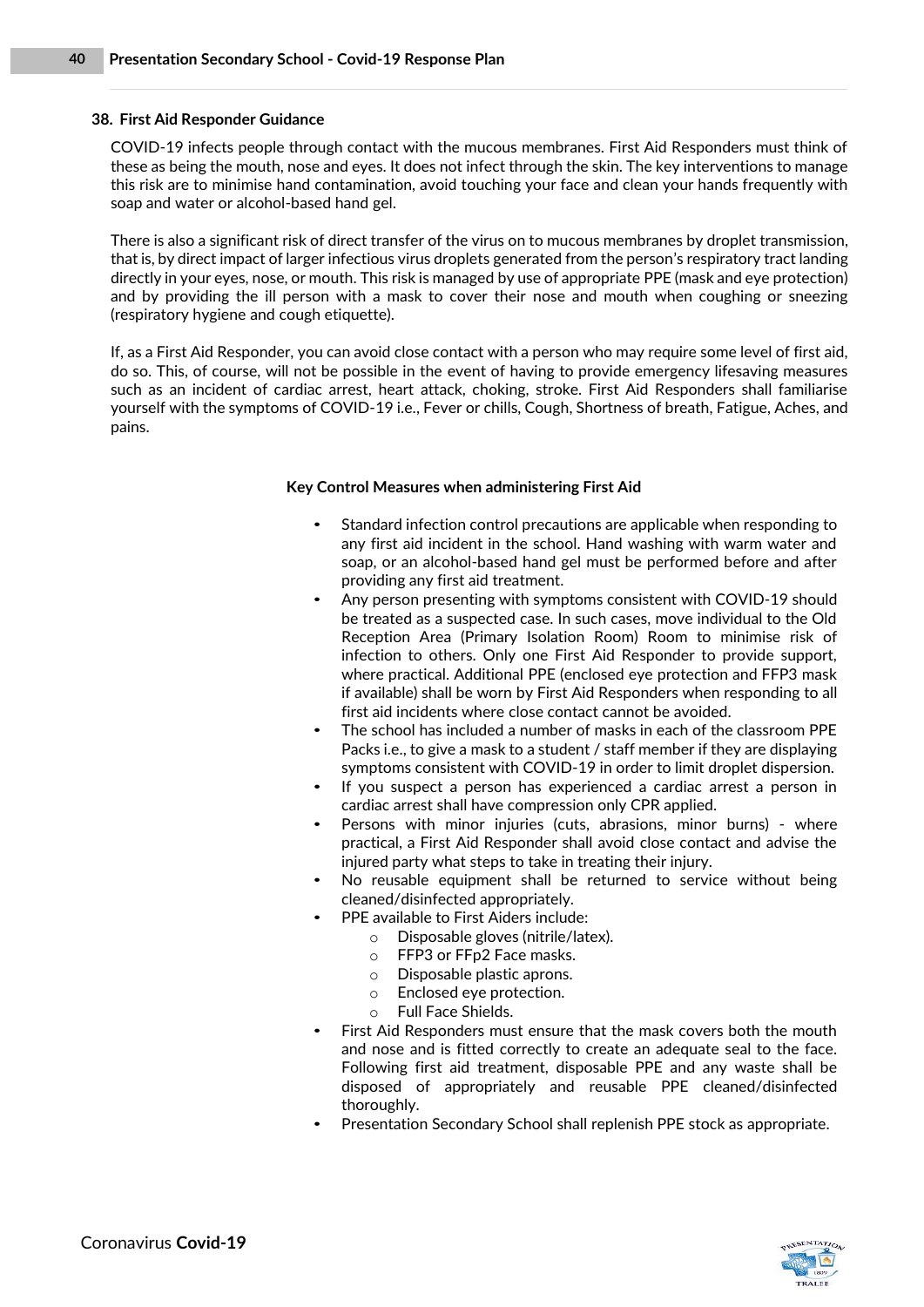# <span id="page-40-0"></span>**39. COVID-19 Suspect / Confirmed Cases**

#### **Suspect Covid-19 Case in Presentation Secondary School**

In the case of a suspected case, contact is made with the office to accompany the student to the Isolation Room.

Staff / students with symptoms / suspected symptoms will be isolated initially in the Old Reception Area. This isolation area will be well ventilated and be stocked with a PPE Pack i.e., appropriate tissues, hand sanitiser, disinfectant and/or wipes, gloves, masks, & clinical waste bags will be available in the immediate vicinity of this area.

If someone displays symptoms of COVID-19, the school shall:

- 1. Isolate the person by accompanying the individual to the designated isolation area – in the school this will be the Old Reception Area, keeping at least 2 metres away from the symptomatic person and also making sure that others maintain a distance of at least 2 metres from the symptomatic person at all times.
- 2. Classroom teacher will provide a mask for the person presenting with symptoms. Staff shall also wear the mask if in a common area with other people or while exiting the premises.
- 3. Where it is a member of staff, assess whether the unwell individual can immediately be directed to go home and call their doctor and continue self-isolation at home.
- 4. Where it is a student, assess whether the unwell individual can immediately be collected by a parent / guardian and call their doctor and continue self-isolation at home. Public transport of any kind should not be used.
- 5. Facilitate the person presenting with symptoms remaining in isolation ifthey cannot immediately go home. Staff shall avoid touching people, surfaces, and objects. Public transport of any kind should not be used.
- 6. Advice shall be given to the person presenting with symptoms to cover their mouth and nose with the disposable tissue provided when they cough or sneeze and put the tissue in the waste bag provided.
- 7. If they are too unwell to go home or advice is required, contact 999 or 112 and inform them that the sick person is a Covid-19 suspect.
- 8. Carry out an assessment of the incident which will form part of determining follow-up actions and recovery.
- 9. Arrange for appropriate cleaning of the isolation area and work areasinvolved.
- 10. Provide advice and assistance if contacted by the HSE.

The school will be contacted by the HSE to discuss the case and identify people who have been in contact with the suspected case of Covid-19 and advise on any actions or precautions that shall be taken.

A risk assessment of each setting will be undertaken by HSE with the Principal. Advice on the management of staff and members of the public will be based on this assessment. The HSE will also be in contact with the case directly to advise on isolation and identifying other contacts and will be in touch with any contacts of the case to provide them with appropriate advice.

Advice on cleaning of communal areas such as offices or toilets is outlined later in this document.

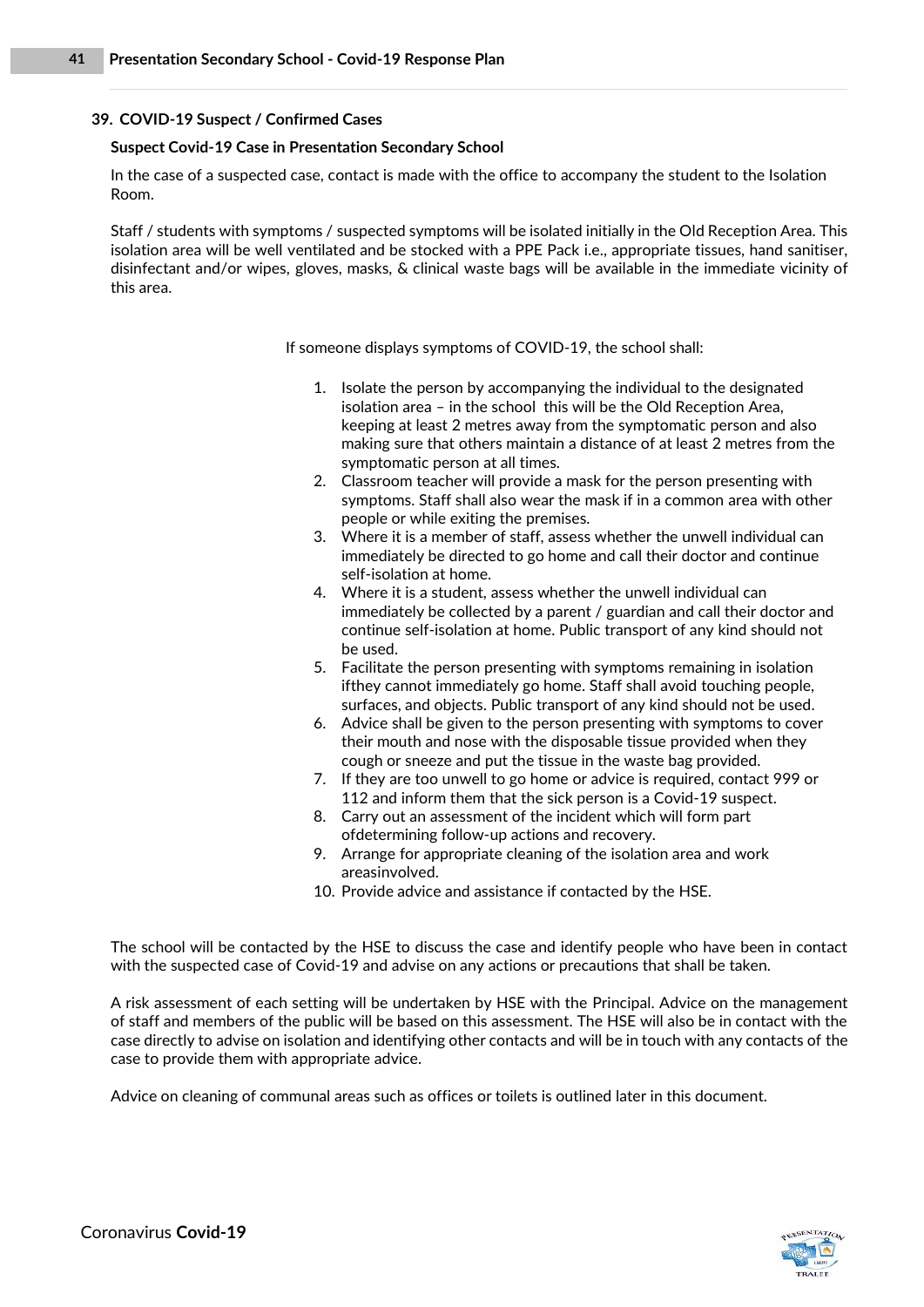# **Confirmed COVID-19 Case in Presentation Secondary School**

If a confirmed case is identified in Presentation Secondary School, the HSE will provide the principal and anyone potentially affected with advice. This may include:

- staff or student(s) in close face-to-face or touching contact.<br>• talking with or being coughed on for any length of time while
- talking with or being coughed on for any length of time while the staff or student(s) was symptomatic.
- anyone who has cleaned up any bodily fluids.
- close friendship groups or workgroups.
- Staff or student(s) living in the same household as a confirmed case.
- Contacts are not considered cases and if they are well, they are very unlikely to have spread the infection to others.

Those who have had close contact will be asked to stay at home for 14 days from the last time they had contact with the confirmed case and follow the home isolation information sheet provided by the HSE. They will be actively followed up by the HSE if they develop new symptoms or their existing symptoms worsen within their 14-day observation period they shall call their doctor for reassessment if:

- If they become unwell with cough and/or fever they will be tested for COVID-19.
- If they are unwell at any time within their 14-day Observation period and they test positive for COVID-19 they will become a confirmed case.

# <span id="page-41-0"></span>**40. Reporting Requirements Under Occupational Health and Safety Legislation**

There is no requirement for Presentation Secondary School to notify the Health and Safety Authority if a member of staff contracts COVID-19. Diseases are not reportable under the Safety, Health and Welfare at Work (Reporting of Accidents and Dangerous Occurrences) Regulations 2016 (S.I. No. 370 of 2016).

COVID-19 is however reportable under the Infectious Diseases (Amendment) Regulations 2020 by a medical practitioner who becomes aware of or suspects an instance of such disease. Such a report shall be sent to the Health Protection Surveillance Centre (HPSC) in the HSE by the medical practitioner.

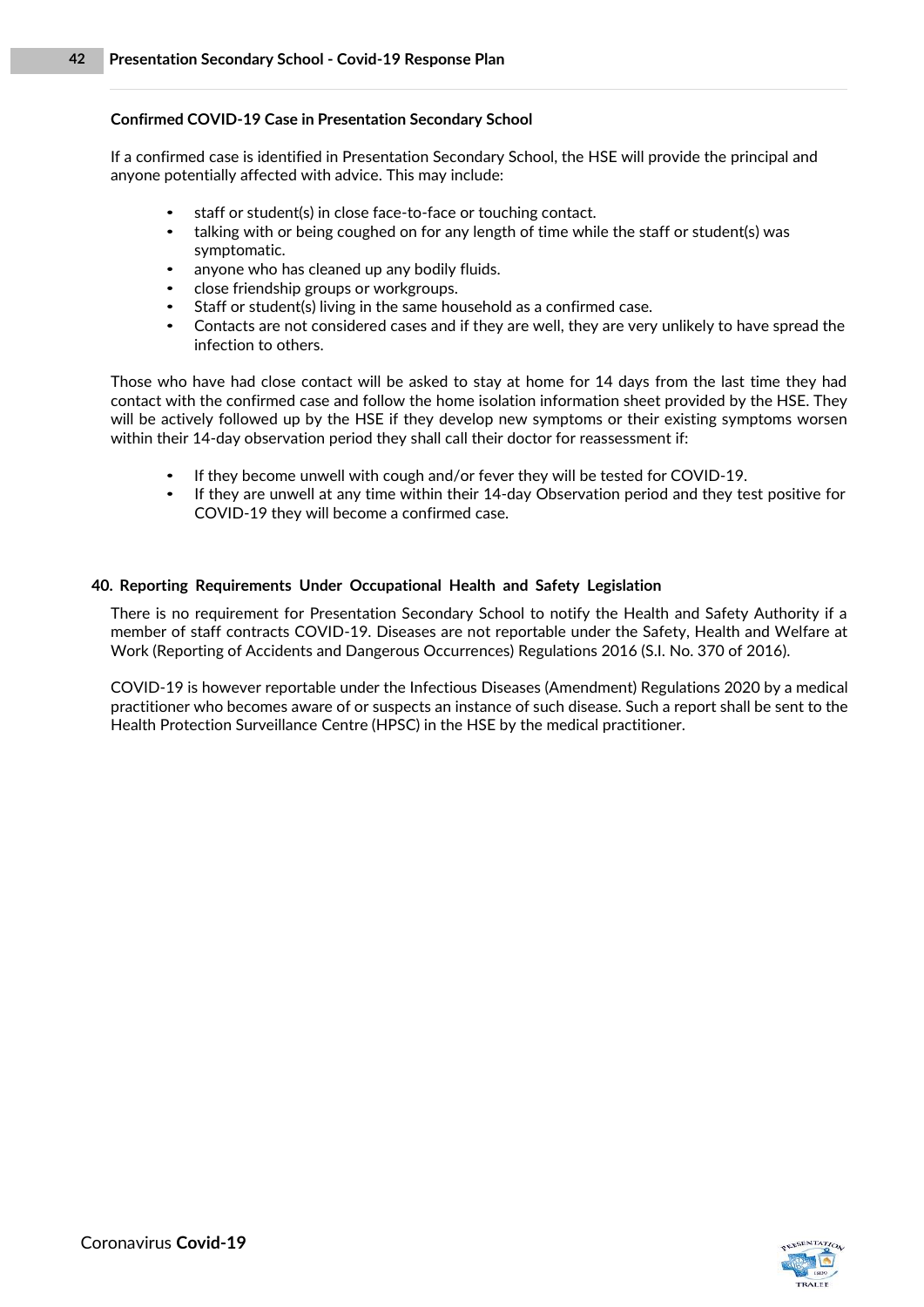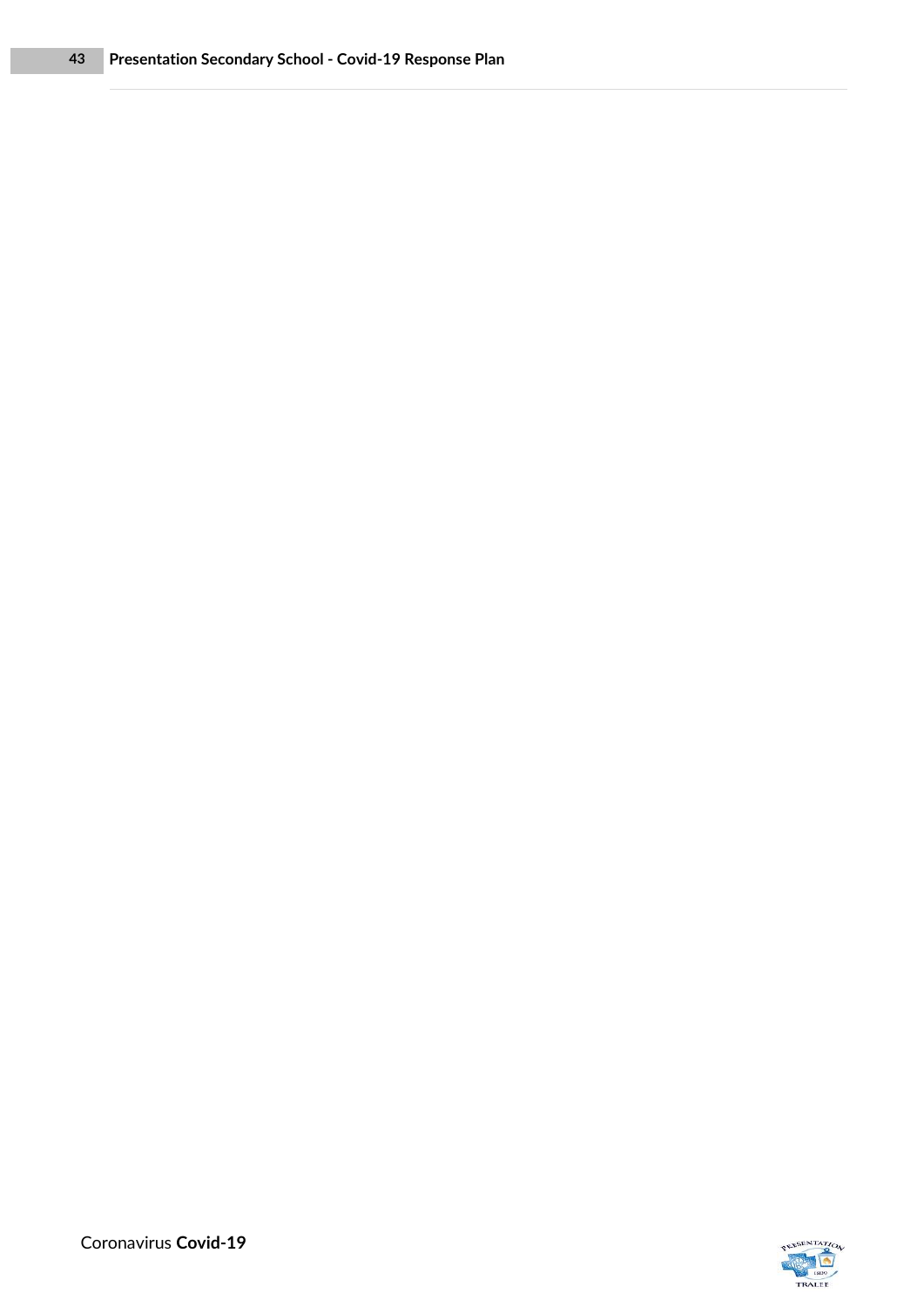# <span id="page-43-0"></span>**41. Cleaning Spaces with Suspected / Confirmed Cases**

The specific advice in relation to school cleaning is set out in the HPSC advice and is covered in the induction training.

- The rooms should be cleaned as soon as practicably possible.
- Once the room is vacated the room should not be reused until it has been thoroughly cleaned and disinfected and all surfaces are dry.
- Disinfection only works on things that are clean. When disinfection is required, it is always in addition to cleaning.
- Person/s assigned to cleaning should avoid touching their face while they are cleaning and household gloves and a plastic apron.
- It is recommended cleaning an area with normal household disinfectant after a suspected coronavirus (COVID-19) case has left will reduce the risk of passing the infection on to other people.
- For cleaning purposes, cleaners will wear a face mask, disposable or washing up gloves. Following use, these items shall be double-bagged, then stored securely for 72 hours then thrown away in the regular rubbish after cleaning is finished.
- Using a disposable cloth, first clean hard surfaces with warm soapy water. Then disinfect these surfaces with the cleaning products you normally use. Pay particular attention to frequently touched areas and surfaces, such as the back of chairs, door handles etc.
- If an area has been heavily contaminated, such as with visible bodily fluids, from a person with coronavirus (COVID-19), eye protection / face shield is required as well as wearing gloves and an apron.
- Wash hands regularly with soap and water for 20 seconds, and after removing gloves, aprons and other protection used while cleaning.
- Once the room has been cleaned and disinfected and all surfaces are dry, the room can be reused.
- If a student or staff diagnosed with COVID-19 spent time in a communal area like a canteen, or if they used the toilet or bathroom facilities, then the areas should be cleaned with household detergent followed by a disinfectant as soon as is practically possible.

# **Cleaning & Disinfection**

Public areas where a symptomatic individual has passed through and spent minimal time, such as corridors, canteens etc. but which are not visibly contaminated with body fluids should be cleaned thoroughly. All surfaces that the symptomatic person has come into contact with must be cleaned and disinfected, including:

- objects which are visibly contaminated with body fluids.
- all potentially contaminated high-contact areas such as toilet blocks, doorhandles, handrails in corridors and stairwells.
- Use disposable cloths or paper roll and disposable mop heads, to clean allhard surfaces, floors, chairs, door handles and sanitary fittings, following one of the options below:
	- o use either a combined detergent disinfectant solution at a dilution of 1,000 parts per million available chlorine or,
	- $\circ$  a household detergent followed by disinfection (1000 ppm av.cl.). Follow manufacturer's instructions for dilution, application and contact times for all detergents and disinfectants or
	- $\circ$  if an alternative disinfectant is used within the organisation, this shall be checked and ensure that it is effective against enveloped viruses.
- Those cleaning these areas should avoid creating splashes and spray when cleaning.
- Any cloths and mop heads used must be disposed of and shall be put into waste bags.
- When items cannot be cleaned using detergents or laundered, for example, upholstered furniture, then steam cleaning shall be used.

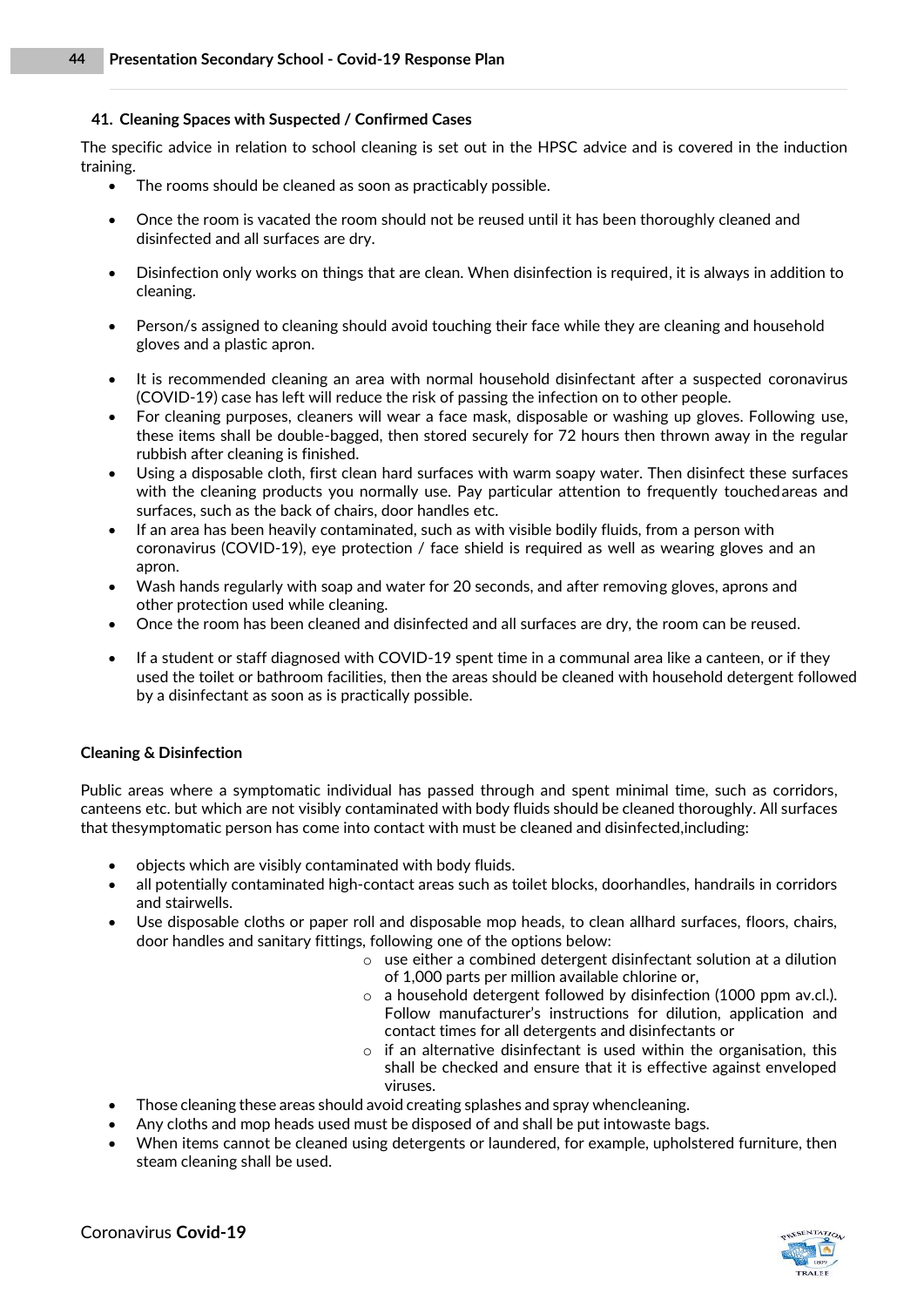- Any items that are heavily contaminated with body fluids and cannot be cleaned by washing shall be disposed of.
- If possible, keep the area closed off and secure for 72 hours. After this time the amount of virus contamination will have decreased substantially, and you can clean as normal with your usual products.

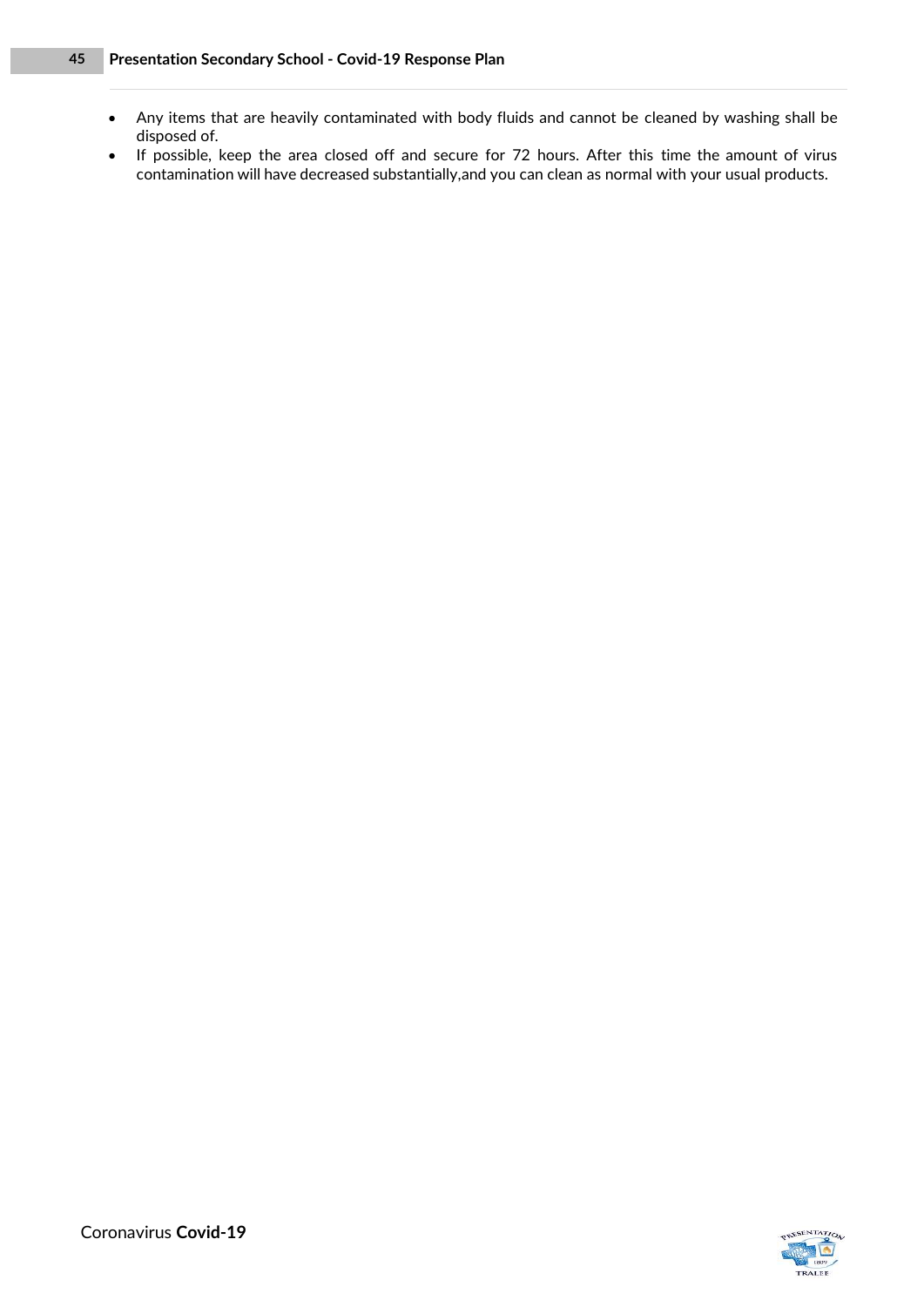# **Personal Protective Equipment (PPE)**

- The minimum PPE to be worn for cleaning an area where a person with possible or confirmed coronavirus (COVID-19) is disposable gloves and an apron. Hands shall be washed with soap and water for 20 seconds after all PPE has been removed.
- If an area has been heavily contaminated, such as with visible bodily fluids, from a person with coronavirus (COVID-19), eye protection / face shield is required as well as wearing gloves and an apron.

#### **Laundry**

Wash items in accordance with the manufacturer's instructions. Use the warmest water setting and dry items completely. Dirty laundry that has been in contact with an unwell person can be washed with other people's items.

Do not shake dirty laundry, this minimises the possibility of dispersing virus through the air. Clean and disinfect anything used for transporting laundry with your usual products, in line with the cleaning guidance above.

#### **Waste Management**

Waste from possible cases and cleaning of areas where possible cases have been (including disposable cloths and tissues):

- Shall be put in a plastic rubbish bag and tied when full.
- The plastic bag shall then be placed in a second bin bag and tied. It shall be put in a suitable and secure place and marked for storage until the individual's test results are known.

Waste shall be stored safely and kept away from children. You shall not put your waste in communal waste areas until negative test results are known, or the waste has been stored for at least 72 hours.

- If the individual tests negative, this can be put in with the normal waste.
- If the individual tests positive, then store it for at least 72 hours and put in with the normal waste.

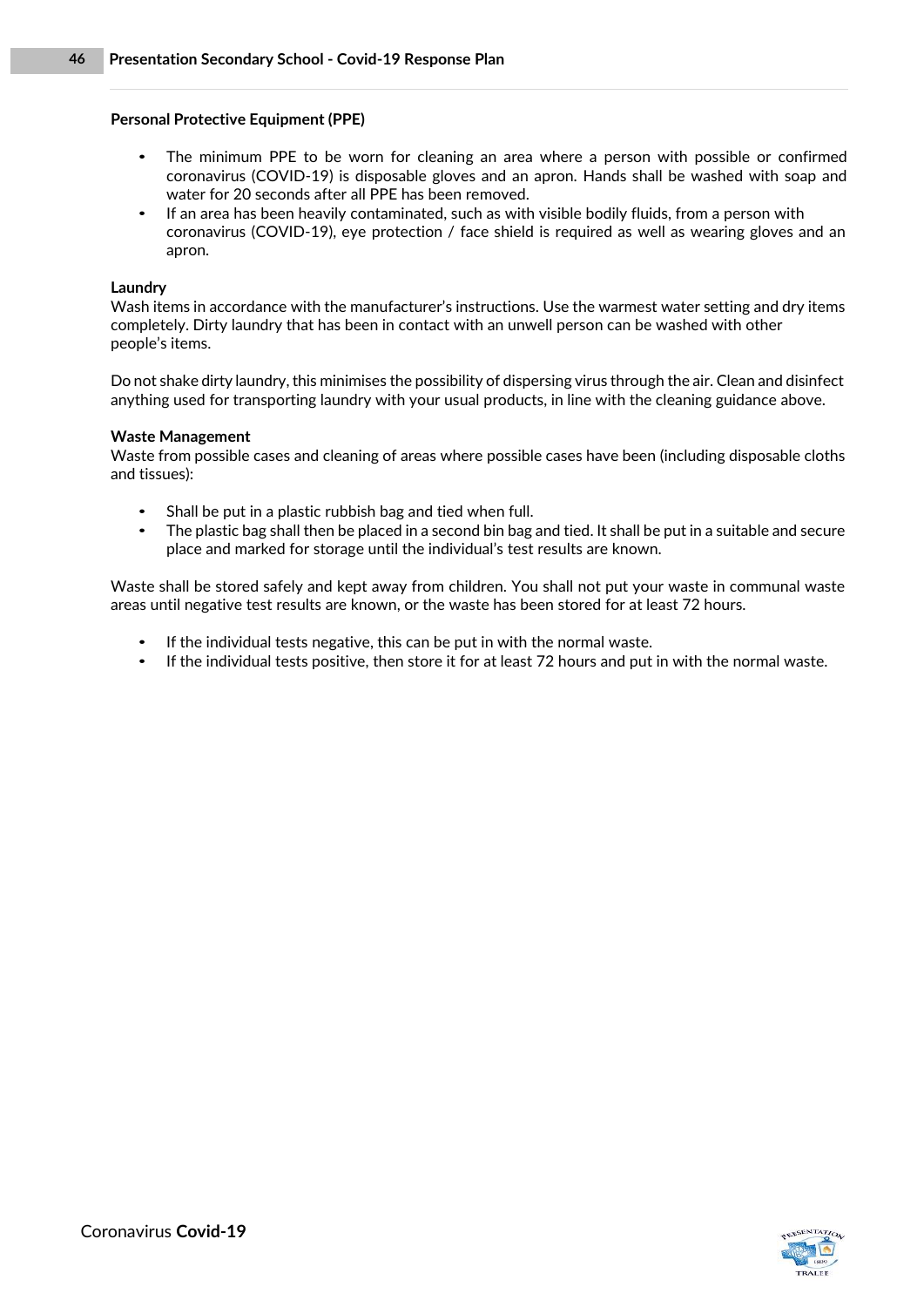# <span id="page-46-0"></span>**42. Return To School Process**

Fitness for Work shall be considered from two perspectives:

- 1. Does their illness pose a risk to the individual themselves in a school setting?
- 2. Does their illness pose a risk to others in the school?

The following steps shall be followed, in line with current public health advice in Ireland:

- Any staff /student(s) who display symptoms consistent with COVID-19 must stay home, self-isolate and contact their GP by phone as part of the triage process.
- They must also notify the school of their suspected illness.
- An individual will be classified as either a suspected or confirmed case, based on outcome of test.
- An individual who is a known close contact with a confirmed or suspected case will be contacted by the HSE through its contact tracing process. Advice regarding self-isolation for a period of 14 days since their last "close contact" with a confirmed/suspected case must be followed.

An individual must only return to school if deemed fit to do so and upon approval of their GP and having coordinated with the Principal. When an individual is symptom-free and are deemed fit to return to work, the key criteria are:

- 1. It's been 14 days since their last "close contact" with a confirmed/suspected case and they have not developed symptoms in that time, or 14 days since the onset of their symptoms and 5 days since their last fever (high temperature), or
- 2. They have been advised by a GP / healthcare provider to return to work and have been given a "Fitness to Return" Certificate.

The school shall confirm the relevant criteria above with the individual and write down their responses.

For the most up to date information on the return to school process after testing positive, visit:

- **[https://www.gov.ie/en/circular/b4832-coronavirus-covid-19-arrangements-for-teachers-and](https://www.gov.ie/en/circular/b4832-coronavirus-covid-19-arrangements-for-teachers-and-special-needs-assistants-employed-in-recognised-primary-and-post-primary-schools/)[special-needs-assistants-employed-in-recognised-primary-and-post-primary-schools/](https://www.gov.ie/en/circular/b4832-coronavirus-covid-19-arrangements-for-teachers-and-special-needs-assistants-employed-in-recognised-primary-and-post-primary-schools/)**
- **<https://www2.hse.ie/conditions/covid19/preventing-the-spread/returning-work-safely/>**

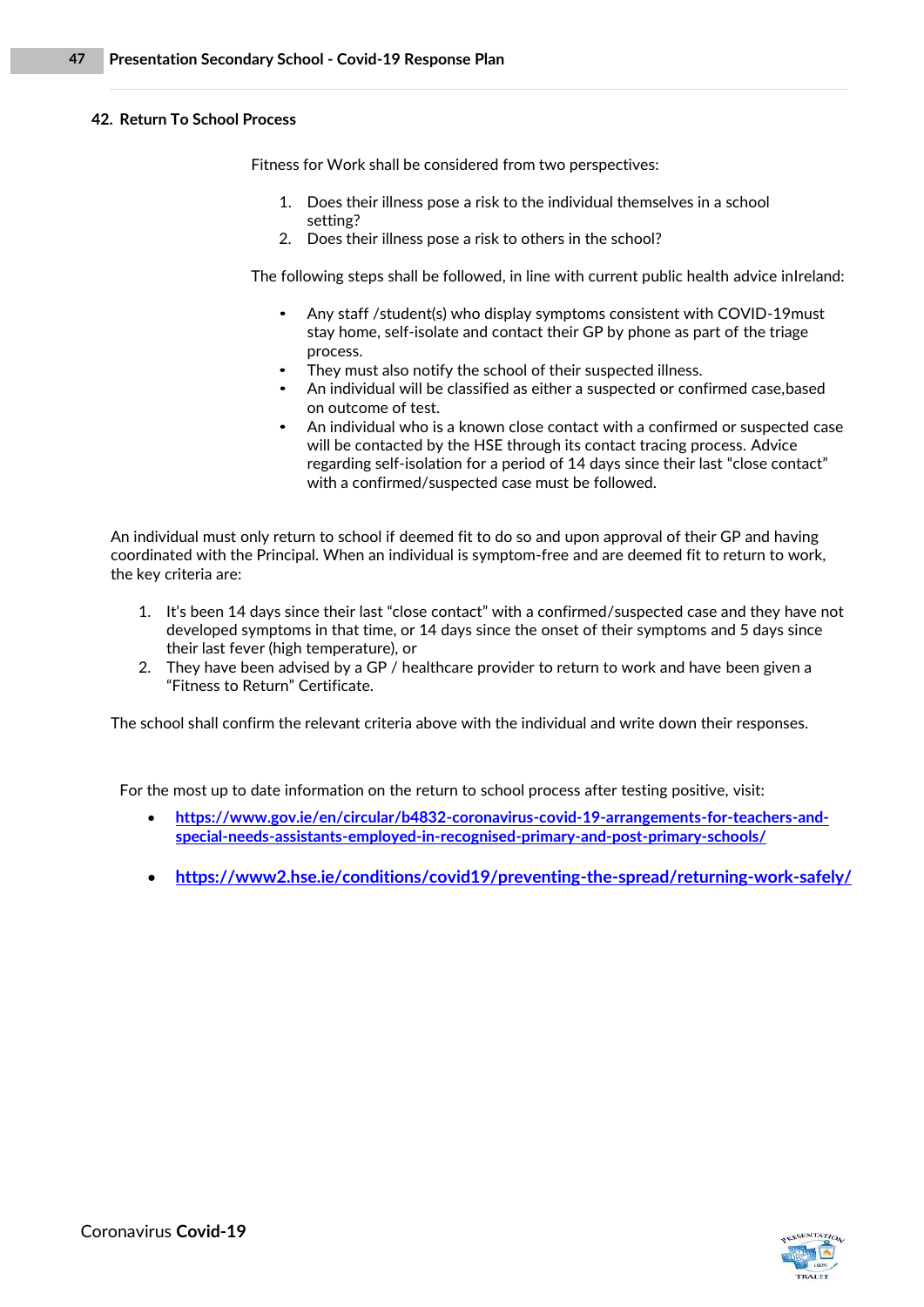#### <span id="page-47-0"></span>**43. Return to School Safely Induction Form - Staff**

• **Out of an abundance of caution, the Board of Management set forth new measures designed to minimise of risk of Covid-19 in the school.** 

• **Covid-19 Response Plan is available to all staff** and has been developed to address the risk of Covid-19. It outlinesthe measures Presentation Secondary School are committed to implementing in addressing these risks.

• **Symptoms of Covid-19 include but are not limited to: Fever or Chills, Cough, Shortness of breath, Fatigue, Aches and Pains**

• **Lead Worker Representative** will monitor the application of the "Covid-19 Response Plan" to ensure the measures identified are implemented. The Health & Safety post will take up this role.

• **Contact Tracing Log –** is in operation for the detection and isolation of close contacts of a suspected / confirmed case of Covid-19. VS Ware will be the primary tool used for retrospectively tracing movements of staff and students. Meeting organisers will be responsible for taking attendance at meetings for the purposes of contact tracing.

• **"Stay at home if unwell" Policy is in operation at the school. This means that if staff feel unwell / displaying symptoms of Covid-19 you should stay at home.** 

• **Social Distancing -** You **should maintain a minimum of 1m distance and where possible 2m. You should take measures to avoid close contact at face-to-face level such as remaining standing rather than sitting beside/crouching down.** 

• **Classrooms -** Student based classrooms are in operation i.e., Teachers will now travel between classes to minimise student interactions. Where students are moving to specialist classrooms, to the greatest extent possible they should sit with their base classroom classmates.

• **Blended Learning Plan –** as the Covid-19 crisis continues to evolve, Presentation Secondary School will follow public health advice. This may see a return to a blended learning environment using Microsoft 365.

• **Only authorised personnel allowed in the building** i.e., those who have filled out the Covid-19 Self Declaration Form. Visitors to the school are now by appointment only.

• **PPE Packs –** will be available in each classroom comprising of Hand Sanitiser, Disposable Gloves & Face Masks (for those presenting with symptoms). It is the responsibility of each member of staff to notify the Principal should stocks run low.

• **Cleaning -** Presentation Secondary School will see increased cleaning schedules from the start of the new school year. Cleaners will now start earlier in the day and will focus on sanitising touch points around the school i.e. handrails, door handles, photocopiers etc. in addition to our normal schedule of cleaning.

• **Hand Sanitising Stations are located as follows -** Student & Staff entrances, outside each toilet block, Outside the staff room door, Inside the staff room at wash areas, At each desk in each classroom, In all meeting areas, Additional drums of sanitising wipes to be located in the practical rooms I.e. to ensure desks, tables, equipment etc. are cleaned down at the start and end of each class. Additional drums of sanitising wipes to be placed with the laptop trolleys. To be used thoroughly and out of an abundance of caution.

• **Hygiene –** Staff are expected to wash hands thoroughly for 20 seconds using hot water and soap at various points throughout the school day. Staff are reminded to cover their nose and mouth when sneezing / coughing. Used tissues should be discarded immediately in the nearest available waste bin. Cups, bottles, cutlery & pens are not to be shared.

• **Staff Room –** Staff are encouraged to adhere to a "shared personal responsibility" in the use of the staffroom

• **Meeting Rooms** – Each meeting room is now marked with signage indicating the maximum number of occupants per meeting and the safety measures that need to be adopted by each attendee. Other measures include washing / sanitisinghands, opening windows, ensuring physical distancing of 2 metres at all times and a time limit to conclude meetings.

• **Use of PPE** – we will follow the Public Health Advice regarding use of Face Masks in Presentation Secondary School.

• **If you or a student develops Covid-19 Symptoms in school the procedure is as follows:** 

• Provide the suspected case with a mask and disposable gloves from the PPE Pack in each classroom. Suspected Case shall wear the mask at all times up until they leave the school premises.

• Accompany the suspected case to the Old Reception Area (the primary isolation room), keeping at least 2 metres distance at all times.

- Arrange transport home or to hospital for medical assessment. Public transport of any kind should not be used.
- Suspected Case shall avoid touching people, surfaces and objects so far as is reasonably possible.

Suspected Case should cover their mouth and nose with disposable tissue provided when they cough or sneeze and put the tissue in the waste bag provided.

• Once the suspected case has left the premises, appropriate cleaning of the isolation area and classrooms will take place. Presentation Secondary School will provide assistance if contacted by the HSE.

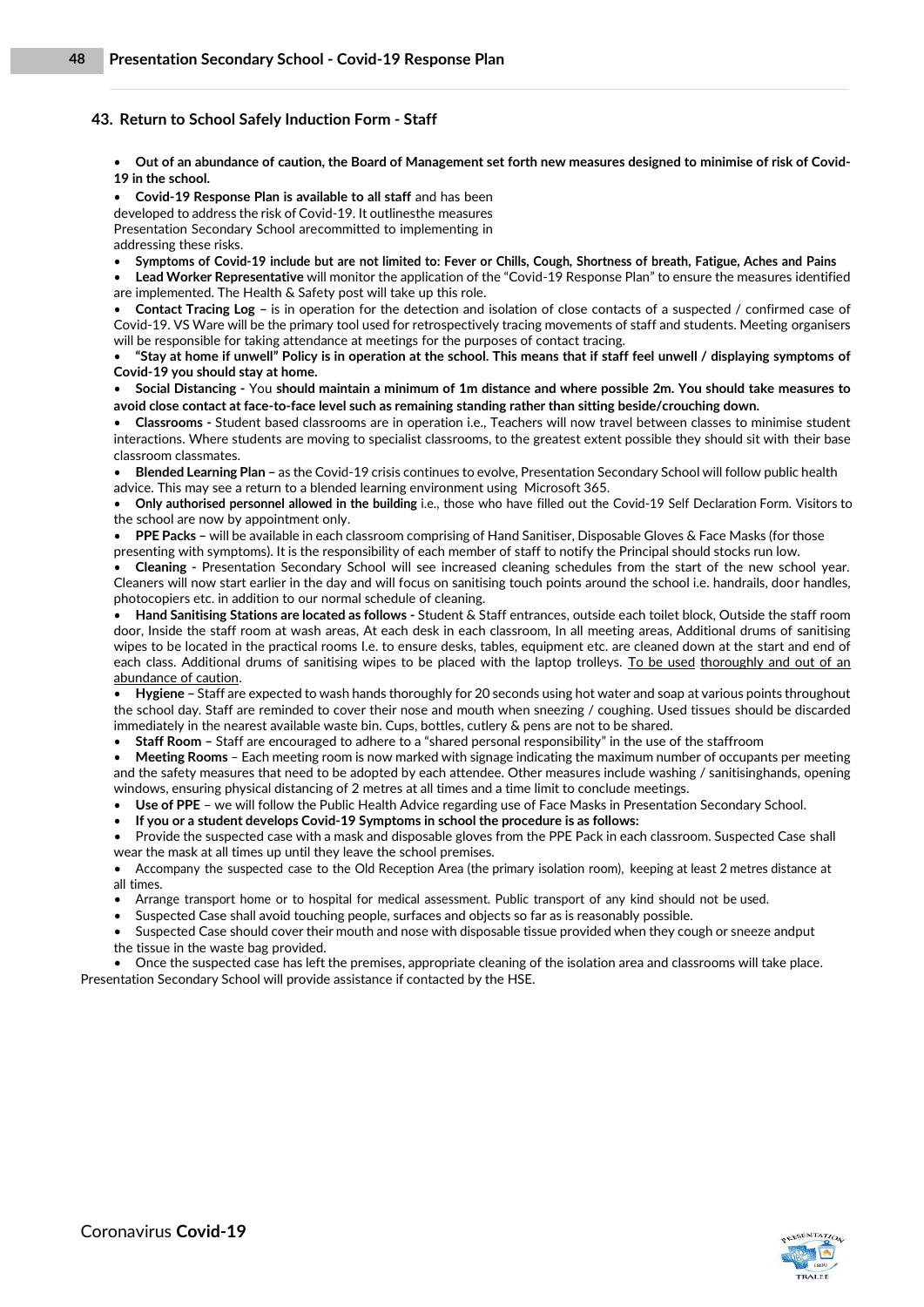#### <span id="page-48-0"></span>**44. Return to School Safely Induction Form - Students**

- **Out of an abundance of caution, the Board of Management at Presentation Secondary School set forth new measures designed to minimise of risk of Covid-19 in the school. Covid-19 Response Plan is available to all parents / guardians from the school website and has been developed to address the risk of Covid-19. It outlines the measures we are committed to implementing in addressing these risks.**
- **Parents / Guardians / Students need to familiarise themselves with the Symptoms of Covid-19 i.e., Fever or Chills, Cough, Shortness of breath, Fatigue, Aches and Pains. Students should immediately inform their teacher should they experience any of these symptoms.**
- **"Stay at home if unwell" Policy** is in operation at Presentation Secondary School. This means that if any student displays symptoms of Covid-19 they should stay at home. Should a student display symptoms in class, they will be immediately isolated on the school premises and the parent /guardian will be contacted to collect the student.
- **Classrooms** Student based classrooms are in operation i.e., Teachers will now travel between classes to minimise student interactions. Where students are moving to specialist classrooms, they should sit with their base classroom classmates.
- **Student Lockers** will not be available– students are advised to bring copybooks to school.
- **Cleaning –** We will see increased cleaning schedules from the start of the new school year. Cleaners will now start earlier and will focus on sanitising touch points i.e., handrails, door handles, in addition to our normal schedule of cleaning.
- **Hygiene –** Students are expected to wash hands thoroughly for 20 seconds using hot water and soap at various points throughout the school day i.e., before and after each break.
- **PPE Packs –** will be available in each classroom comprising of Hand Sanitiser, Disposable Gloves & Face Masks (for those presenting with symptoms).
- **Hand Sanitising Stations are located as follows**  All Student Entrances, Outside each toilet block, Outside the staff room door, in each classroom, In all meeting areas, Additional drums of sanitising wipes are located in the practical rooms i.e. to ensure desks, tables, equipment etc. are cleaned down at the start and end of each class and when sharing equipment between students. They should be used throughout the day. Students are asked to bring their own sanitiser also. Students are advised to not (either intentionally or accidentally) ingest hand sanitiser.
- **Respiratory Etiquette** Students are reminded to cover their nose and mouth when sneezing / coughing. Used tissues should be discarded immediately in the nearest available waste bin. Cups, bottles, pens are not to be shared.
- **Contact Tracing Log –** is in operation for the detection and isolation of close contacts of a suspected / confirmed case of Covid-19. VS Ware will be the primary tool used for retrospectively tracing movements of students.
- **Only authorised personnel allowed in the building** i.e., those who have filled out the Covid-19 Self Declaration Form. Visitors to the school are now by appointment only. Students should now bring with them what they need to school each morning.
- **Collecting students from school –** Parents / guardians are asked to not come to the reception when collecting a student. They should phone the school office, indicate that they are in the car park to collect the student. The secretary will sign the sign out book as confirmation and then let the student leave.
- **Social Distancing** is important Maintain at least 2 metres between you and anyone else where at all possible.
- **Use of PPE**  we will follow the latest Public Health Advice regarding use of Face Masks in Presentation Secondary School.
- **Water Dispensers / Fountains have been disconnected as a key control measure in preventing the transmission of the Covid-19 in the school.** Students are expected to bring their own water to school each day.
- **Blended Learning Plan –** as the Covid-19 crisis continues to evolve, Presentation Secondary School will take appropriate steps to safeguard our school community. This may see a return to distance learning / blended learning environment using Microsoft 365 and other technologies. We will provide more information if / when this is likely in the school.
- **If you or a student develops Covid-19 Symptoms in school the procedure is as follows:**
- o Provide the suspected case with a mask and disposable gloves from the PPE Pack in each classroom. Suspected Case shall wear the mask at all times up until they leave the school premises.
- o Accompany the suspected case to the Old Reception Area (the primary isolation room) keeping at least 2 metres distance at all times.
- o Arrange transport home or to hospital for medical assessment. Public transport of any kind should not be used.
- o Suspected Case shall avoid touching people, surfaces and objects so far as is reasonably possible.
- o Suspected Case should cover their mouth and nose with disposable tissue provided when they cough or sneeze and put the tissue in the waste bag provided.
- o Once the suspected case has left the premises, appropriate cleaning of the isolation area and classrooms will take place.
- o Presentation Secondary School will provide assistance if contacted by the